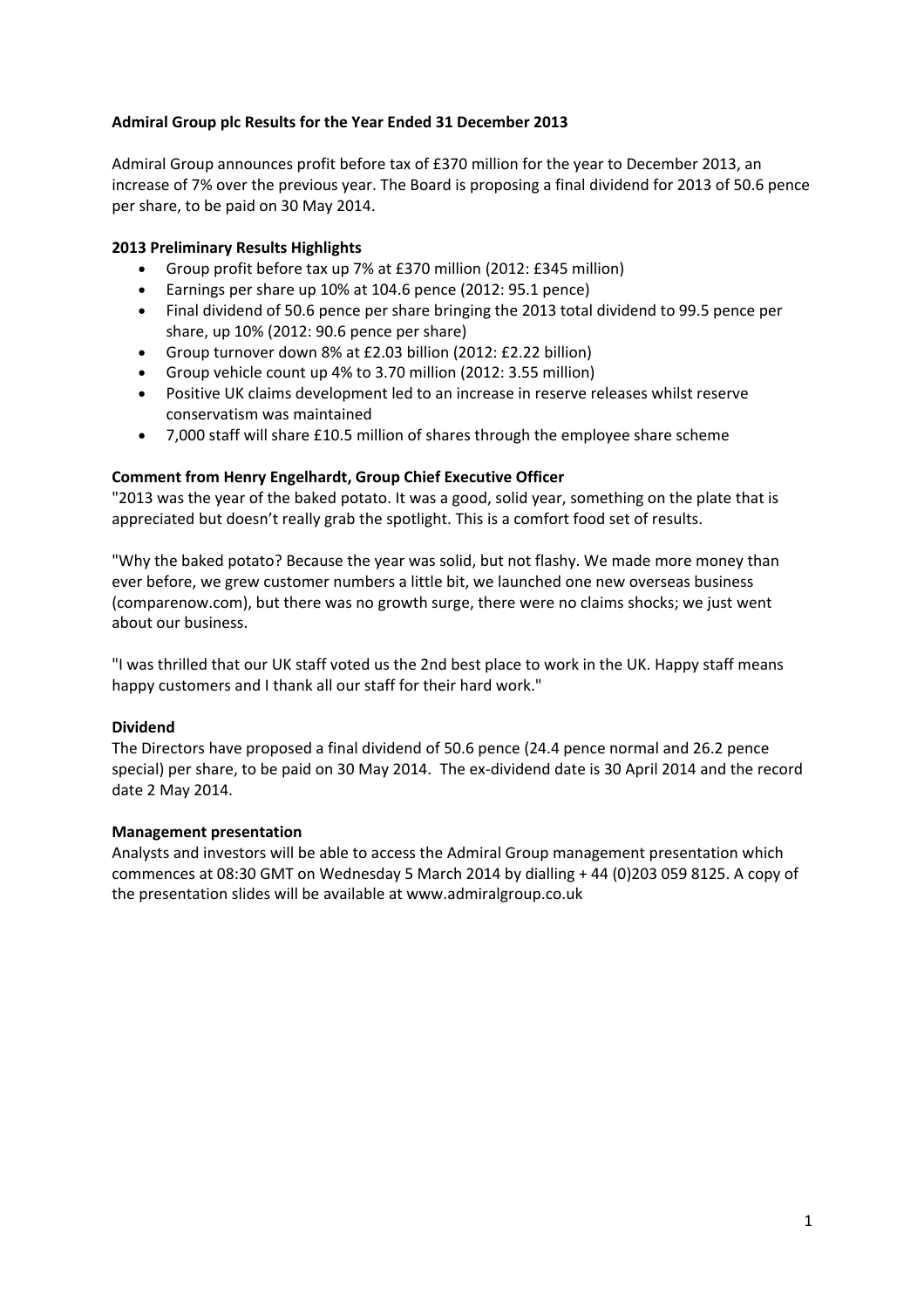## **Chairman's Statement**

## **Our Business**

I am frequently asked what it is that makes Admiral different. What is it that has made it possible for this business to grow in 10 years from a private company with a 3% share of the UK private car insurance market and making pre-tax profits of £57 million in 2003 to a member of the FTSE-100, one of the largest in the UK private car market, and with profits of £370 million today?

My answer is that there is no one thing that if you lifted it out of Admiral and put it into a competitor would immediately transform that company's fortunes. Rather, there are a set of attributes that together make Admiral what it is, a combination that would be very hard to replicate as you would need each and every element to come together to the right degree and in the right way. To pick out the top 10:

- Management: the combination of the enormous experience and proven track record in this sector of our founding executives with the capability of those of our senior managers who have successfully developed their careers inside the business
- Our culture: many companies document their culture at length the best way to understand Admiral's culture is to spend a day in one of our offices to appreciate the depth of staff engagement with a business of which they all own a part; the vibrancy of the working environment; the commitment to the customer; and the engrained desire to deliver a quality output and continuously improve that quality
- Our employees: we believe that if people enjoy what they do, they do a better job in 2013 Admiral was voted the  $2^{nd}$  Best Large Workplace in the UK and the  $2^{nd}$  Best Multinational Workplace in the Great Place to Work Institute awards; Admiral has been in the Sunday Times 100 Best Companies to Work For in the UK every year the list has been compiled.
- Focus: Admiral has spent 20 years refining how best to provide the service people look for from their car insurer, and the last 13 years developing Price Comparison, in particular for car insurance. It is only with the advent of Admiral Household Insurance in the last year that we have dedicated any material effort outside private motor insurance and price comparison
- Pricing: data analysis lies at the heart of our pricing algorithms. With three million customers and substantial amounts of data, our experienced pricing team is excellently placed to derive competitive advantage in the UK, and to inject that experience into our new businesses overseas as they build the scale from which one can derive meaningful analysis
- Claims management: our experience, culture and focus all combine to deliver a claims result that speaks for itself with market-leading loss ratios, sustained reserve releases and high levels of profit commission earned under our reinsurance arrangements, as well as consistent positive feedback from customers on the claims service they receive
- Controlled test and learn: everything that Admiral is now has been built from the ground up, taking measured steps to test how well we understand the challenge ahead and the effectiveness of our solutions, and then to learn from that experience and from the experience of those who have tried other strategies. That is how the Admiral team has set about building private motor businesses in five countries, Price Comparison businesses in four, and now a Household Insurance business in the UK. While slower than growth by acquisition, it is much lower risk and enables one to construct, in all respects, the platform one wants for the future
- Low cost: the results speak for themselves an expense ratio in our established UK business of 15%, almost half the market average. Cost consciousness has to be engrained to be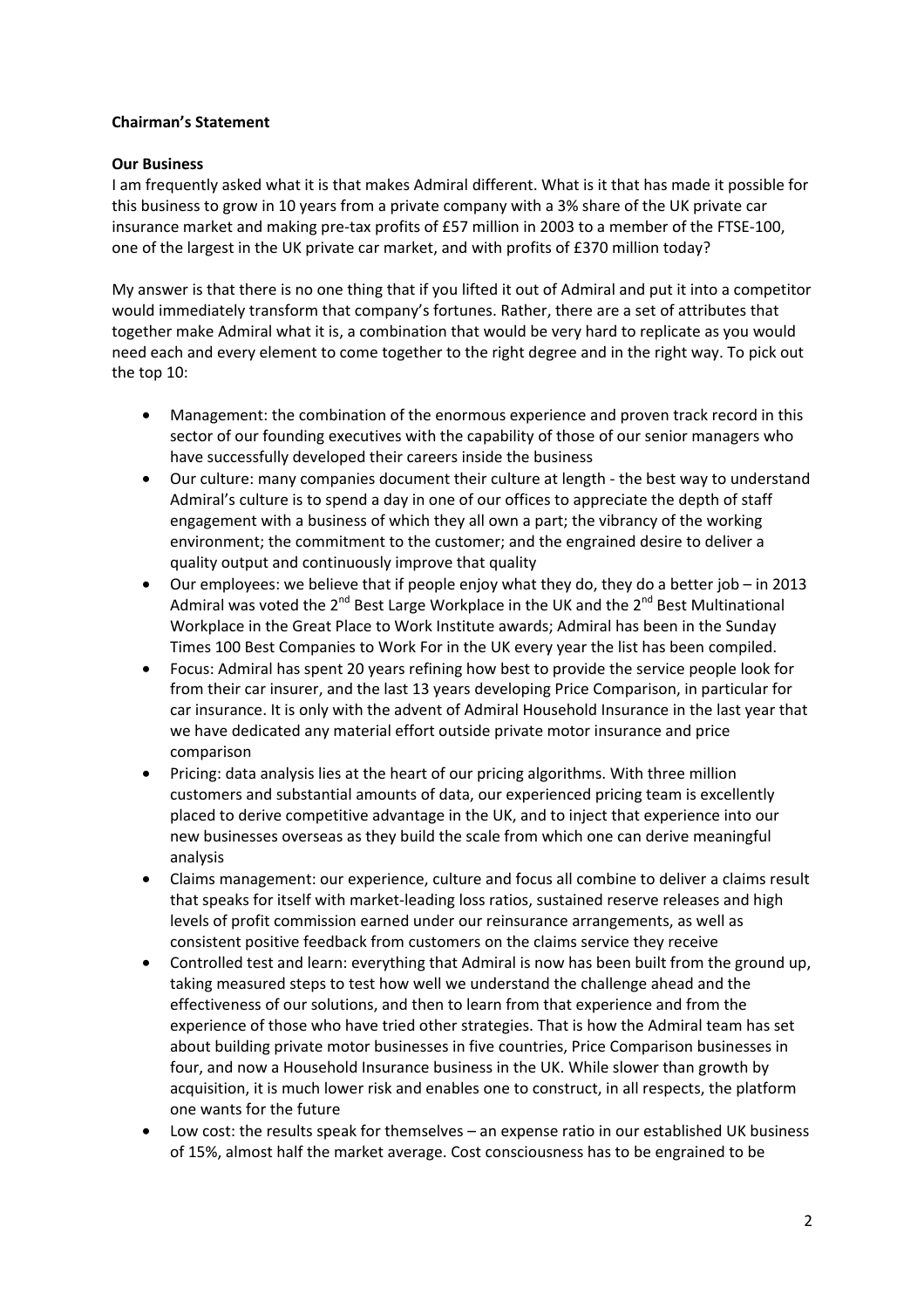effective, a core part of the way in which we do things. It is everyone's responsibility, not just that of the Finance team

- Low capital employed: probably because everyone at Admiral is, or becomes, a shareholder, we regard our shareholders' money as our own, seeking to use it as efficiently as we can. Hence our model based on reinsurance relationships underpinned by strong underwriting results, with Admiral itself only providing the capital backing for a minority of its business. Hence our commitment to give back to shareholders whatever surplus we do not need to support our current business. The result in 2013 – a 58% return on equity and a 95% payout ratio giving rise to a 8% dividend yield
- Low risk: Admiral has always sought to protect its downside characterised by our reinsurance model; an approach to claims reserving that is prudent in the early stages and releases only when justified by experience; an organic growth strategy; a test and learn approach of taking measured steps before investing further; sticking to what we understand well; and a conservative approach to investment management

It is the sum of these elements that gives me confidence in Admiral's sustained competitive success across the insurance cycle. In 2013, as in 2012, the cycle was not at the right point to justify growth. Market rates fell again last year, probably by around 13%. It made no sense to chase the market down, particularly for a player such as Admiral that has a significant combined ratio advantage over the market as a whole and can, therefore, afford to raise rates less quickly than the market when the cycle turns up. Our strategy in the UK was to hold our book at its existing level, recognising that this would result in a fall in UK Car Insurance turnover. At the same time, our claims results were excellent, supporting significant reserve releases from prior years.

We continued to apply our test and learn approach to our young businesses, particularly those overseas. For example, in Europe, Admiral Seguros in Spain launched its second brand, Qualitas Auto, to broaden its market appeal. In the USA, our auto insurer, Elephant Auto, grew its vehicle base by 34%, and we started test-marketing comparenow.com, bringing the successful European model of insurance price comparison to the USA. We will progressively increase our investment in this business as justified by the performance of its marketing. Price comparison businesses typically turn profitable much earlier than insurance businesses as they have lower fixed overheads. LeLynx, our French Price Comparison business, returned a profit in 2013, its third full year of operation, and Rastreator has been profitable since 2011, its second full year.

We have also been encouraged by our launch of Household Insurance in the UK and the potential this demonstrates. Admiral's overall result is, and will for some time remain, inevitably dominated by our UK Car Insurance business and, therefore, by the UK private motor insurance cycle. And it is equally inevitable in a cyclical industry that there will be periods when profit growth is more muted, derived from a balance between lower prices and consequently lower volume growth and the positive development of prior years' claims.

So it was in 2013, with group pre-tax profits up 7% at £370 million. Taken together with our capital efficient model this made possible full year dividends of 99.5 pence per share, 10% higher than last year. Whilst the level of dividend is something we reassess regularly, we continue to believe it is right for Admiral to retain the flexibility derived from the distinction between a normal dividend based on a 45% pay-out ratio, this year amounting to 46.9 pence per share, and the special dividend we are able to afford because of our low capital model. In 2013 this special dividend again exceeded the normal dividend at 52.6 pence per share, representing our available surplus, after taking into account our required solvency, and a margin for contingencies.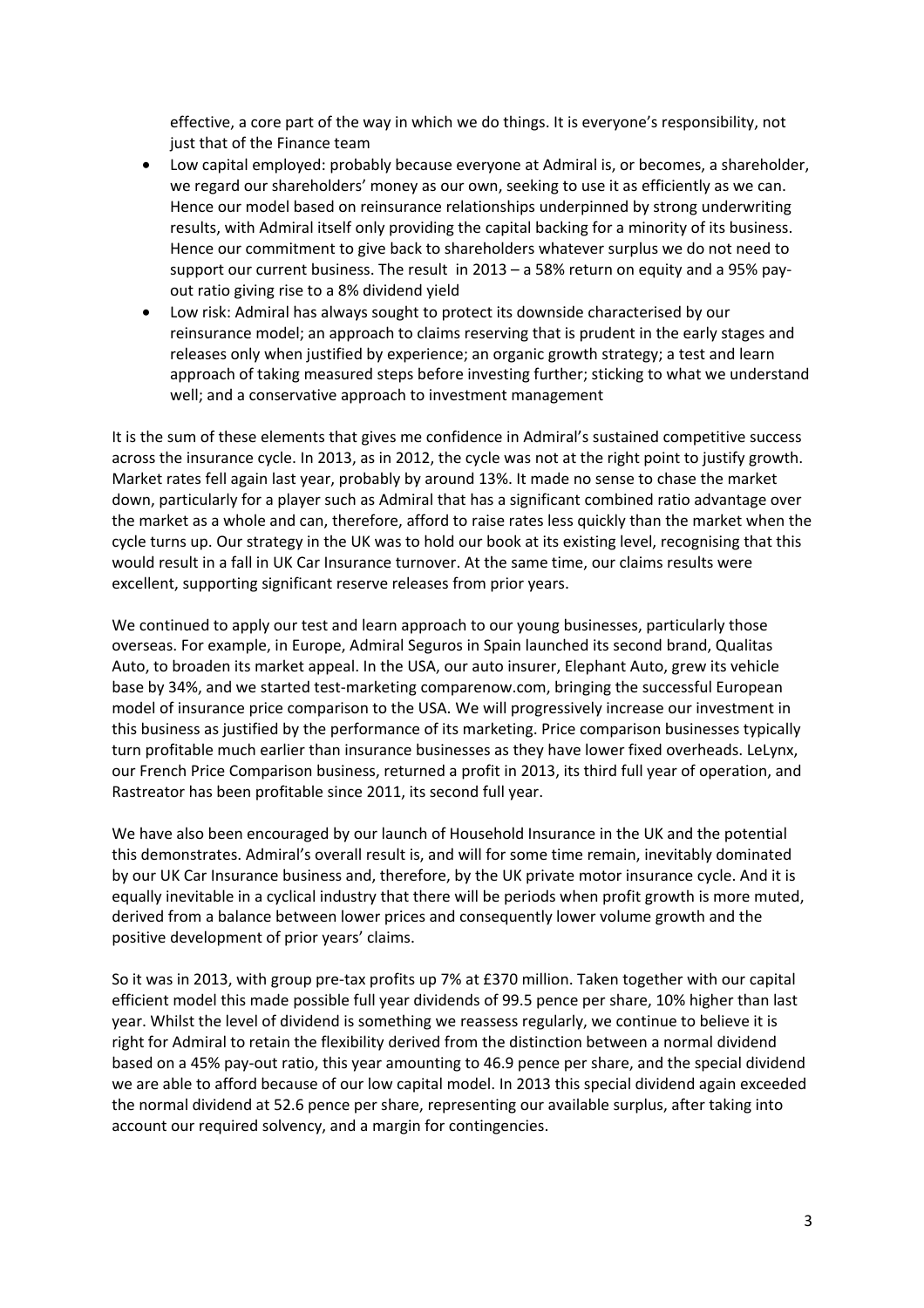## **Our Board**

We say goodbye at the forthcoming Annual General Meeting (AGM) to John Sussens, our Senior Independent Director (SID) and Chair of Remuneration, and Martin Jackson, our Chair of Risk. Both joined the Board in 2004 in anticipation of our flotation and are, therefore, at the end of their nine year term, beyond which they are no longer regarded as independent under the UK Corporate Governance Code. Both will be much missed for their wise counsel, energy and commitment to our business, and their teamwork. I thank them on behalf of the Board and our shareholders for all they have contributed to Admiral. I am grateful to Colin Holmes for assuming the mantle of SID and to Annette Court for taking on the Chair of Remuneration.

Balancing endings with beginnings, I am delighted to welcome Jean Park to the Board. Following the AGM she will succeed Martin as Chair of Risk and will join the Remuneration Committee. Jean has extensive knowledge of risk governance and risk management frameworks in an insurance context having been, until June 2013, Group Chief Risk Officer for Phoenix Group, the UK's largest specialist closed life and pension fund consolidator.

2013 was the year for an external review of our Board and committee effectiveness, following two successive years of internal review. Overall, the review found that the Board had continued to work very effectively in relation to most of the required dimensions and that good progress had been achieved in many of the areas identified for action in the last independent review at the end of 2010, in particular in the areas of succession planning and risk management on which I commented at the time. With a new Chair of Risk and a newly appointed Director of Risk, the review recognised the extent of change that would take place within risk governance and the role of the Group Risk Committee in exercising effective oversight during this process. It also focused on the sustained need for effective succession planning to look well ahead of the time Directors need or plan to step down. It recognised that there are practical challenges of a larger Board resulting from the policy of providing a reasonably long period of overlap to maintain the continuity of Board process and the strength of personal interaction which underlies the effectiveness of the Board as a team. In addition to our Directors we also have three senior managers as permanent contributors to our Board process as part of their personal development.

## **Thank you**

May I start by thanking our customers both for their business and for all the feedback we get from them as to how we can improve what we do. Then our shareholders for their continued support and the time many of them take to understand our business and its drivers. Above all, may I thank our people – our staff, our management team, and our Board – for everything they do to build such a successful, and sustainably different, business.

**Alastair Lyons Chairman 4 March 2014** 

## **Chief Executive's Statement**

2013 was the year of the baked potato. It was a good, solid year, something on the plate that is appreciated but doesn't really grab the spotlight. This is a comfort food set of results.

Why the baked potato? Because the year was solid, but not flashy. We made more money than ever before, we grew customer numbers a little bit, we launched one new overseas business (comparenow.com), but there was no growth surge, there were no claims shocks; we just went about our business.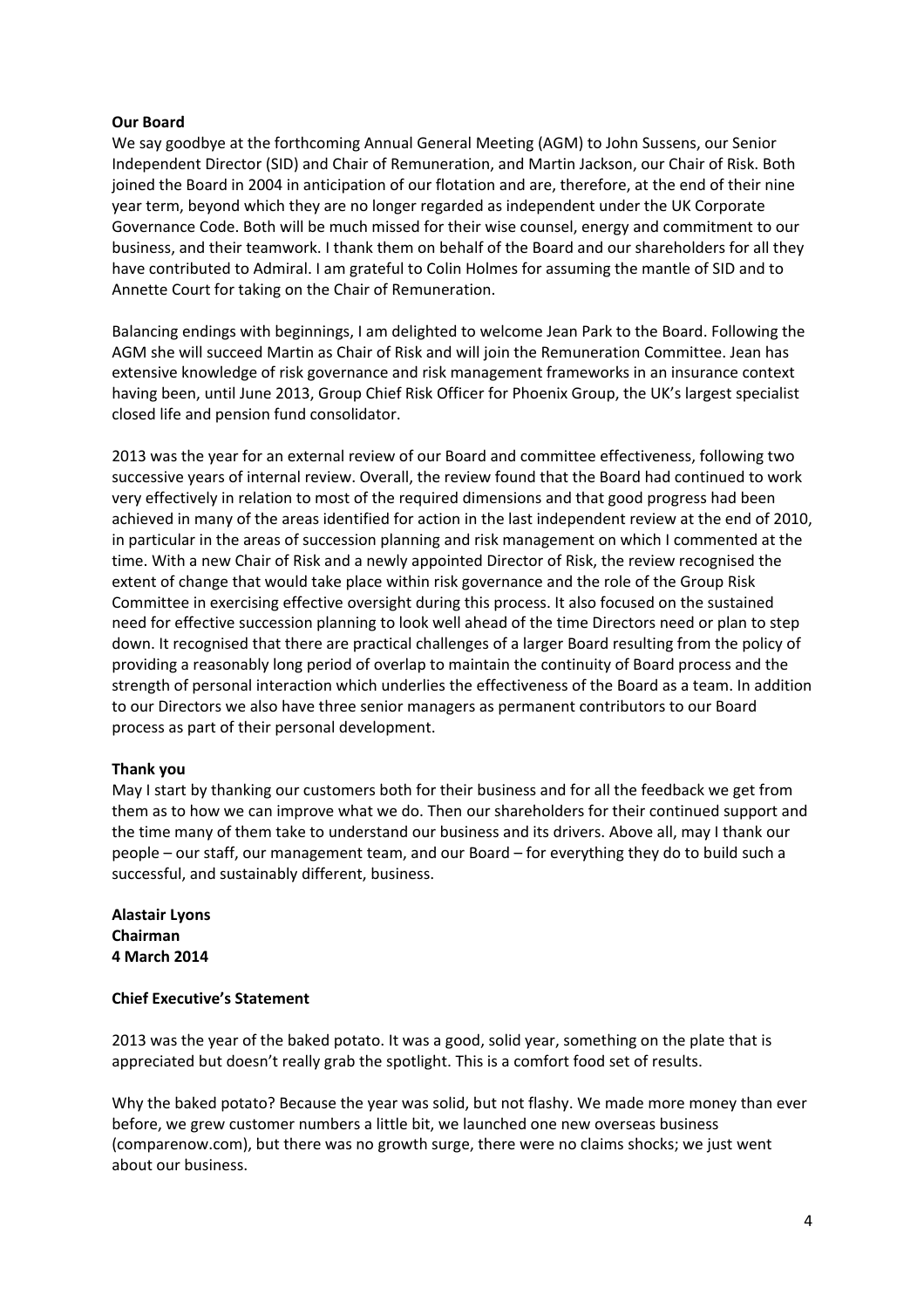I'm not going to dwell on the past and review all the numbers of all the businesses which appear in copious detail later in this document. What I will do is look at the future and explain why today's baked potato is tomorrow's steak dinner.

As investors, I believe you all would like the answers to at least one of these three questions and possibly all three: Why do I believe that Admiral will be successful in the short term? In the medium term? In the long term?

In the short term, it's about reserve releases from the UK business. In the medium term, it's about a turn in the UK cycle that will trigger price increases and provide an opportunity for growth. In the long term it's about our non-UK businesses, Household Insurance and the future leaders of this organisation.

Let me explain. Currently our bottom line is dominated by the results in UK Car Insurance. As has been well publicised, prices have fallen some 25% in the UK market in the last two years or so. This drop in prices has been in parallel with a drop in claims costs but few experts believe that they are in perfect sync. During 2013 the projected outcome for our claims reserves improved materially. As always we hold a significant margin in booked reserves above these projected results and although we made large reserve releases during the year this margin was bigger at the end of 2013 than at the start. Over time, if the claims situation does not show adverse patterns, these reserves will be released.

If the UK market doesn't turn soon, some people might say it will hurt Admiral. That might be true. But it will hurt our competitors earlier and harder, as they are largely unable to match our combined ratio. A slower turn will only mean a sharper turn when the turn turns.

Some people might say that our results are dependent on 'Other revenue' and that this income is under regulatory threat. It's true, we do make good money from 'Other revenue', but so does the rest of the UK market. If you took away all 'Other revenue' tomorrow it might surprise you to know that I'd be the happiest guy in town. Why? Because it means that all any firm has left is its combined ratio, forcing a battle for survival of the fittest and we are, arguably, the fittest. Remember, the market average combined ratio is quite a bit above 100%. Our combined ratio is under 90%.

Medium-term profitability will be greatly influenced by the eventual turn in the UK cycle and what we can do with it. We've made it clear that we don't think the current declining price environment is the optimal time to grow the business. It becomes an optimal time when competitors start putting their rates up. We too will put our rates up, just as we've taken our rates down in the current, declining price, part of the cycle. But in both instances, our move is/will be more gradual than the competition. Very simply, this means that we don't grow when rates are falling but we should grow when rates are rising.

All of that sounds quite good for the short- and medium-terms, but what really gets me excited about this business is its long-term future. Behind that statement is the secret of the baked potato. Did you know that potatoes have more potassium than bananas? They are very low in saturated fats (although I must admit, I like mine with butter or sour cream and I suspect that can't be good. Did anyone mention salt?) and they are a good source of vitamin C, vitamin B6 and magnesium. The point is, you don't look at a baked potato and think nutrients. Just as you might not look at Admiral's 2013 results and see the progress made by our non-UK operations and UK Household. But for both Admiral and the potato, they are there.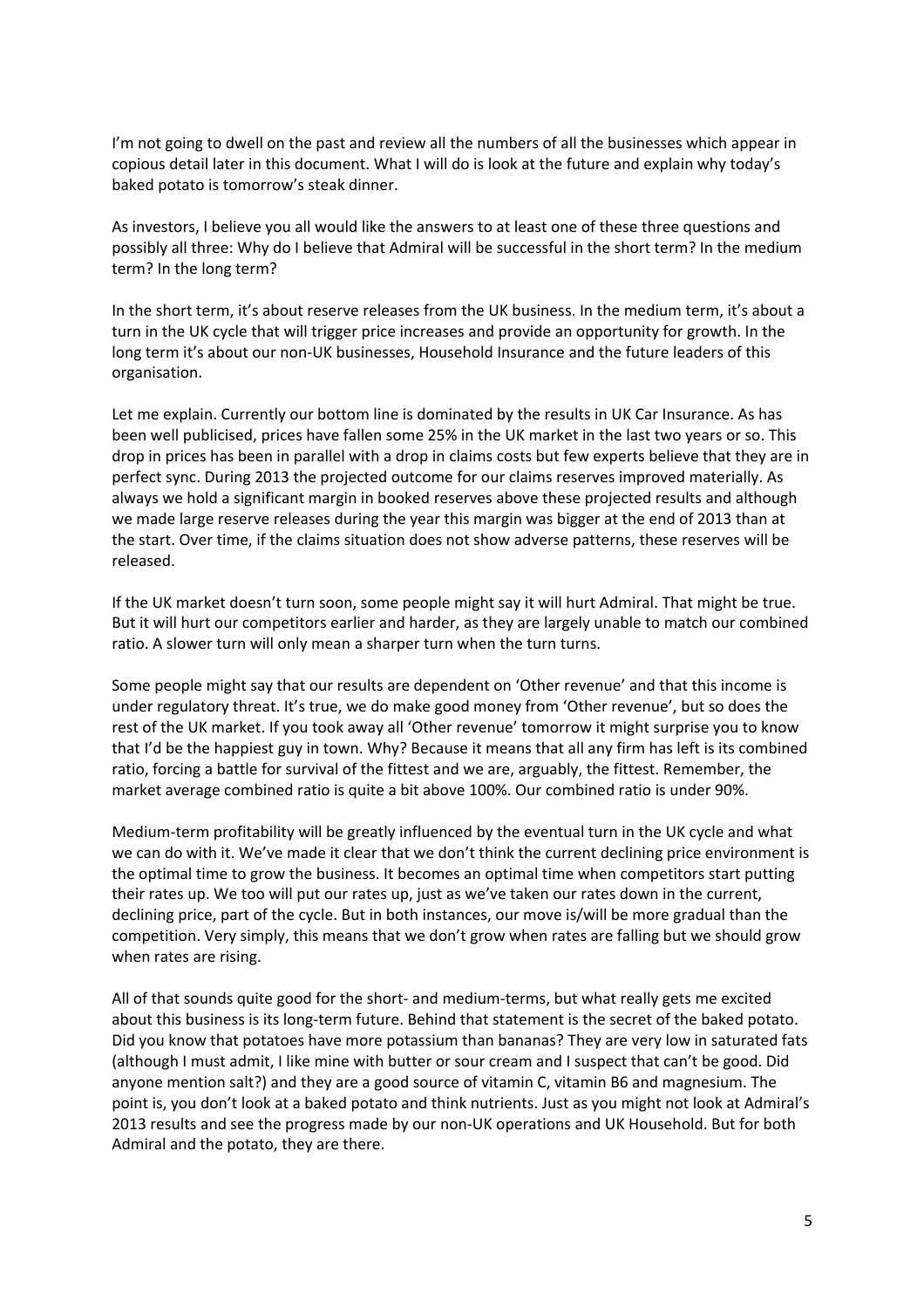It's not just the businesses we've set up in Spain, Italy, France, the US and UK Household that give me confidence, it's the people we've got running them. They, along with a number of others, are the future.

Success for the businesses themselves rests on a fundamental change in the delivery of insurance around the globe. The internet is an irresistible force and the world is changing from face-to-face and phone distribution to internet distribution (and in some places our Price Comparison businesses are helping to accelerate that change). The markets we've chosen to enter are all very large, agentled markets. We like large markets because, well, because they're large: billions and billions large. It means you can quietly take a dollop of market share and have a successful business. We also see that the big competitors in these markets often have channel conflict problems, as it's their agents who are covering their overheads and, in trying to switch to internet distribution, they face the problem of alienating these agents. They are also markets of legacy. Things are done very much the way they've been done over the last few decades. Our modus operandi of making many changes in a test and learn environment should allow us to capture advantage in these markets.

But to create success stories akin to Admiral in the UK takes time and that's why these businesses come under the heading of long term. Each market is unique, with its own characteristics and idiosyncrasies and each must be approached as a local business; there is no cookie-cutter mould to success. Saying that, there are many techniques we successfully apply in the UK that can be shared across geographies and we are working to ensure best practice around the Group.

So the markets themselves are huge and interesting. But it's the people running these businesses who, although not huge, are all interesting. Here's a fact: the average age of the three Executive Directors in Admiral is 52.6. All of us are on the north side of 50  $\odot$ . The average age of the CEOs of the other seven businesses plus the five key managers in the UK is 37.4. Nine of the 12 are still on the south side of 40  $\odot$ . There are certainly other talented people in the Group who will also be a big part of the future, some older, some younger, but these statistics are very clear and are meant to show you the depth and talent Admiral is cultivating. These younger managers have learned the business from the ground up. They are talented, intelligent and ambitious. Working with them makes me glad that I'm a shareholder and not a competitor!

But hold the bus. The future isn't now. The future is the future. And there's a lot of work to do between now and the future to make it successful. And I'm pleased to say that the aforementioned, well-wrinkled executives are still here, still ambitious and, hopefully, still talented and intelligent.

Our strategy, once again like a baked potato, is simple: to make measured progress in the UK car insurance market while taking what we know and do well, which is internet and telephone delivery of insurance, to create growing, profitable, sustainable businesses outside the UK and in UK Household Insurance.

2013 was yet another good year for Admiral, but it wasn't a flashy year. It was the year of the baked potato, not brown bread ice cream.

**Henry Engelhardt Chief Executive Officer 4 March 2014**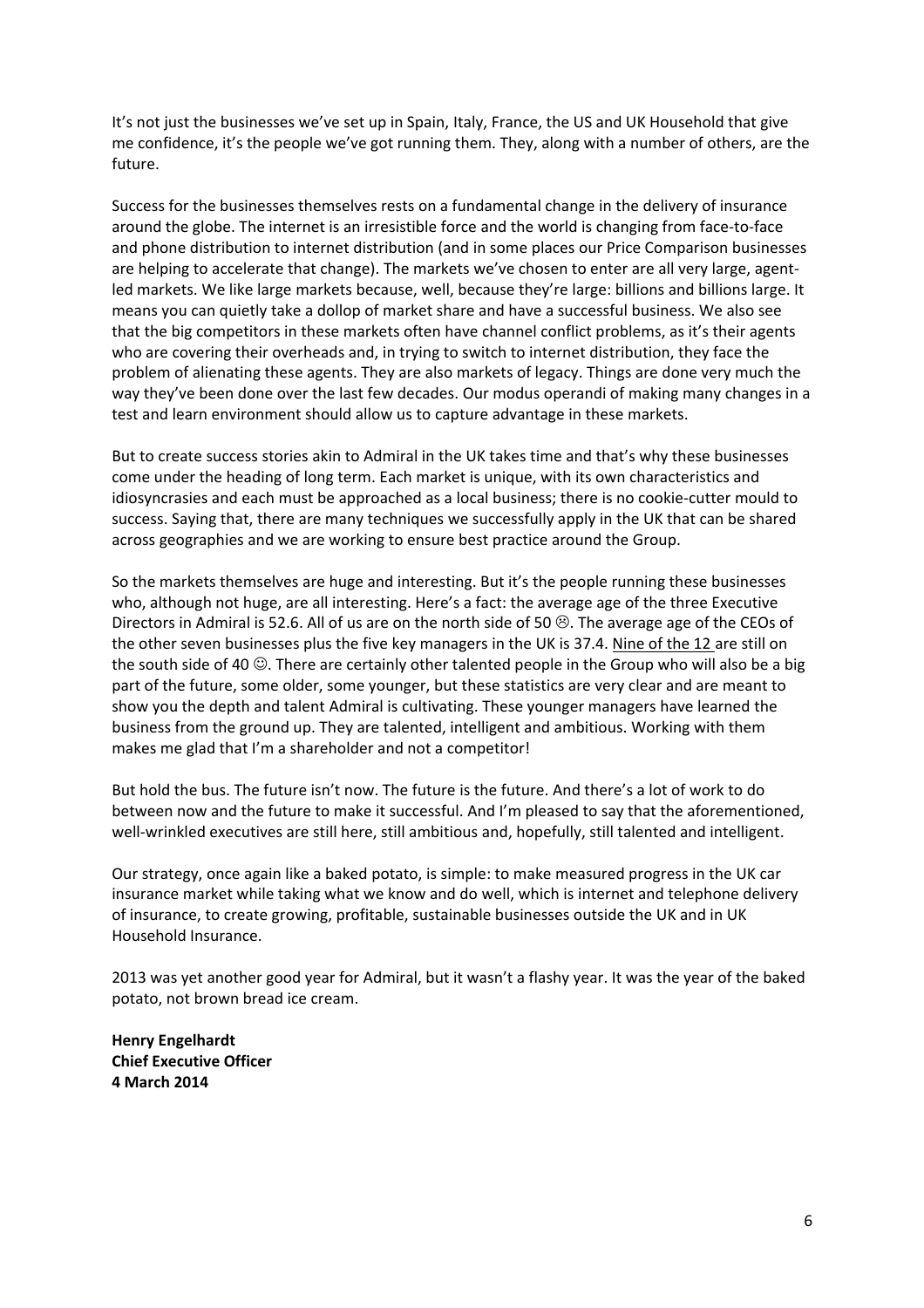## **Group Financial Review**

## **Chief Financial Officer's Review**

2013 was a good year for the Group with further increases in profit, customer numbers and dividends. Our UK Car Insurance business remains the main source of profits but pleasing contributions have also been made by our Price Comparison businesses in the UK, Spain and France.

We continue to invest in our overseas car insurance operations in Spain, Italy, USA and France and have seen strong growth in turnover and customer numbers, even if the businesses have not yet reached break-even. That's to be expected though, given their age.

We're also pleased with the progress of our two newest businesses - the UK Household Insurance operation, and brand new USA Price Comparison business, comparenow.com. More details on those operations will come through as they grow.

We remain committed to delivering shareholder returns whilst remaining prudently financed with a strong, liquid balance sheet. Our return on equity remains very high at 58%, testament to the strength and success of Admiral's business model.

We have maintained our strong track record for increasing dividends and in total will pay over 99 pence per share (£272 million) back to shareholders for the 2013 year. This brings the total dividends returned to shareholders since listing to nearly £1.5 billion.

**Kevin Chidwick Chief Financial Officer 4 March 2014** 

#### **Group results and dividend**

- Admiral Group grew pre-tax profits in 2013 by 7% to £370.2 million (2012: £344.6 million).
- UK Car Insurance profit increased by 6% to £393.9 million (2012: £372.8 million).
- International Car Insurance losses totalled £22.1 million (2012: £24.5 million).
- Price Comparison profit increased by 13% to £20.4 million (2012: £18.0 million).
- Other Group Items, including the employee share schemes, amounted to a cost of £22.0 million (£21.7 million).

Further details by segment are set out below.

Earnings per share increased by 10% to 104.6 pence (2012: 95.1 pence). The increase is higher than the 7% increase in pre-tax profit due to the lower effective rate of corporation tax in 2013. Customer numbers were 4% higher at the end of 2013 at 3.70 million (2012: 3.55 million).

Total dividends paid and proposed for the financial year amount to 99.5 pence per share (£272 million), an increase of 10% on the previous year (2012: 90.6 pence; £245 million). This is equal to 95% of earnings per share. The final dividend proposed is 50.6 pence per share (11% higher than the final 2012 dividend of 45.5 pence).

The final dividend is made up of a 24.4 pence normal element, based on the stated dividend policy of distributing 45% of post-tax profits, and a further special element of 26.2 pence. The special dividend is calculated with reference to distributable reserves after taking into account required solvency and a margin for contingencies.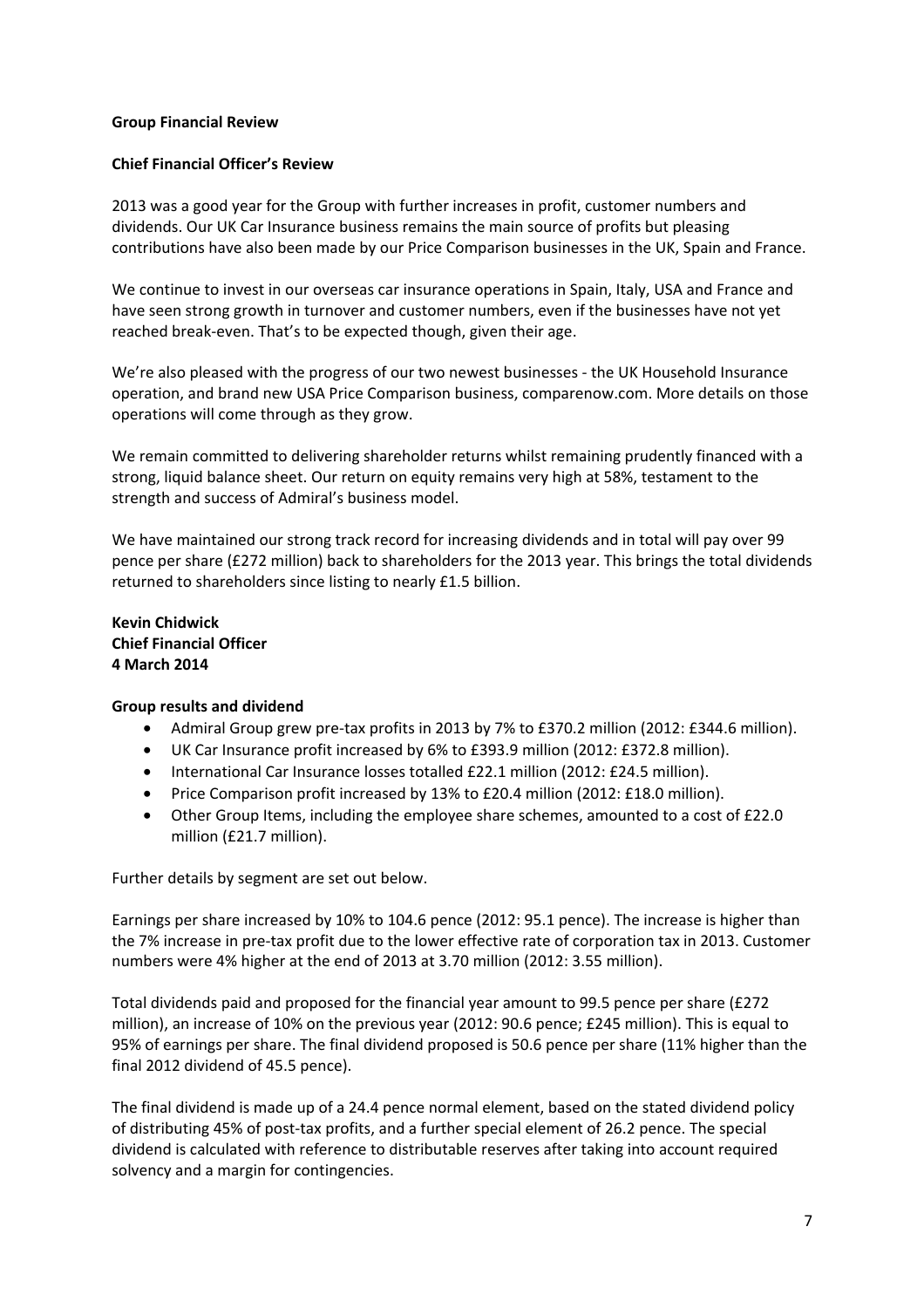The payment date is 30 May 2014, the ex-dividend date is 30 April and the record date is 2 May.

# **Divisional Performance Highlights**

The Group's UK Car Insurance business accounts for 84% of Group turnover (2012: 87%) and 82% of customers (2012: 85%). In 2013, in the face of very strong competition in the UK market, the business continued to focus on margin rather than growth and held the number of vehicles insured steady at just over three million. Supported by strong releases from prior year claims reserves on the back of continued positive development in projected claims costs, the combined ratio improved to 81.0% (2012: 89.1%) and profit before tax was £393.9 million – up 6% on 2012's result of £372.8 million.

A focus on lower premium, lower risk business, alongside a growing contribution to the total from renewal customers, contributed to a reduction in UK turnover of 12% to £1,698.9 million (2012: £1,936.2 million).

Outside of the UK, Admiral's International Car Insurance businesses continue to develop, with combined turnover rising 15% to £187.8 million (2012: £162.9 million) and customer numbers surpassing 515,000 – an increase of 18% on a year earlier. The combined loss from the operations was lower at £22.1 million (2012: £24.5 million), primarily due to improved claims experience.

Confused.com, the Group's UK Price Comparison business, reported a pre-tax profit of £21.7 million – over £3 million higher than 2012's result. Outside the UK, Admiral's other European Price Comparison businesses (Rastreator in Spain and LeLynx in France) made a combined profit of £2.4 million (2012: loss of £0.2 million). During the year the Group invested £3.7 million in comparenow.com, a new car insurance comparison business being built in the USA.

Other Group key performance indicators include:

- Group loss ratio 69.2% (2012: 79.2%) (an improved UK loss ratio resulting from higher reserve releases and an improved international loss ratio);
- Group expense ratio 19.9% (2012: 17.7%) (a slight increase in the UK ratio due to lower average premiums and an improved but high international ratio); and
- Group combined ratio 89.1% (2012: 96.9%).

## **Investments and cash**

## **Investment strategy**

Admiral maintained a low-risk investment strategy throughout the year, with a broadly consistent allocation of funds to the three main asset categories (cash at bank, cash deposits and money market funds) as in recent years.

The key focus of the Group's investment strategy is capital preservation, with additional priorities including low volatility of returns and high levels of liquidity. All objectives continue to be met.

The Group's Investment Committee continues to perform regular reviews of the strategy to ensure it remains appropriate.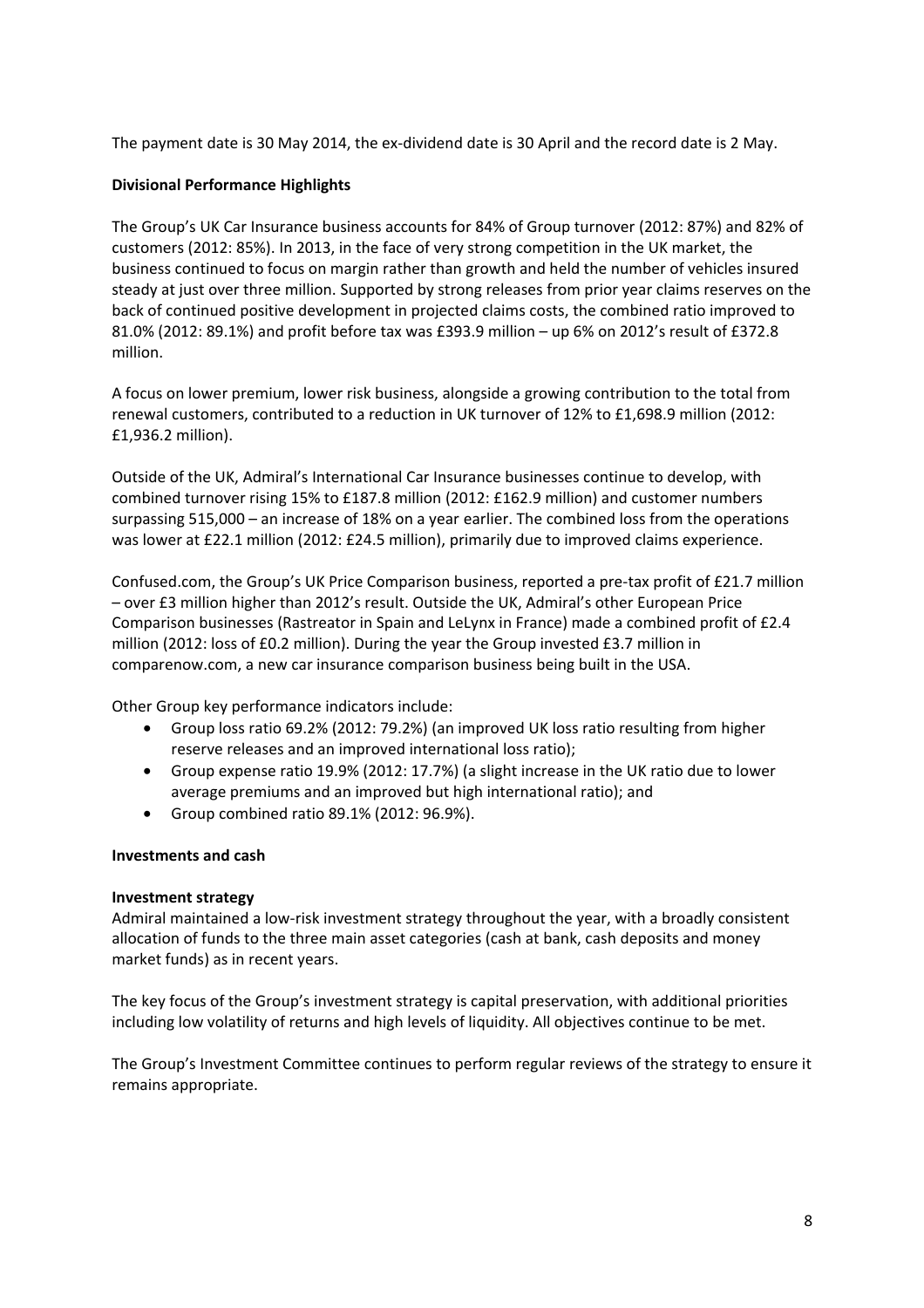## **Cash and Investments Analysis**

|                                    | <b>31 December 2013</b> |                      |              |              |              |  |
|------------------------------------|-------------------------|----------------------|--------------|--------------|--------------|--|
|                                    |                         | <b>International</b> |              |              |              |  |
|                                    | UK Car                  | Car                  | <b>Price</b> |              |              |  |
|                                    | <b>Insurance</b>        | <b>Insurance</b>     | Comparison   | <b>Other</b> | <b>Total</b> |  |
|                                    | £m                      | £m                   | £m           | £m           | £m           |  |
| Money market funds and short-dated |                         |                      |              |              |              |  |
| debt securities                    | 1,480.6                 | 98.4                 |              | 29.5         | 1,608.5      |  |
| Cash deposits                      | 286.0                   | 2.4                  |              | -            | 288.4        |  |
| Cash                               | 101.6                   | 35.7                 | 38.7         | 11.9         | 187.9        |  |
| <b>Total</b>                       | 1,868.2                 | 136.5                | 38.7         | 41.4         | 2,084.8      |  |

|                                    | 31 December 2012 |                      |              |                          |              |  |
|------------------------------------|------------------|----------------------|--------------|--------------------------|--------------|--|
|                                    |                  | <b>International</b> |              |                          |              |  |
|                                    | UK Car           | Car                  | <b>Price</b> |                          |              |  |
|                                    | <b>Insurance</b> | <b>Insurance</b>     | Comparison   | Other                    | <b>Total</b> |  |
|                                    | £m               | £m                   | £m           | £m                       | £m           |  |
| Money market funds and short-dated |                  |                      |              |                          |              |  |
| debt securities                    | 1,074.5          | 76.7                 |              | 74.6                     | 1,225.8      |  |
| Cash deposits                      | 370.5            | 5.3                  |              | $\overline{\phantom{a}}$ | 375.8        |  |
| Cash                               | 125.0            | 50.2                 | 25.4         | 16.0                     | 216.6        |  |
| <b>Total</b>                       | 1,570.0          | 132.2                | 25.4         | 90.6                     | 1,818.2      |  |

The only notable change in asset allocation during 2013 was a higher proportion invested in money market funds and short-dated debt securities and a move away from cash deposits compared to 2012.

Money market funds and short-dated debt securities comprise the majority of the total; 77% at 31 December 2013, up from 67% at 31 December 2012.

Investment and interest income in 2013 was £14.3 million, down 10% on 2012 (£15.9 million). The reduction was due to the rate of return being slightly lower at 0.7% than in 2012 (0.9%).

The Group continues to generate substantial amounts of cash, and its capital efficient business model enables the distribution of the majority of post-tax profits as dividends.

| £m                                                   | 2011    | 2012    | 2013    |
|------------------------------------------------------|---------|---------|---------|
| Operating cash flow, before transfers to investments | 779.1   | 742.0   | 616.8   |
| Transfers to financial investments                   | (493.9) | (441.9) | (295.3) |
|                                                      |         |         |         |
| Operating cash flow                                  | 285.2   | 300.1   | 321.5   |
| Tax and interest payments                            | (95.3)  | (79.7)  | (88.5)  |
| Investing cash flows (capital expenditure)           | (13.2)  | (10.9)  | (10.1)  |
| Financing cash flows (largely dividends)             | (197.8) | (214.8) | (250.3) |
| Foreign currency translation impact                  | (1.0)   | (2.7)   | (1.3)   |
| Net cash movement                                    | (22.1)  | (8.0)   | (28.7)  |
| Net increase in cash and financial investments       | 473.8   | 434.5   | 266.6   |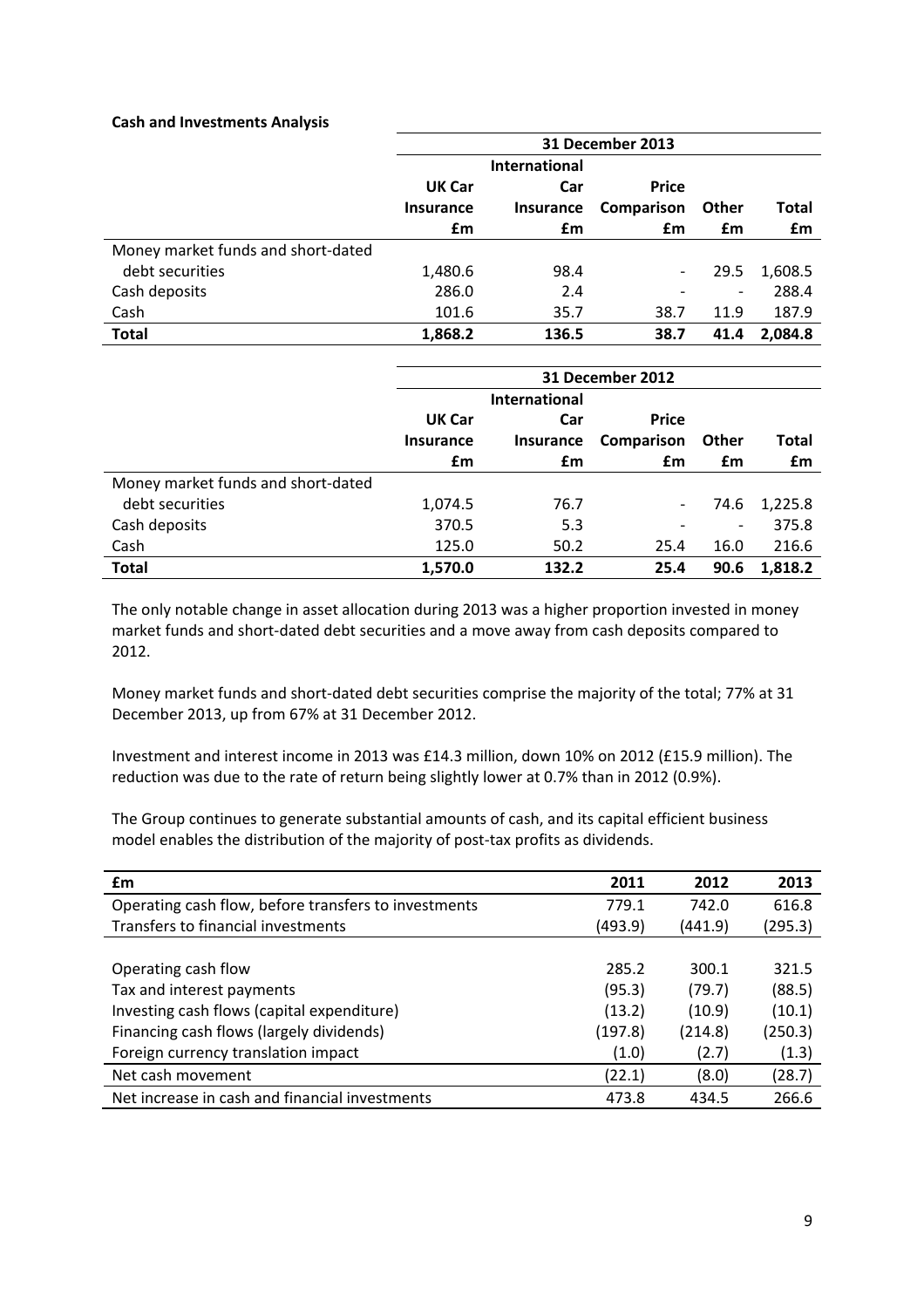| The main items continuumly to the significant operating cash impowere as follows. |       |       |       |  |  |
|-----------------------------------------------------------------------------------|-------|-------|-------|--|--|
| £m                                                                                | 2011  | 2012  | 2013  |  |  |
| <b>Profit after tax</b>                                                           | 221.3 | 258.4 | 286.9 |  |  |
|                                                                                   |       |       |       |  |  |
| Change in net insurance liabilities                                               | 244.3 | 200.0 | 186.2 |  |  |
| Net change in trade receivables and liabilities                                   | 203.7 | 163.0 | 22.3  |  |  |
| Non-cash income statement items                                                   | 32.0  | 34.4  | 38.1  |  |  |
| Tax and net interest expense                                                      | 77.8  | 86.2  | 83.3  |  |  |
|                                                                                   |       |       |       |  |  |
| Operating cash flow, before transfers to investments                              | 779.1 | 742.0 | 616.8 |  |  |

The main items contributing to the significant operating cash inflow are as follows:

The key features to note are:

- Total cash plus investments increased by £267 million or 15% (2012: £435 million, 31%), the lower rate of growth resulted from lower growth in the UK business; somewhat offset by higher growth internationally.
- The net change in actual cash balances was small, as funds were transferred into investments.

# **Capital Structure and Financial Position**

Admiral's capital-efficient and profitable business model led to return on capital employed of 58% (2012: 60%). A key feature of the business model is the extensive use of co- and reinsurance across the Group. During 2013 and in early 2014 Admiral announced extensions to its UK co- and reinsurance arrangements with capacity fully allocated until at least the end of 2016 and Munich Re committed to underwriting 40% until at least the end of 2018. Similar long-term arrangements are in place in the Group's international insurance operations and UK Household business.

The Group continues to manage its capital to ensure that all entities within the Group are able to continue as going concerns and also to ensure that regulated entities comfortably meet regulatory capital requirements. Surplus capital within subsidiaries is paid up to the Group holding Company in the form of dividends on a regular basis. Capital continues to be held in equity form, with no debt.

The majority of the Group's capital requirement is derived from its European insurance operations, Admiral Insurance (Gibraltar) Limited (AIGL) and Admiral Insurance Company Limited (AICL). The minimum capital requirements and surplus position at the end of 2013 for those companies, along with the overall Group position was as follows:

| £m                                                        | <b>AIGL</b> | <b>AICL</b> | Group |
|-----------------------------------------------------------|-------------|-------------|-------|
| Net assets less goodwill                                  | f167m       | f73m        | £453m |
|                                                           |             |             |       |
| Minimum capital requirement                               | E74m        | f27m        | £120m |
| Surplus over minimum requirement                          | £93m        | £46m        | £333m |
|                                                           |             |             |       |
| Total regulatory capital requirement                      |             |             | £283m |
| Surplus over regulatory capital requirement <sup>*1</sup> |             |             | £170m |

[\*1] Before accounting for the 2013 Final Dividend of £139.6 million.

The Directors note that during 2013 further guidance was issued on implementing the Solvency II regulatory regime in the EU. In September 2013 guidelines were issued for the preparatory phase leading to full introduction, assuming an effective date of 1 January 2016. Solvency II aims to provide an EU-wide set of capital requirement and risk management standards. Key themes include risk based capital, market consistent balance sheets and Own Risk and Solvency Assessments (ORSA). As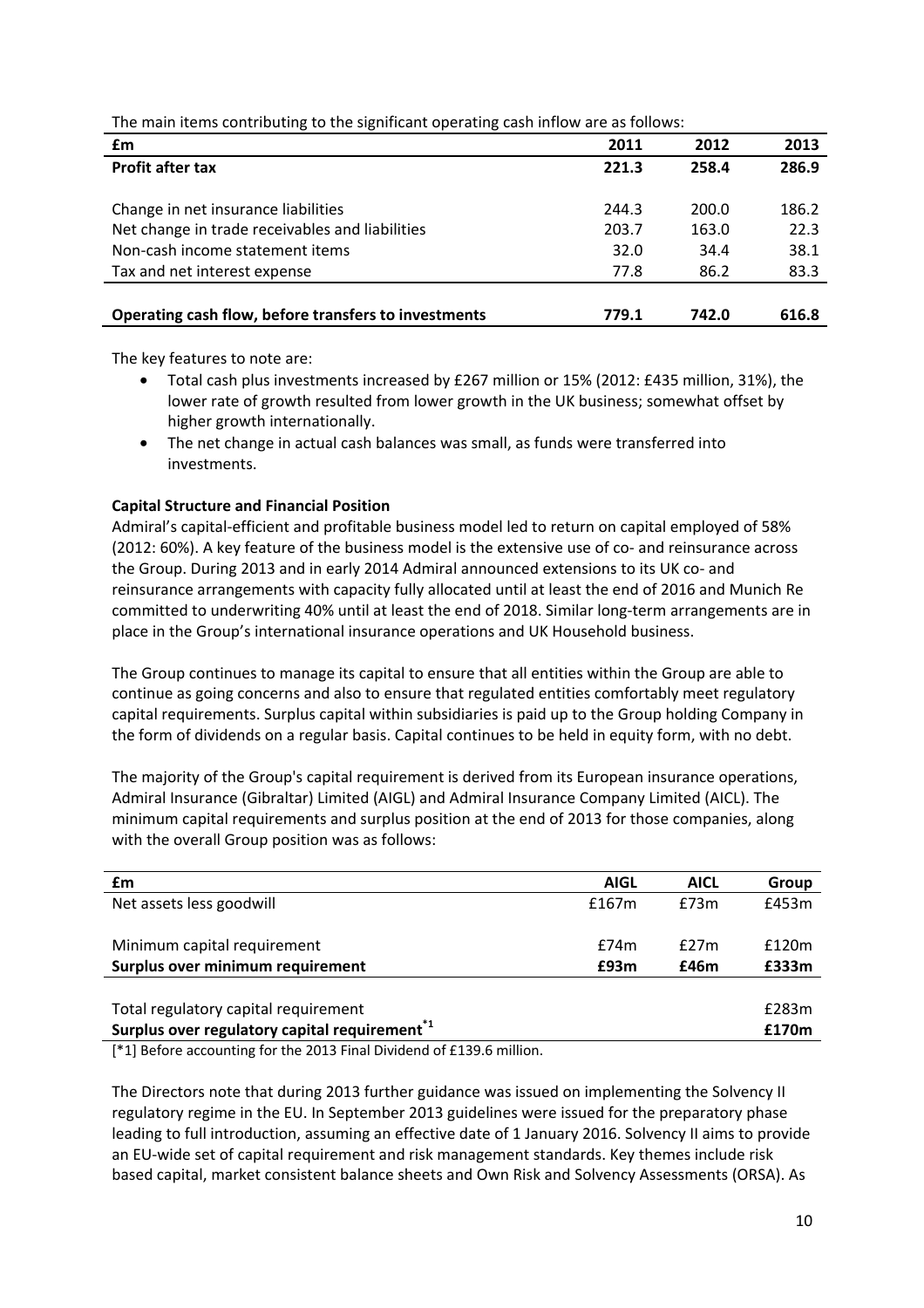previously noted, the Directors do not believe, based on guidance issued to date, that there will be a material change in the level of the Group's capital surplus under the new regime. The Group continues, and remains on track with its Solvency II implementation plan to ensure compliance with the full requirements and preparatory guidelines.

## **Taxation**

The tax charge reported in the income statement is £83.3 million (2012: £86.2 million), which equates to 22.5% (2012: 25.0%) of profit before tax. The lower effective rate of taxation compared to 2012 predominantly results from reductions in the rate of UK Corporation Tax in 2012 and 2013. The average rate of UK Corporation Tax in 2013 was 23.25% (2012: 24.5%). The average rate will fall to 21.5% in 2014 and 20.25% in 2015.

#### **UK Car Insurance Review – David Stevens, Chief Operating Officer**

A little over a decade ago, the UK's first car insurance price comparison site, Confused.com, was launched. The repercussions for the car insurance industry as a whole have been profound – disturbing the established order as dramatically as the earlier "direct" revolution initiated by Direct Line 15 years earlier.

Admiral, with its low expense ratio and higher quality of risk selection, grew and prospered. In the years Prior to Price Comparison (PPC), the marginal media cost of exposing your prices to an extra motorist was way above the average media cost. But in the PC world, the marginal cost is the same as the average cost, and that allowed us to grow from 2% to 11% of the UK market, while still maintaining a great expense ratio. To do so required rate structures good enough to withstand the merciless scrutiny of near total price transparency. So, as well as offering customers an unbeatable combination of convenience and cost effectiveness, price comparison sites also helped Admiral to grow rapidly.

However, that "merciless price transparency" has had the less fortunate side effect of exacerbating the cyclicality of the market. The energetic shopping of the UK customer and the dominance of price comparison as a method of distribution mean that uncompetitive insurers not only write little or no new business, but also see their existing customers desert them en masse. Deviation from collective behaviour on prices means extreme feast or famine, depending on the direction of deviation. This encourages the homogeneity in pricing moves and the herd-like shifts, upwards or downwards, that characterise cyclical markets.

Threatened with dramatic shrinkage, along with the redundancies and office closures that go with it, many insurers at the end of the last decade waited far too long to raise prices in the face of record high combined ratios and then, with 40% plus price increases in 2010-11, increased them excessively. The subsequent overshoot on rates was then corrected in a stampede in the opposite direction, with new business rates down around 26% over the last two years.

Admiral tries to mitigate the effects of this heightened cyclicality, both for its customers and its investors. In the great inflation of 2010-11 our increases lagged the market and we declined to participate in others' large scale withdrawal from higher risk segments. As a result, we grew by nearly 60% in the two years – and quite rightly. It's now clear that the business written at the time was very profitable. Conversely, as prices have fallen, we've lagged the market and reduced our share of new business volumes, particularly in the higher premium segments, currently (temporarily?) attractive to some of our competitors.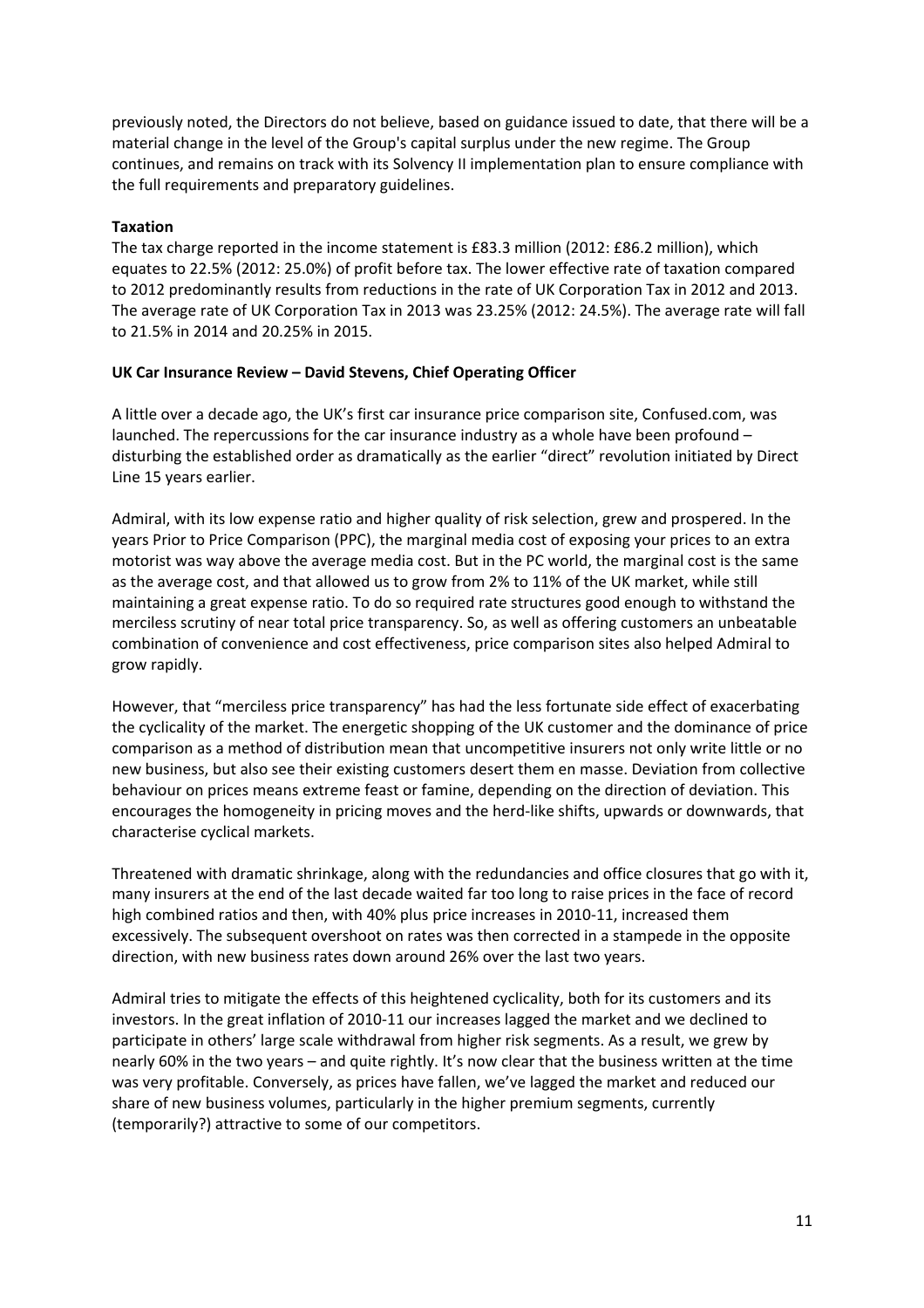Meanwhile, our investors benefit from our conservative approach to reserving. This means that profits earned are, to a large extent, not recognised immediately, but rather spread over a number of subsequent years. A large proportion of car insurance claims costs relate to bigger bodily injury claims whose final cost can be impossible to predict accurately in the year they occur – so delaying recognition until there is a high degree of certainty makes sense. This is particularly appropriate for a company like Admiral which pays out the majority of profits as dividends. This policy means that attractive profits earned in cyclically profitable times are only fully reflected in subsequent years – typically during cyclically less profitable times.

This conservative policy means that reserve releases have been a long term feature of Admiral's results. This year our releases account for 14% of profits and equate to 13% of premium earned. Bizarrely, some commentators discount the value of reserve releases as somehow generating lower quality profits. I say "bizarrely" for two reasons. Firstly, to my mind, underwriting profits derived from releases on older, more developed, more predictable years cannot be lower quality than underwriting profits reported on current, undeveloped, years. Secondly, in Admiral's case, profits from reserve releases can't be considered "one-off" – we have released reserves every year since our flotation in 2004, at an average of 12% of premium earned.

The market's marked cyclicality, with its yo-yo pricing, makes for more of a white knuckle ride for investors in car insurance than in most sectors. Happily, for Admiral, relatively reduced profit volatility is both a welcome side effect of our justified caution in only recognising underwriting profits with some delay and an equally welcome outcome of our consciously counter-cyclical growth strategy.

## **David Stevens Chief Operating Officer 4 March 2014**

## **UK Car Insurance Financial Review Non-GAAP\*1 format income statement**

| £m                                         | 2011    | 2012    | 2013    |
|--------------------------------------------|---------|---------|---------|
| $*_{2}$<br>Turnover                        | 1,966.0 | 1,936.2 | 1,698.9 |
| Total premiums written <sup>*3</sup>       | 1,728.8 | 1,748.7 | 1,553.0 |
|                                            |         |         |         |
| Net insurance premium revenue              | 418.6   | 455.6   | 425.1   |
| Investment income                          | 10.6    | 13.9    | 12.4    |
| Net insurance claims                       | (335.5) | (355.1) | (251.3) |
| Net insurance expenses                     | (46.7)  | (50.0)  | (52.1)  |
|                                            |         |         |         |
| <b>Underwriting profit</b>                 | 47.0    | 64.4    | 134.1   |
| Profit commission                          | 61.8    | 108.4   | 99.3    |
| Underwriting profit plus profit commission | 108.8   | 172.8   | 233.4   |
| Net other income                           | 181.5   | 170.9   | 136.8   |
| Instalment income                          | 23.3    | 29.1    | 23.7    |
| UK Car Insurance profit before tax         | 313.6   | 372.8   | 393.9   |

[\*1] GAAP = Generally Accepted Accounting Practice.

[\*2] Turnover (a non-GAAP measure) comprises total premiums written and Other revenue. Refer to note 12 for a reconciliation to financial statement line items.

[\*3] Total premiums written (non-GAAP) includes premium underwritten by co-insurers.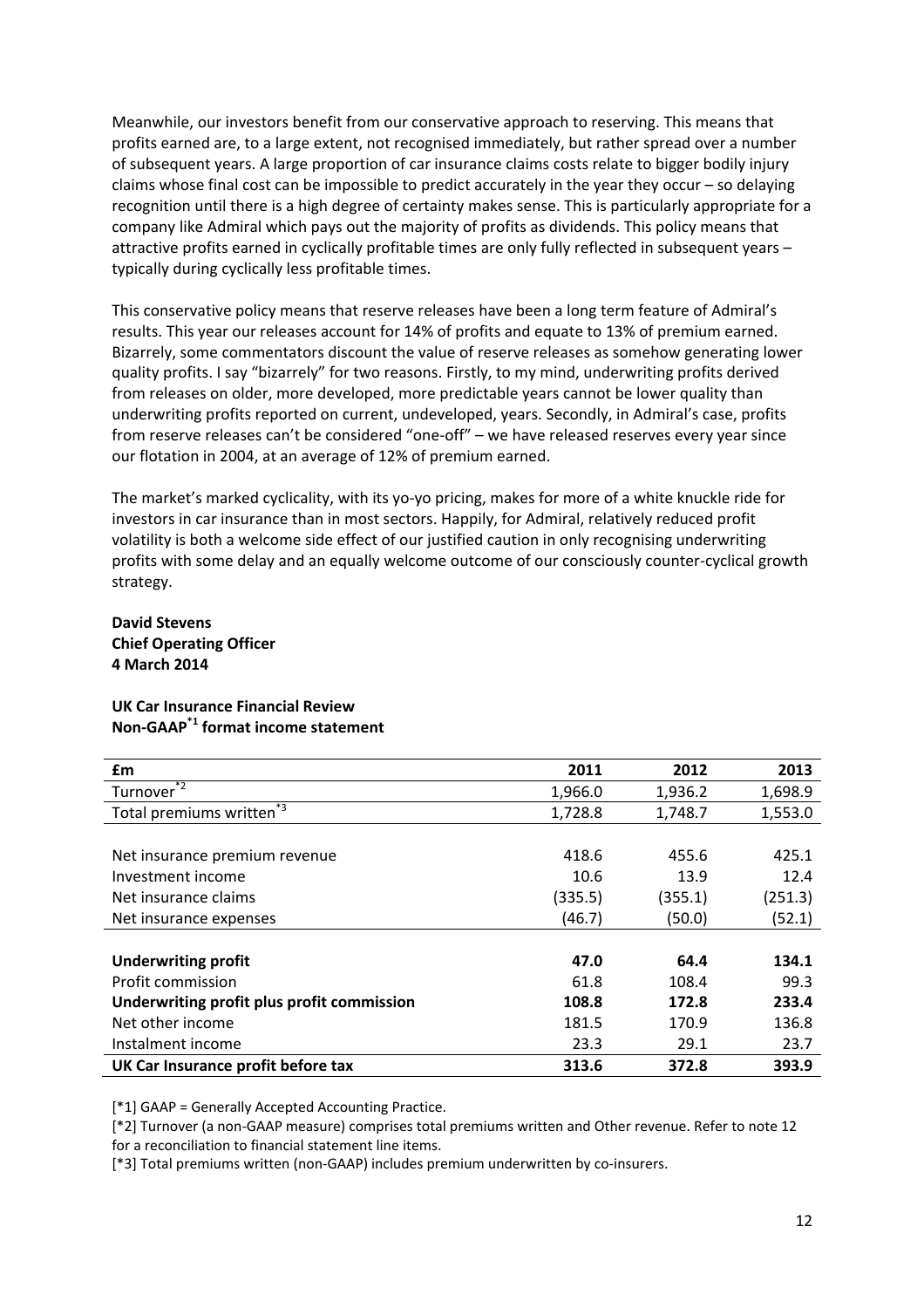| Split of underwriting profit |                          |      |       |
|------------------------------|--------------------------|------|-------|
| £m                           | 2011                     | 2012 | 2013  |
| Motor                        | 47.0                     | 59.6 | 121.8 |
| <b>Additional products</b>   | $\overline{\phantom{a}}$ | 4.8  | 12.3  |
| <b>Underwriting profit</b>   | 47.0                     | 64.4 | 134.1 |

## **Key performance indicators**

|                                                                           | 2011   | 2012   | 2013   |
|---------------------------------------------------------------------------|--------|--------|--------|
| Reported motor loss ratio <sup>*1</sup>                                   | 77.9%  | 76.4%  | 68.0%  |
| Reported motor expense ratio <sup>*2</sup>                                | 14.0%  | 13.6%  | 15.0%  |
| Reported motor combined ratio                                             | 91.9%  | 90.0%  | 83.0%  |
| Written basis motor expense ratio                                         | 13.2%  | 13.0%  | 14.5%  |
| Reported total combined ratio <sup>*3</sup>                               | 91.9%  | 89.1%  | 81.0%  |
| Claims reserve releases – original net share <sup><math>*4</math></sup>   | £7.8m  | £16.3m | £53.3m |
| Claims reserve releases – commuted reinsurance <sup><math>*5</math></sup> | £2.5m  | £1.3m  | £40.9m |
| Total claims reserve releases                                             | £10.3m | £17.6m | £94.2m |
| Vehicles insured at year end                                              | 2.97m  | 3.02m  | 3.02m  |
| Other revenue per vehicle                                                 | £84    | £79    | £67    |

[\*1] Motor loss ratio adjusted to exclude impact of reserve releases on commuted reinsurance contracts. Reconciliation in note 12b.

[\*2] Motor expense ratio is calculated by including claims handling expenses that are reported within claims costs. Reconciliation in note 12b.

[\*3] Reported total combined ratio includes additional products underwritten by Admiral.

[\*4] Original net share shows reserve releases on the proportion of the portfolio that Admiral wrote on a net basis at the start of the underwriting year in question.

[\*5] Commuted reinsurance shows releases on the proportion of the account that was originally ceded under quota share reinsurance contracts but has since been commuted and hence reported through underwriting and not profit commission.

#### **UK Car Insurance – co-insurance and reinsurance**

Admiral (in the UK and internationally) makes significant use of proportional risk sharing agreements, where insurers outside the Group underwrite a majority of the risk generated, either through co-insurance or quota share reinsurance contracts. These arrangements include profit commission terms which allow Admiral to retain a significant portion of the profit generated.

The two principal advantages of the arrangements are:

- Capital efficiency: the majority of the capital supporting the underwriting is held outside the Group. As Admiral is typically able to retain much of the profit generated via profit commission (refer opposite for further details), the return on Group capital is higher than in an insurance company with a standard business model.
- Risk mitigation: co-and reinsurers bear their proportional shares of claims expenses and hence provide protection should results worsen substantially.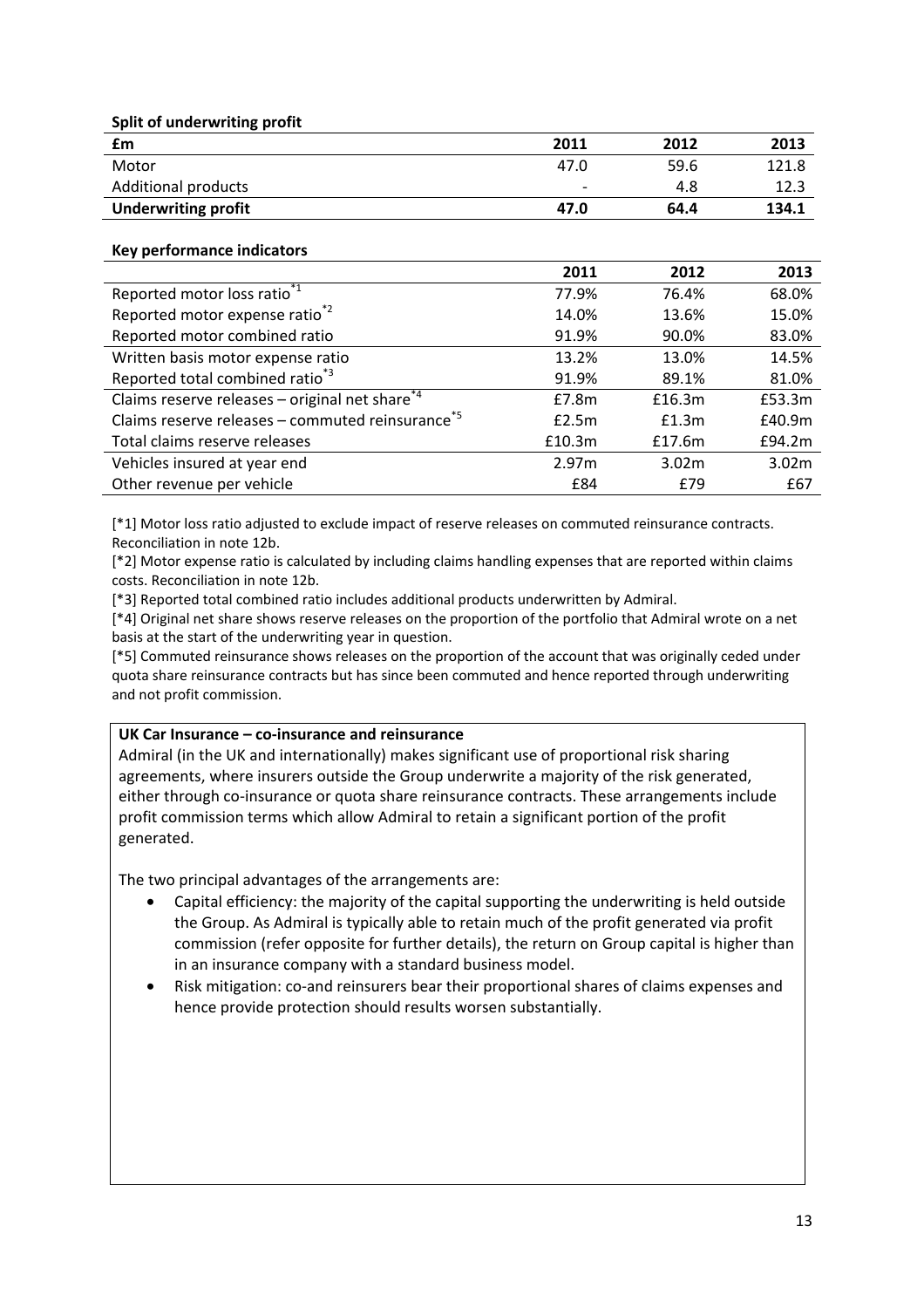## **Arrangements for 2013 to 2016**

In early 2014 the Group was pleased to announce extensions to its arrangements such that capacity is fully placed until the end of 2016. The underwriting splits can be summarised as follows:

|                         | 2013    | 2014    | 2015    | 2016    |
|-------------------------|---------|---------|---------|---------|
| Admiral                 | 25.00%  | 25.00%  | 25.00%  | 25.00%  |
| Great Lakes (Munich Re) | 40.00%  | 40.00%  | 40.00%  | 40.00%  |
| New Re                  | 13.25%  | 13.25%  | 12.25%  | 12.25%  |
| Hannover Re             | 8.75%   | 8.75%   | 8.75%   | 8.75%   |
| Swiss Re                | 7.50%   | 9.00%   | 9.00%   | 9.00%   |
| Mapfre Re               | 3.00%   | 4.00%   | 5.00%   | 5.00%   |
| XL Re                   | 2.50%   |         |         |         |
| <b>Total</b>            | 100.00% | 100.00% | 100.00% | 100.00% |

The proportion underwritten by Great Lakes (a UK subsidiary of Munich Re) is on a co-insurance basis, such that 40% of all motor premium and claims for the 2013 year accrues directly to Great Lakes and does not appear in the Group's income statement. Similarly, Great Lakes reimburses the Group for its proportional share of expenses incurred in acquiring and administering the motor business.

Great Lakes will underwrite 40% of the UK business until at least the end of 2018. Admiral has agreed to retain at least 25% for the duration, whilst the allocation of the balance is at Admiral's discretion.

All other agreements are quota share reinsurance.

Admiral has options to commute quota share reinsurance contracts and typically does so after two or three years of an underwriting year's development when there is a reasonably certain view on the year's outcome. There is little or no impact on profit or the timing of profit recognition from commutation.

After commutation, movements in booked loss ratios result in reduced or increased net claims costs (and not profit commission).

At 31 December 2013, all material UK quota share reinsurance contracts for underwriting years up to and including 2010 have been commuted. For the 2011 year, of the original 32.5% of the business that was reinsured, contracts covering 27.5% of the business have been commuted. All reinsurance for the 2012 and 2013 years remains in effect.

Co-insurance and reinsurance arrangements expose Admiral to two key risks:

- the risk of reduced availability of co-insurance and reinsurance arrangements; and
- credit risk of significant counterparties through default of a reinsurer.

Details of the potential impact and mitigating factors the Group has in place will be included in the Annual Report.

The European and US arrangements are explained below in the International Car Insurance section and the UK Household arrangements are explained below in the Other Group Items section.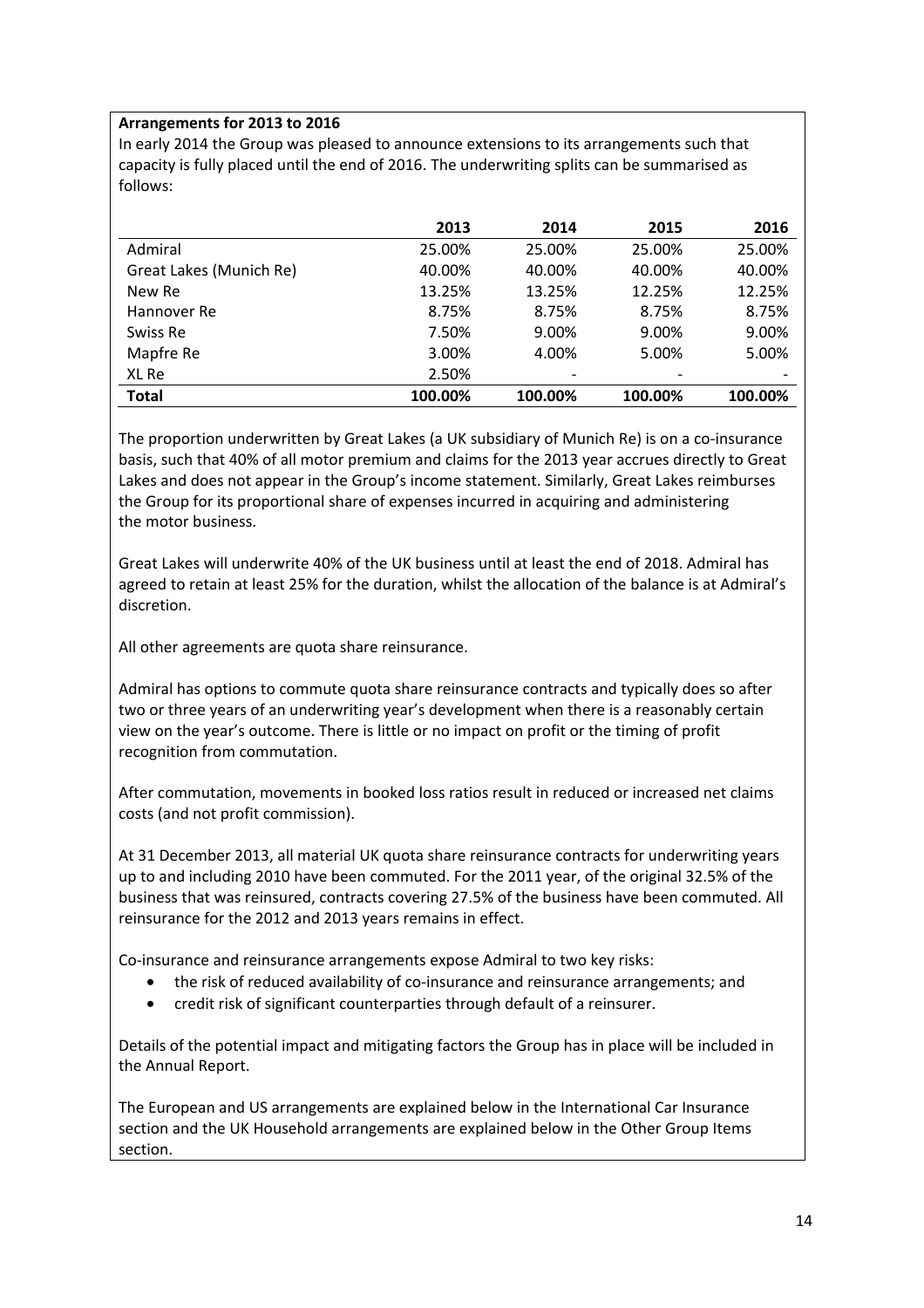## **UK Car Insurance Financial Performance**

As noted in the Group's interim 2013 results, after significant rate increases in 2010 and 2011, the UK Car Insurance market is now in its second year of being more price competitive. Admiral's UK business has maintained a stable vehicle count and has focused on margin rather than seeking to grow market share.

## **Profit**

Profit from UK Car Insurance increased 6% to £393.9 million (2012: £372.8 million). Profit from underwriting and profit commission increased 35% to £233.4 million (2012: £172.8 million), resulting largely from an improved combined ratio. The combined ratio improvement was largely due to higher reserve releases that resulted from positive claims development. The increase in profit from underwriting and profit commission was offset by a 20% reduction in net other income and instalment income to £160.5 million (2012: £200.0 million).

## **Turnover and premiums**

UK turnover of £1,698.9 million decreased by 12% (2012: £1,936.2 million) primarily due to reductions in average premiums which led to a 11% reduction in total premiums written to £1,553.0 million (2012: £1,748.7 million). The closing vehicle count was stable at 3.02 million (2012: 3.02 million). Average written premium for the year was around £505, down 13% on 2012 (2012: £580). The reduction in average premium was largely a result of rate cuts of around 10% (year-on-year) on average across new business and renewal business combined with portfolio mix changes.

## **Underwriting result and profit commission**

The UK Car Insurance motor combined ratio improved by around seven percentage points in 2013 as follows:

| UK Car Insurance Motor combined ratio                                     | 2012  | 2013  |
|---------------------------------------------------------------------------|-------|-------|
| Loss ratio excluding reserve releases from original net share and         |       |       |
| commuted reinsurance                                                      | 80.1% | 81.2% |
| Reserve releases - original net share                                     | 3.7%  | 13.2% |
| Loss ratio net of releases – original net share <sup><math>1</math></sup> | 76.4% | 68.0% |
| Expense ratio                                                             | 13.6% | 15.0% |
| Combined ratio – original net share $i1$                                  | 90.0% | 83.0% |
|                                                                           |       |       |

[\*1] Ratios calculated on original net share uses the proportion of the portfolio that Admiral wrote on a net basis at the start of the underwriting year in question.

There was an improvement in the reported motor combined ratio, which reduced to 83.0% (2012: 90.0%) (both figures exclude the impact of reserve releases from commuted reinsurance contracts). The improvement was driven by a reduction in the reported loss ratio to 68.0% (2012: 76.4%), which was due to materially higher reserve releases (£53.3 million v £16.3 million). These higher releases were possible due to the positive claims experience during 2012 and 2013 which resulted in improvements in the projected ultimate loss ratios, especially for the 2010 to 2012 underwriting years.

Excluding reserve releases, the loss ratio increased slightly to 81.2% (2012: 80.1%), largely due to the impact of falling premiums.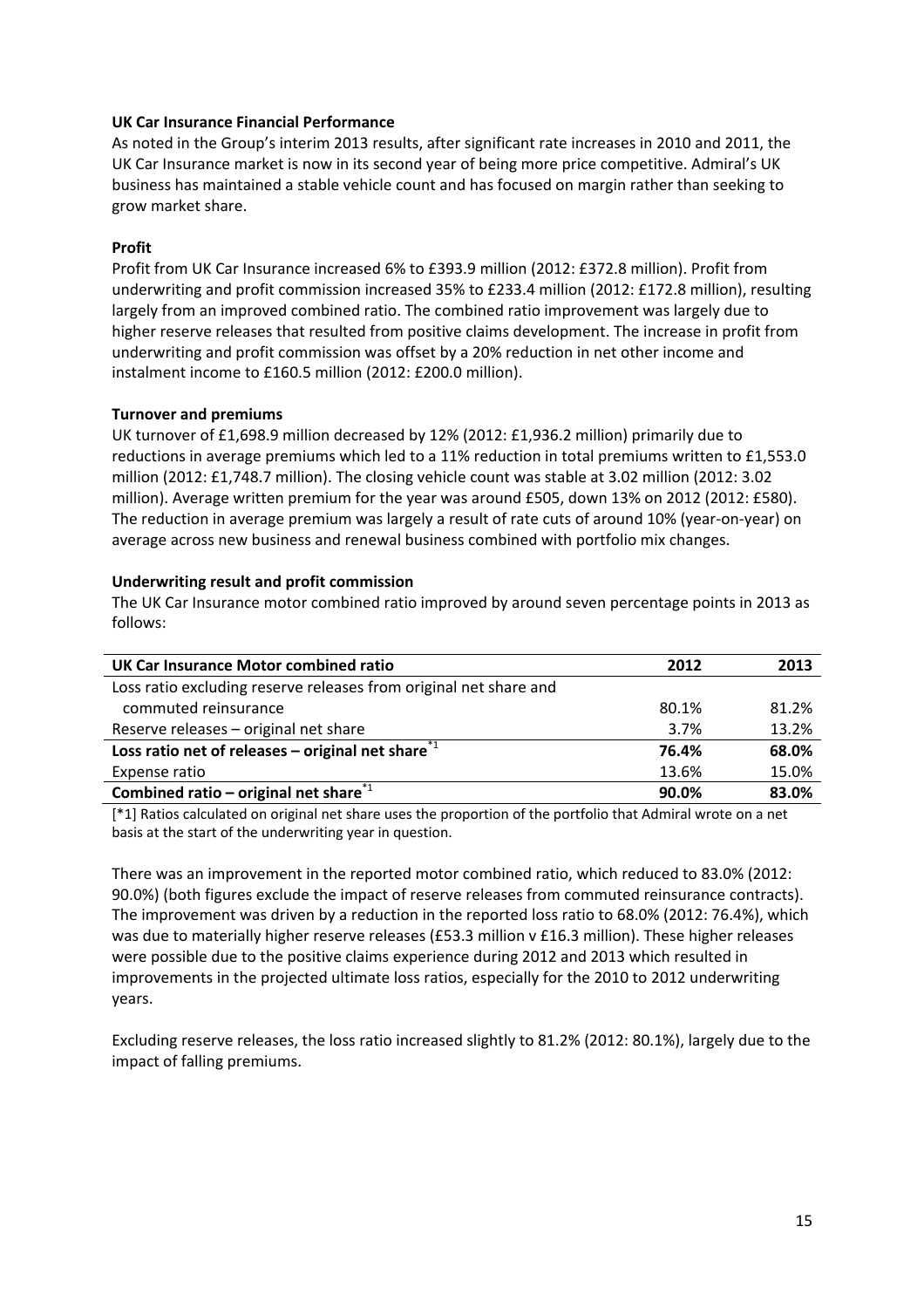## **Claims reserving**

Admiral's reserving policy (both within the claims function and in the financial statements) is initially to reserve conservatively, above internal and independent projections of ultimate loss ratios. This is designed to create a margin held in reserves to allow for unforeseen adverse development in open claims and typically results in Admiral making above industry average reserve releases. Admiral's booked claims reserves continue to include a significant margin above projected best estimates of ultimate claims costs.

As profit commission income is recognised in the income statement in line with loss ratios accounted for on Admiral's own claims reserves, the reserving policy also results in profit commission income being deferred and released over time.

The earned motor expense ratio increased to 15.0% from 13.6% due to the reduction in average written premium. The reduction in average written premiums was also the main reason the written basis expense ratio increased to 14.5% from 13.0%.

The projected ultimate loss ratio for Admiral for the 2013 accident year is 71%, in line with 2012. During 2013, falling premiums were offset by a reduction in claims costs.

The projected ultimate combined ratio (ultimate loss ratio plus written expense ratio) for Admiral for the 2013 accident year is 85%, compared to 84% for 2012, resulting from an increased expense ratio. The reported combined ratio for the whole UK market (excluding Admiral) for 2012, excluding reserve releases, was 108%.

## **Profit commission**

Admiral is potentially able to earn material amounts of profit commission revenue from co- and reinsurance partners, depending on the profitability of the business. Revenue is recognised in the income statement in line with the booked loss ratios on Admiral's retained underwriting.

In 2013 Admiral recognised profit commission revenue of £99.3 million (2012: £108.4 million) and reserve releases from business that was originally ceded under quota share reinsurance contracts that have since been commuted of £40.9 million (2012: £1.3 million). Total income from both of the above, therefore increased by 28% to £140.2 million (2012: £109.7 million) due to improvements in prior year claims costs and the earning of the 2012 underwriting year. Note 5c to the financial statements analyses profit commission income by underwriting year.

When a quota share reinsurance contract is commuted (typically after two or three years from the start of an underwriting year), further improvement or deterioration in claims costs are reported within net claims. If the contracts were not commuted, the movement would be reported in profit commission.

Total profit from car insurance underwriting of £121.8 million and profit commission of £99.3 million increased significantly, by 32% to £221.1 million from £168.0 million in 2012.

## **Other revenue**

Admiral generates Other revenue from a portfolio of insurance products that complement the core car insurance product, and also fees generated over the life of the policy.

The most material contributors to net Other revenue are:

• Profit earned from motor policy upgrade products underwritten by Admiral, including breakdown, car hire and personal injury covers;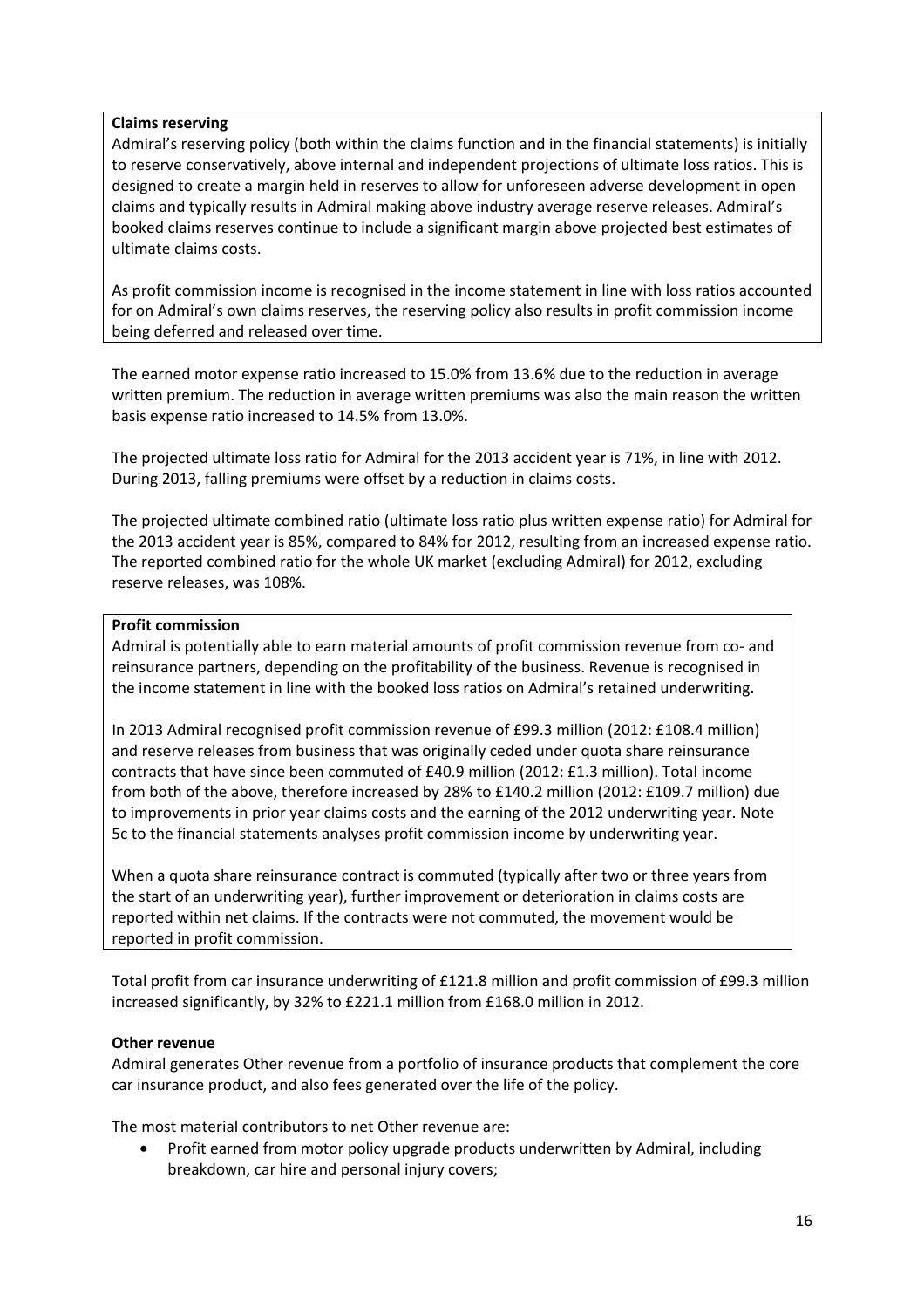- Profit from other insurance products, not underwritten by Admiral;
- Vehicle Commission (see below);
- Fees administration fees and referral income (see below); and
- Instalment income interest charged to customers paying for cover in instalments.

Other revenue (net of costs and including contribution from additional products underwritten by Admiral) decreased by 16% to £172.8 million (2012: £204.8 million). This was equivalent to £67 per vehicle (gross of costs) - down from £79 at the end of 2012.

The £12 reduction in Other revenue per vehicle from full year 2012 to full year 2013 was due to changing accounting recognition and treatment (-£6) and true economic changes (-£6) as follows:

Changing accounting recognition and treatment

• Change to accounting recognition and treatment of Motor Legal Expenses Insurance (MLEI) and vehicle commission (-£6), where profit has been reallocated from Other revenue to Underwriting.

True economic changes

- Reduction in income earned from personal injury referral fees (-£4).
- Reduction in instalment income reflecting lower average premiums (-£2).

## **UK Car Insurance Other revenue – analysis of contribution:**

| £m                                                 | 2011              | 2012   | 2013   |
|----------------------------------------------------|-------------------|--------|--------|
| Contribution from additional products and fees     | 213.9             | 205.2  | 170.4  |
| Contribution from additional products underwritten |                   |        |        |
| by Admiral <sup>*1</sup>                           | $\qquad \qquad -$ | 4.8    | 12.3   |
| Instalment income                                  | 23.3              | 29.1   | 23.7   |
| Other revenue                                      | 237.2             | 239.1  | 206.4  |
| Internal costs                                     | (32.4)            | (34.3) | (33.6) |
| <b>Net Other revenue</b>                           | 204.8             | 204.8  | 172.8  |
| Other revenue per vehicle <sup>*2</sup>            | £84               | £79    | £67    |

[\*1] Included in underwriting profit in income statement but re-allocated to Other revenue for purpose of KPIs. [\*2] Other revenue (before internal costs) divided by average active vehicles, rolling 12 month basis.

## **Motor Legal Expenses Insurance (MLEI) and vehicle commission**

As reported in the 2012 Annual Report, with effect from 1 April 2012, Admiral no longer earns Other revenue from the sale of MLEI. In addition, the Group began charging its panel of co- and reinsurers a vehicle commission. Admiral's car insurance policies continue to include MLEI as an integral feature and there has been no impact on customers in the level of cover or cost of policies as a result of this change. The overall net economic impact of these two changes is not significant although there are differences in the timing of revenue recognition.

During 2013 the intra-group element of vehicle commission totalling £18.4 million was eliminated (from the insurance expenses and Other revenue lines in the income statement). This reduced Other revenue per vehicle by approximately £6 during 2013. There is no profit impact of the elimination as profit is reallocated from Other revenue to Underwriting. Further details are provided in note 4b.

# **Referral fees**

As reported in the 2012 Annual Report, personal injury referral fees were banned with effect from 1 April 2013. The ban reduced Admiral's Other revenue per vehicle by £4 per vehicle during 2013. Admiral expects this reduction in revenue will be offset by reductions in claims costs.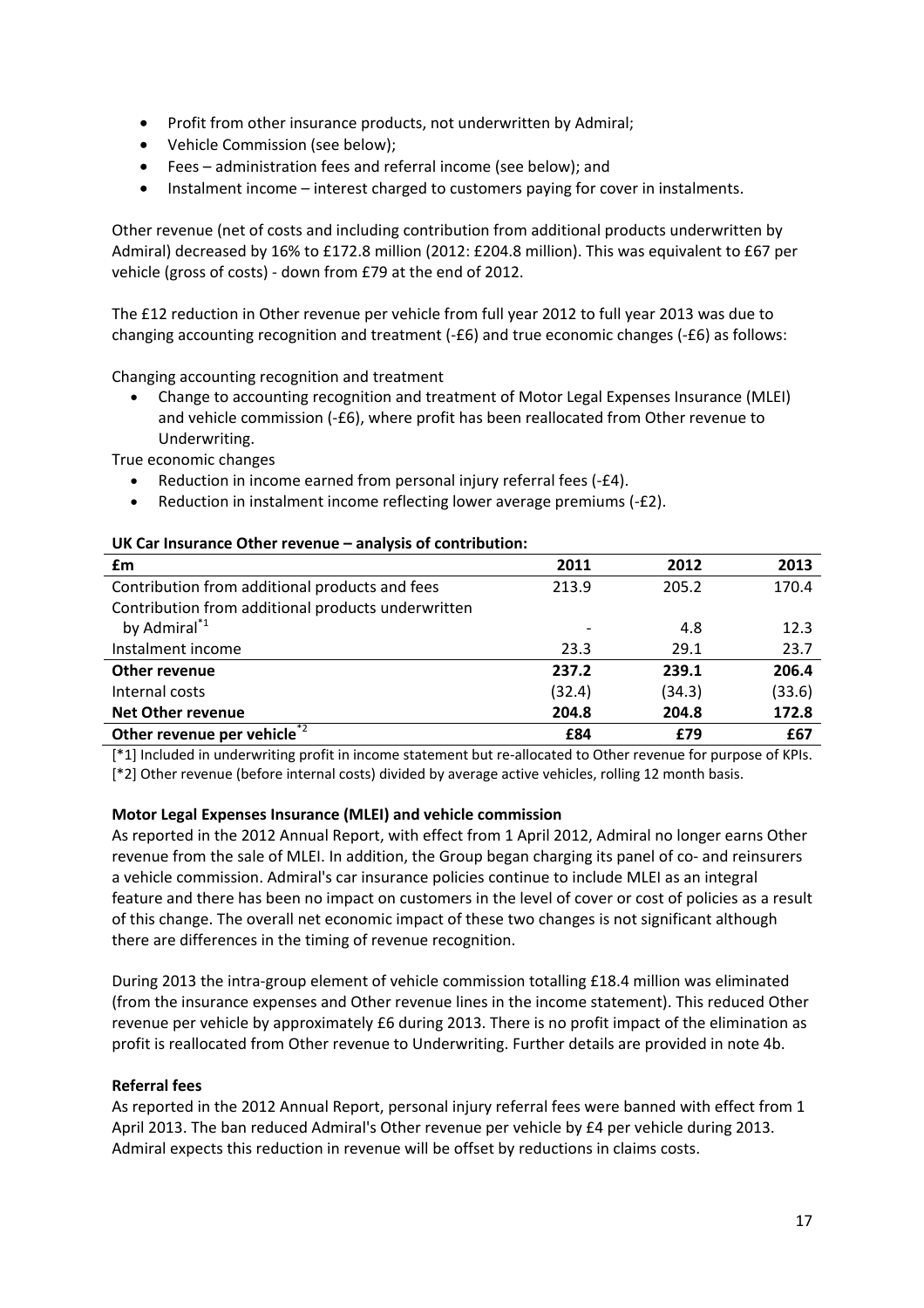Admiral notes that in December 2013 the UK Competition Commission released its provisional findings on its review of the car insurance market. Admiral welcomes action aimed at curbing the compensation culture that currently exists in the UK motor insurance market. A potential outcome of the review is regulatory change resulting in a reduction or elimination of credit hire referral fees and a reduction in associated claims costs. Admiral expects any such reduction in revenue from credit hire referral fees would be offset by reductions in claims costs. In 2013, Admiral earned £14 million in credit hire referral fees.

## **Admiral Law and BDE Law**

During H1 2013, Admiral entered into two joint ventures with law firms Lyons Davidson and Cordner Lewis to form Admiral Law and BDE Law. Both ventures were granted alternative business structure (ABS) licenses by the Solicitors' Regulation Authority (SRA).

Bringing the provision of legal services into the Group will allow Admiral to administer a claim throughout the process and offer a materially better quality of service. New and proposed reforms to the handling of bodily injury claims mean that the businesses are not expected to make a material contribution to Group profits in the foreseeable future.

## **Additional products underwritten by Admiral**

There are a number of products which are core to providing car insurance to customers (including personal injury insurance, breakdown cover and car hire cover). During the second half of 2012 Admiral began to underwrite the majority of these within the Group (they were previously underwritten by external insurers). The advantages of doing this include improved products for customers and increased control and flexibility with regards to their features and terms.

Contribution from these products underwritten by Admiral during 2013 was £12.3 million and this is included in underwriting profit in the income statement, but reallocated to Other revenue for the purpose of management key performance indicators.

## **Instalment income**

Instalment income is interest charged to customers paying for their insurance in instalments. During 2013 Admiral earned £23.7 million from instalment income, down 19% on the prior period (2012: £29.1 million). This reduced Admiral's Other revenue per vehicle by around £2 compared to the end of 2012. Instalment charges are calculated as a percentage of premium and therefore a reduction in average premium leads to a reduction in instalment income.

## **International Car Insurance Review**

# **Spain – Cristina Nestares – CEO, Admiral Seguros**

The Spanish market has enjoyed over 10 years of profitability, and 2013 was probably no different. The market combined ratio in 2012 (including ancillaries) was 97% (up 1 point on 2011), reflecting loss ratios remaining relatively flat and expense ratios increasing a little with a fall in average premiums. That said, the effects of the challenging economic backdrop are being felt: gross written premium (GWP) shrank 6%, and media spend is falling with competitors paying more attention to retention rather than attracting new business. Pricing remains highly competitive; premiums have now fallen 19% since 2008.

Admiral Seguros has had a strong year of growth. Despite the difficult market conditions noted above we grew turnover by nearly 25%. During the year we successfully launched a new brand, Qualitas Auto, which grew quickly in awareness propelled by a TV campaign starring Pierce Brosnan.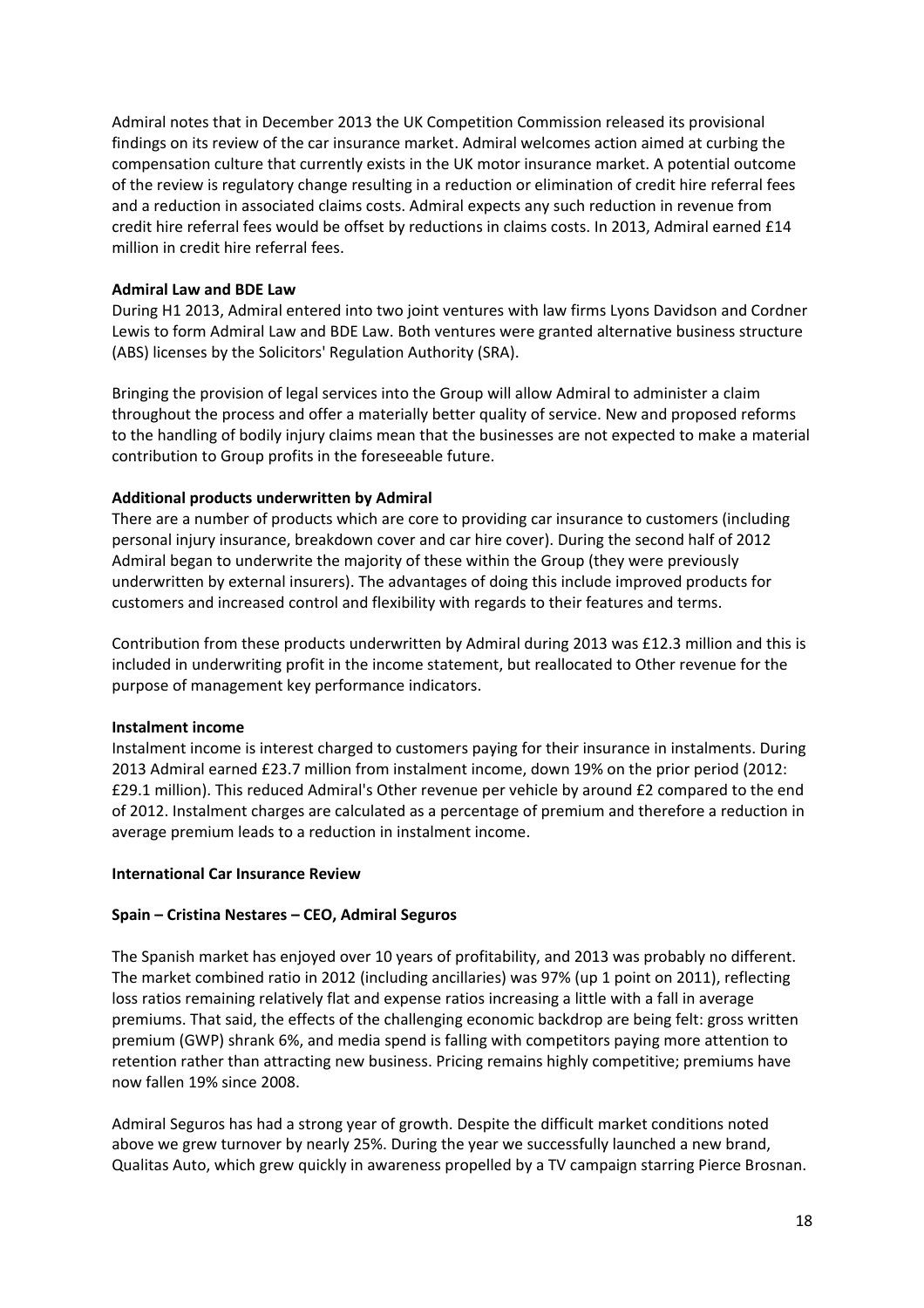If economic conditions improve in Spain we would expect to see more serious growth from Admiral Seguros; however, we will be patient and not accelerate growth in difficult market conditions.

# **Italy – Milena Mondini – CEO, ConTe**

2013 was dominated by the reactions to the market's 2012 92% combined ratio, an improvement of 9 points on 2011. After five consecutive years of price increases coupled with a large stock of reserves, prices unsurprisingly fell, by c.5% in the first three quarters, but this was not coupled with a reversion of the insurance cycle. In fact, there was a minor decrease in the loss ratio at the end of the first half caused by a 3% reduction in claim frequency due to the ongoing financial crisis reducing car usage and fuel consumption.

Although the difficult economic climate has resulted in a reduction in the total number of vehicles insured in Italy, it has perhaps also encouraged people to shop for their car insurance (the percentage has almost tripled since our 2008 launch), supported by the abolition of automatic renewals. Distribution through the internet keeps growing steadily and price comparison websites, four of which are now advertising on TV, are becoming an integral part of the buying process.

After five consecutive years of growth, 2013 was a year of consolidation for ConTe. Turnover grew £4 million and the number of customers grew by 14,000. The main driver of this consolidation was the aforementioned reduction of prices, and therefore margins, in the market. But the timing of this was good for ConTe, as the organisation was able to step back, review processes, implement better IT, give more training to staff and generally improve the quality of the operation. However, if prices in the market continue to decline it implies limited growth for ConTe in 2014. Patience, is once again, a key word.

# **USA – Kevin Chidwick – CEO, Elephant Auto**

The US car insurance market is the largest in the world, representing 200 million vehicles and \$170 billion of premium. Roughly a quarter of the USA market is direct, and this is growing, with record media spend encouraging consumers to shop around for their quotes. What is perhaps surprising is that European-style price comparison has not yet established in the USA, and in the meantime the direct writers are engaged in a fierce media battle for customers.

In terms of pricing and claims inflation, the USA car insurance market is much less volatile than the UK. The nature of USA car insurance claims are two thirds car repairs and only one third bodily injury, the opposite of the UK market. As at March 2014, overall market numbers are not yet available for 2013, but claims inflation remains very benign and premium inflation has followed suit. So overall profitability for the market remains relatively stable with a combined ratio, including investment income, in the high 90%'s.

Elephant Auto gained some good momentum in 2013. Elephant Auto trades in four states: Virginia, Maryland, Illinois and Texas. Combined, there are some 34 million vehicles, about 25% more than the entire UK market, in just these four states. Elephant's customer numbers grew by 34% and in Texas this figure was 41%. This growth was achieved at what, for the USA market, was a reasonable cost. However, that cost is still high relative to other markets Admiral trades in. The USA market presents a huge challenge to the Group, but it is also a huge potential prize. Clearly creating a valuable franchise in the USA will take, yes, you may have guessed it: patience.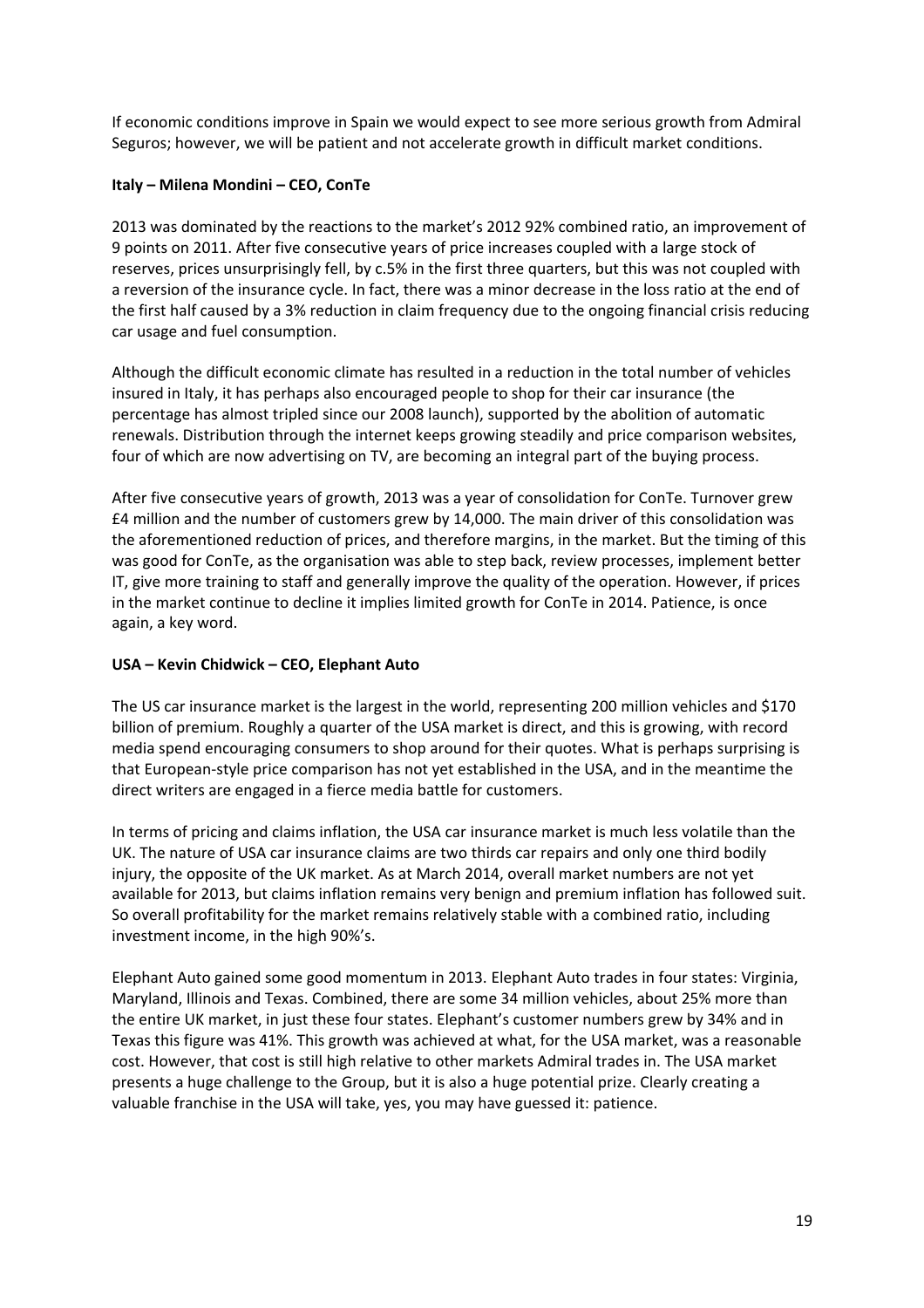## **France – Christophe Sanchez – CEO, L'olivier Assurances**

The French motor market was one of the few European markets where premiums grew in 2013. Despite frequency improvements, the industry combined ratio increased by 4 points to 105% on the back of increasing bodily injury claims costs. We expect this trend to continue increasing pressure on claims costs and on the market's combined ratio in 2014. Customer switching is an accelerating trend with the expansion of the price comparison market and ongoing investment by LesFurets and Admiral's LeLynx. Additionally, there are regulatory changes in discussion that will substantially simplify switching insurers for consumers.

L'olivier Assurances, our French operation, had a busy year of growth in 2013. We no longer know all our customers by first name. But 2014 promises to be even busier, as we in-source operations and build an IT system with which to service our customers. For these reasons we don't expect much growth in France in 2014 but we are building a platform from which we can expand in the future. The Hamon Law, passed by the Senate, should go into effect later in 2014 and this will remove many of the physical barriers consumers currently face when trying to change car insurers. However, we do not think this law will lead to revolution and a huge shift in distribution but, rather, evolution and the beginning of a continual change in consumer behaviour.

#### **International Car Insurance Financial Performance**

| £m                                        | 2011   | 2012   | 2013   |
|-------------------------------------------|--------|--------|--------|
| Turnover                                  | 122.1  | 162.9  | 187.8  |
| Total premiums written                    | 112.5  | 148.5  | 168.3  |
|                                           |        |        |        |
| Net insurance premium revenue             | 27.2   | 43.3   | 54.1   |
| Investment income                         | 0.2    | 0.1    |        |
| Net insurance claims                      | (28.3) | (49.4) | (49.1) |
| Net insurance expenses                    | (16.2) | (27.4) | (32.9) |
|                                           |        |        |        |
| Underwriting result                       | (17.1) | (33.4) | (27.9) |
| Net other income                          | 8.0    | 8.9    | 5.8    |
| Other revenue and charges                 | (0.4)  |        |        |
| <b>International Car Insurance result</b> | (9.5)  | (24.5) | (22.1) |

#### **Non-GAAP format income statement**

#### *Note – Pre-launch costs excluded*

#### **Key performance indicators**

|                                                            | 2011    | 2012    | 2013    |
|------------------------------------------------------------|---------|---------|---------|
| Reported loss ratio                                        | 104%    | 114%    | 91%     |
| Reported expense ratio                                     | 60%     | 63%     | 61%     |
| Reported combined ratio <sup>*1</sup>                      | 164%    | 177%    | 152%    |
| Reported combined ratio, net of Other revenue <sup>2</sup> | 134%    | 157%    | 141%    |
| Vehicles insured at period-end                             | 306,000 | 436,000 | 515,300 |

[\*1] Reported combined ratio is calculated on Admiral's net share of premiums and excludes Other revenue. [\*2] Reported combined ratio, net of Other revenue is calculated on Admiral's net share of premiums and includes Other revenue.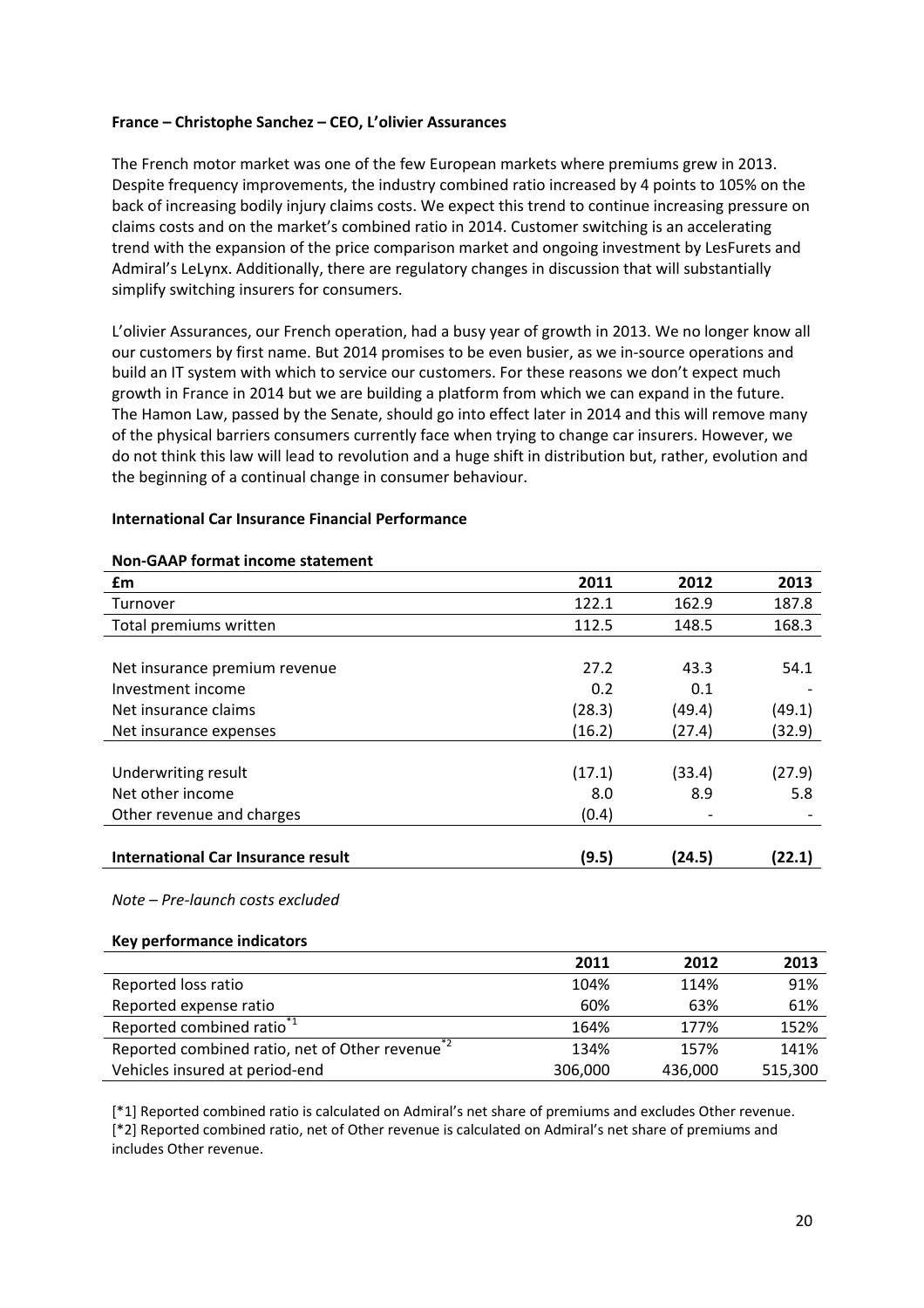| <b>Geographical analysis</b>   |              |              |               |            |         |
|--------------------------------|--------------|--------------|---------------|------------|---------|
| 2013                           | <b>Spain</b> | <b>Italy</b> | <b>France</b> | <b>USA</b> | Total   |
| Vehicles insured at period end | 136,500      | 279,900      | 28,600        | 70,300     | 515,300 |
| Turnover (£m) <sup>*1</sup>    | 40.6         | 93.4         | 13.0          | 40.8       | 187.8   |
|                                |              |              |               |            |         |
| 2012                           | <b>Spain</b> | <b>Italy</b> | <b>France</b> | <b>USA</b> | Total   |
| Vehicles insured at period end | 104,300      | 265,800      | 13,450        | 52,450     | 436,000 |
| Turnover (£m) <sup>*1</sup>    | 32.8         | 89.6         | 6.4           | 30.4       | 159.2   |

[\*1] Turnover includes total premium written and income generated by the sale of additional products and services and fees. In 2012 £3.7 million of turnover from Admiral Direkt is included to bring the total to £162.9 million.

## **International Car Insurance co-insurance and reinsurance**

As noted earlier, Admiral makes significant use of proportional risk sharing agreements, where insurers outside the Group underwrite a majority of the risk generated, either through co-insurance or quota share reinsurance contracts.

For the 2013 year Admiral retained 35% (Italy), 30% (France and Spain) and 33% (USA) of the underwriting risk respectively.

The arrangements for 2014 will remain the same, other than in Italy, where Munich Re will retain 40% of the risk, down from 65% in 2013, and Swiss Re will reinsure the remaining 25%.

All contracts are subject to certain caps on the reinsurers' exposures and all contracts have profit commission terms that allow Admiral to receive a proportion of the profit earned on the underwriting once the business reaches cumulative profitability. The contracts include proportional sharing of Other revenue.

# **International Car Insurance Financial Performance**

Admiral's international insurance businesses (in aggregate and individually) continued to grow, adding over 79,000 customers and ending 2013 18% larger than a year earlier. Turnover grew 15% to £187.8 million (2012: £162.9 million). Vehicles and turnover from these businesses represent 14% and 9% of the Group totals respectively, up from 12% and 7% in 2012.

Improved prior year claims development in the more mature operations, led to a lower combined ratio, which decreased from 177% to 152%. This improvement, in conjunction with higher net insurance premium revenue led to a lower loss, of £22.1 million in 2013, down from £24.5 million in 2012. The lower combined ratio was a result of a 23 percentage point improvement in the loss ratio to 91% (2012: 114%) whilst the expense ratio improved by 2 percentage points to 61% (2012: 63%). The expense ratio is high in comparison to Admiral's UK business because all of the international operations need to grow to achieve economies of scale. In addition, there are market specific reasons why the expense ratios are higher, for example high acquisition costs in the USA.

As the Group's international insurance operations grow, it is expected that they will make losses until appropriate scale has been achieved. The Group is satisfied with the progress each business continues to make towards the goal of becoming a sustainable, growing, profitable operation.

Admiral Seguros (Spain) was launched in 2006 and is the oldest of Admiral's international operations. During the first half of the year, Admiral Seguros launched a second brand (Qualitas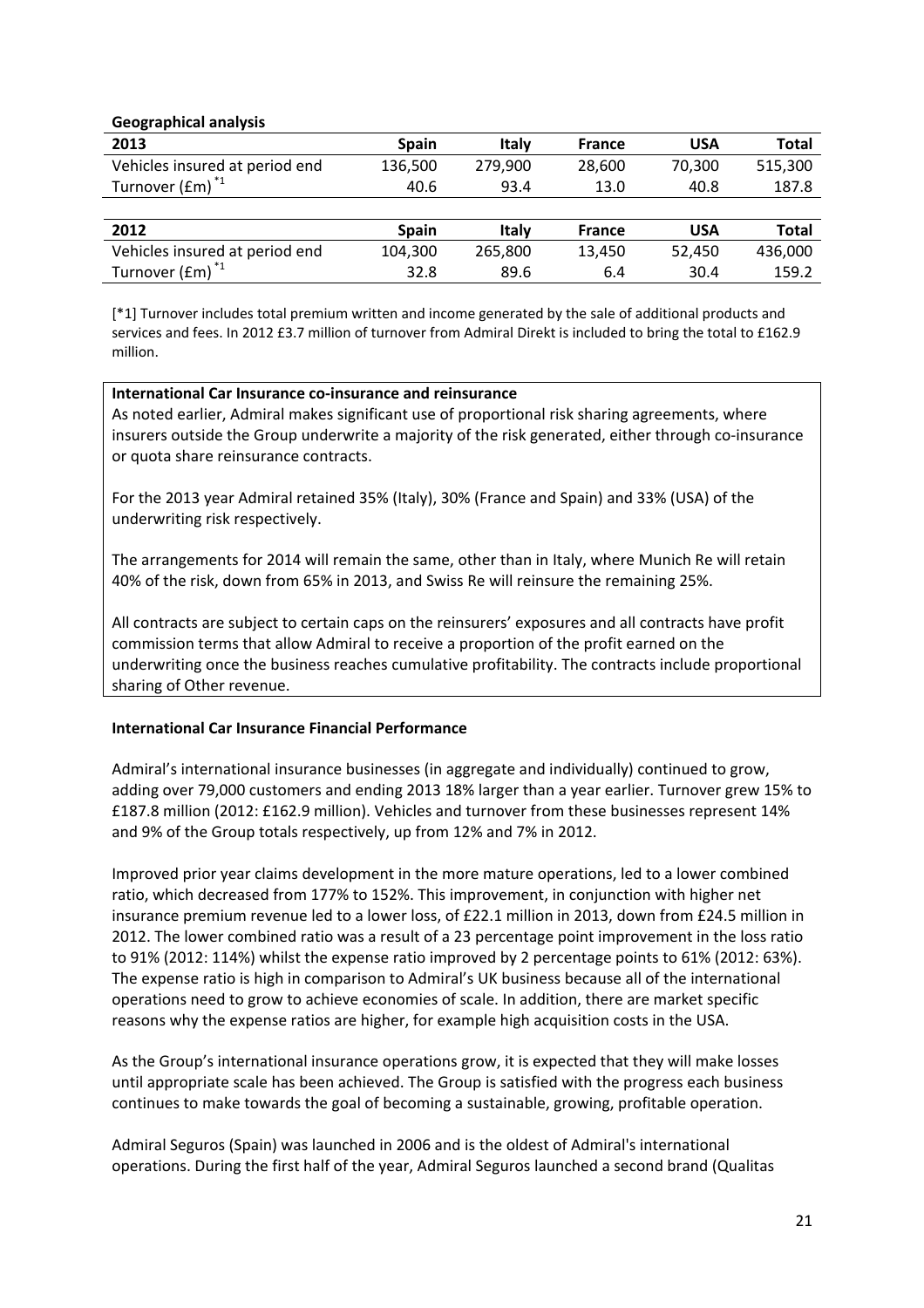Auto) to complement its original Balumba brand. The business insured 136,500 customers at the end of 2013, 30% more than a year earlier.

The Group's largest international operation is ConTe in Italy which had 279,900 vehicles at the end of 2013, up 5% year-on-year. ConTe was launched in 2008 and has benefited from a period of generally favourable market conditions which has recently come to an end. ConTe is focused on improving underwriting margin and during 2013 ConTe's claims experience was significantly better than in prior years.

Admiral's youngest and smallest international insurance business is L'olivier Assurances, launched in 2010 in France. L'olivier insured 28,600 vehicles at the end of 2013, up over 125% on a year earlier. L'olivier was initially established with a different start-up model to Admiral's other operations, with certain functions outsourced to keep expenses low in the initial phases of development. During 2014 L'olivier will bring a number of these functions in-house, therefore, management focus on vehicle count growth is expected to be lower.

The consolidated result of Admiral's insurance operations in Spain, Italy and France was a loss of £11.7 million, the same as 2012. The combined ratio\*1 improved to 138% from 155% primarily due to improved claims experience.

In the USA, Admiral operates in four states (Virginia, Maryland, Illinois and Texas) through its Elephant Auto business, which launched in 2009. At the end of 2013, Elephant Auto insured over 70,000 vehicles, up around 34% year-on-year. Elephant Auto's expense ratio is currently high as the business is spending significant amounts on advertising to develop the Elephant Auto brand and grow the portfolio. Elephant Auto's written combined ratio\*1 improved from 175% in 2012 to 152% in 2013 primarily resulting from an improved expense ratio due to vehicle count growth.

[\*1] European combined ratio is calculated on the earned basis, and Elephant Auto combined ratio is calculated on the written basis due to market claims patterns. Both combined ratios are calculated on 100% of underwritten premium (including co- and reinsurer's share) and include the results from the sale of additional products and services and fees.

## **Price Comparison Review**

## **UK – Martin Coriat – CEO, Confused.com**

The UK car insurance price comparison market is one of the, if not the, most mature in Europe, with around 65% of new business sales in the market originating via price comparison. Even though there was a constant stream of rate reductions for car insurance in 2013, which typically will be a brake on consumer shopping, price comparison as a whole actually grew by nearly 10% in the year.

The UK market is characterised by four main players, of which Confused.com is one, and another four or five minor players. There is great competition within this market, as evidenced by the high levels of advertising spend.

Confused.com had a good year in 2013, growing profits by 19% to £21.7 million. This profit growth was down to the success of the 'BRIAN the Robot' TV campaign, careful and efficient use of advertising money and a myriad of operational improvements. Even though the competition has increased its advertising spend levels, Confused.com maintained market share. Beyond the comparison of car insurance Confused.com continues to extend its product line, finding success for example with the comparison of life insurance and credit cards.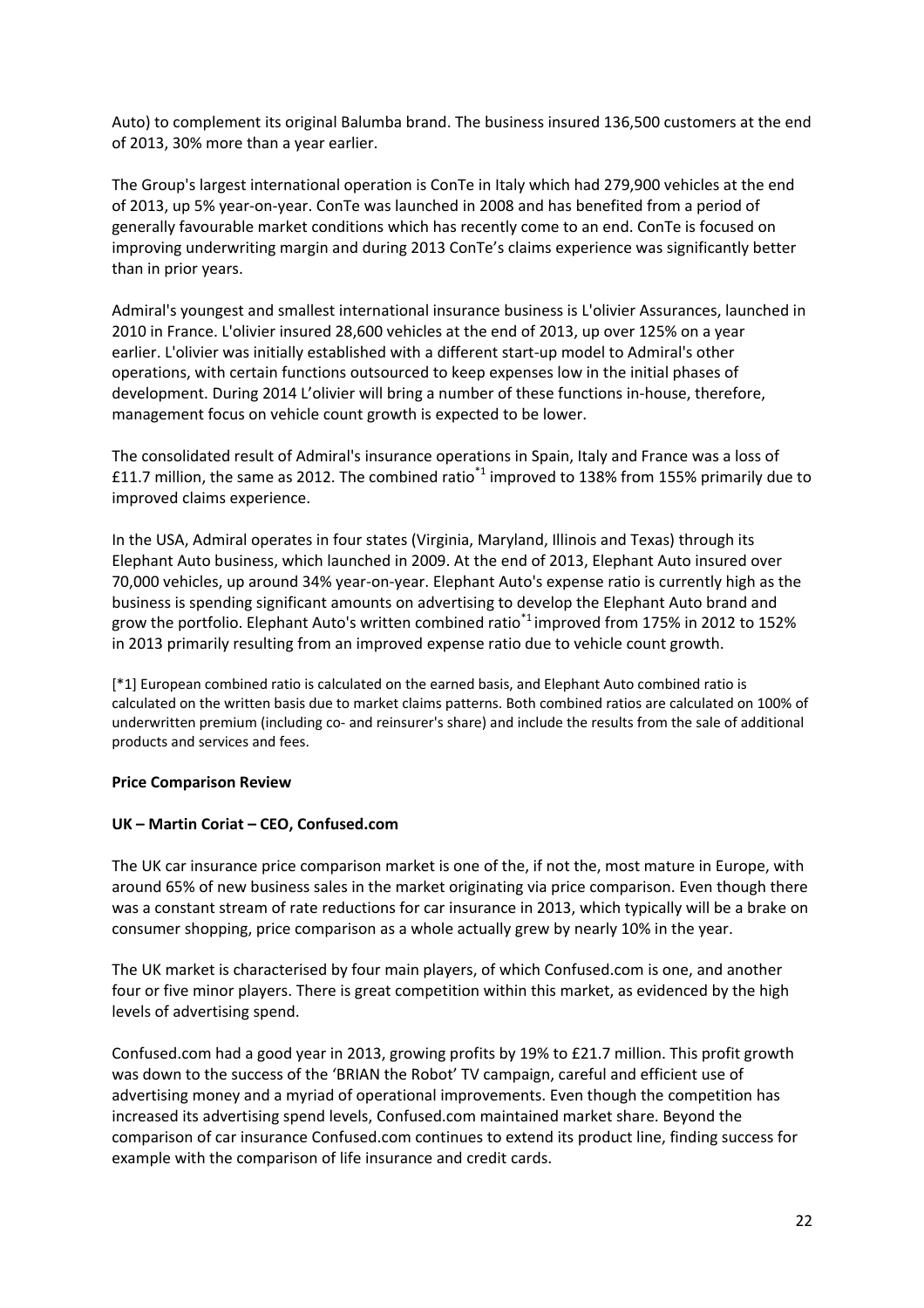During the year the price comparison sector has come under incremental scrutiny from the Financial Conduct Authority (FCA). There is currently a review taking place to examine the true customer benefit of price comparison. The results of this review are expected later this year.

## **Spain – Elena Betes – CEO, Rastreator**

Four and a half years after Rastreator's launch, it is now the leading price comparison website in Spain, with brand recognition of 74%. Price comparison continues to grow in Spain but the rate of growth slowed in 2013 compared to previous years because of lower advertising spend.

Many more customers now shop for car insurance, largely down to the influence of price comparison, than ever before. This is particularly heartening considering there are not large price increases in the market, nor are there large volumes of cars being bought or sold, both of which are typical shopping triggers. Rastreator is profitable due to the growth in the core business and is now beginning to leverage the good experience consumers have had on the site by extending its search services beyond insurance.

## **France – Diane Larramendy – CEO, Lelynx**

The French car insurance market is poised for change. Price comparison is growing quickly, with quote volumes up over 25% in 2013 from 2012. In the background lies the Hamon Law, which will simplify the current complicated process of changing insurer.

LeLynx was launched four years ago and now enjoys a market-leading position and is a profitable business in its own right. However, there are new entrants into the market that will both stimulate more French consumers to shop but also put pressure on LeLynx for the market leadership position.

# **USA – Andrew Rose – CEO, comparenow.com**

Typically, Americans are good shoppers for most things. However, up until now, they haven't been particularly good shoppers for car insurance. comparenow.com is positioned to change that by bringing European-style price comparison to the world's largest car insurance market. Europeanstyle price comparison means the customer can get a price on the website that will be honoured by the insurance company. Until the arrival of comparenow.com, this was not a feature of the US car insurance market.

comparenow.com's test launch, which began in March 2013, has been followed by a regional advertising campaign in January 2014. Rollout across the US will take place slowly during 2014. Response to the initial TV campaign has exceeded expectations, but it is very early days.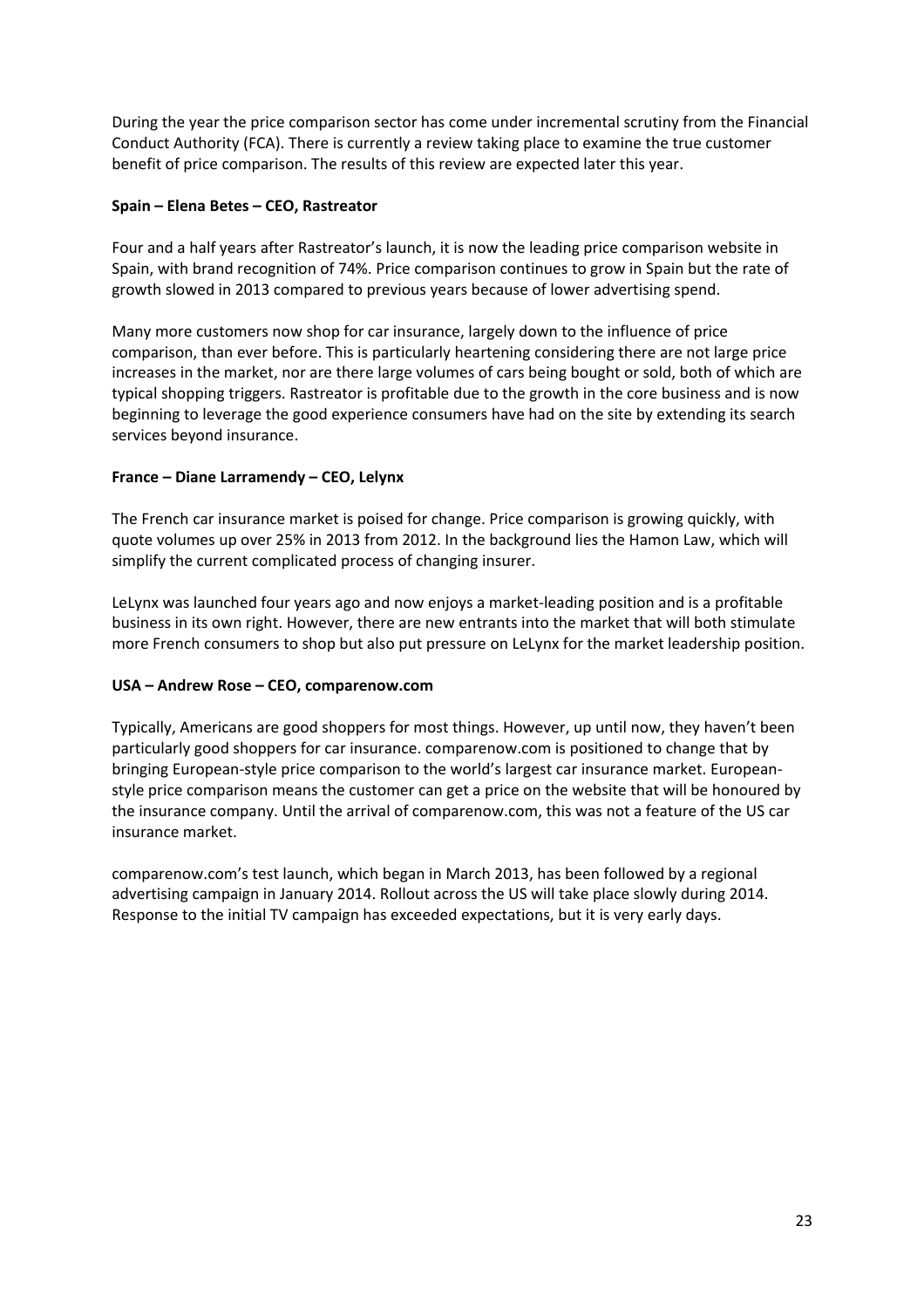#### **Price Comparison Financial Performance**

| <u>NUIL-GAAF TULITIAL IIILUITIE SLALEITIEITL</u>    |        |        |        |
|-----------------------------------------------------|--------|--------|--------|
| £m                                                  | 2011   | 2012   | 2013   |
| Revenue:                                            |        |        |        |
| Car insurance price comparison                      | 72.2   | 82.5   | 87.2   |
| Other                                               | 18.2   | 21.0   | 25.5   |
| <b>Total Revenue</b>                                | 90.4   | 103.5  | 112.7  |
| Operating expenses                                  | (79.9) | (85.5) | (92.3) |
| <b>Operating profit</b>                             | 10.5   | 18.0   | 20.4   |
|                                                     |        |        |        |
| Confused.com profit                                 | 16.1   | 18.2   | 21.7   |
| International Price Comparison result <sup>*1</sup> | (5.6)  | (0.2)  | (1.3)  |
|                                                     | 10.5   | 18.0   | 20.4   |

#### **Non-GAAP format income statement**

[\*1] Excludes pre-launch costs. Figures include results of Chiarezza.it, which was sold in April 2012. The disposal did not have material impact on the income statement.

#### **UK Price Comparison – Confused.com**

Confused.com produced an improved result, with revenue 6% higher at £87.7 million (2012: £82.7 million) and profit up 19% to £21.7 million (2012: £18.2 million).

Revenue from non-car insurance comparison sources increased in actual terms, and now represents nearly one quarter of total revenue. Confused.com's operating margin improved to 25% (2012: 22%).

## **International Price Comparison**

Following the sale of the Italian Price Comparison operation (Chiarezza) during H1 2012 and the launch in Q1 2013 of a new operation in the USA, Admiral now operates three Price Comparison businesses outside the UK: in Spain (Rastreator), France (LeLynx) and the USA (comparenow.com).

The combined revenue from the European operations in 2013 increased by 20% to £25.0 million, with 19% more quotes provided. Both Rastreator and LeLynx have strong positions and brands in their respective markets. The combined result for Rastreator and LeLynx was a profit of £2.4 million (2012: £0.2 million loss) reflecting increased quote volumes and improved conversion rates. Admiral Group owns 75% of Rastreator, whilst the remaining 25% is owned by Mapfre.

In March 2013, Admiral launched a new Price Comparison operation in the USA (based in Virginia), trading as comparenow.com. During the year the operation has incurred staff and IT costs and some initial marketing expenses totalling £3.7 million. Admiral Group owns 67.8% of comparenow.com, White Mountains Insurance Group Ltd owns 21.1% and Mapfre USA owns 11.1%.

The combined result for International Price Comparison was, therefore, a loss of £1.3 million – the profit from Rastreator and LeLynx offset by investment in comparenow.com.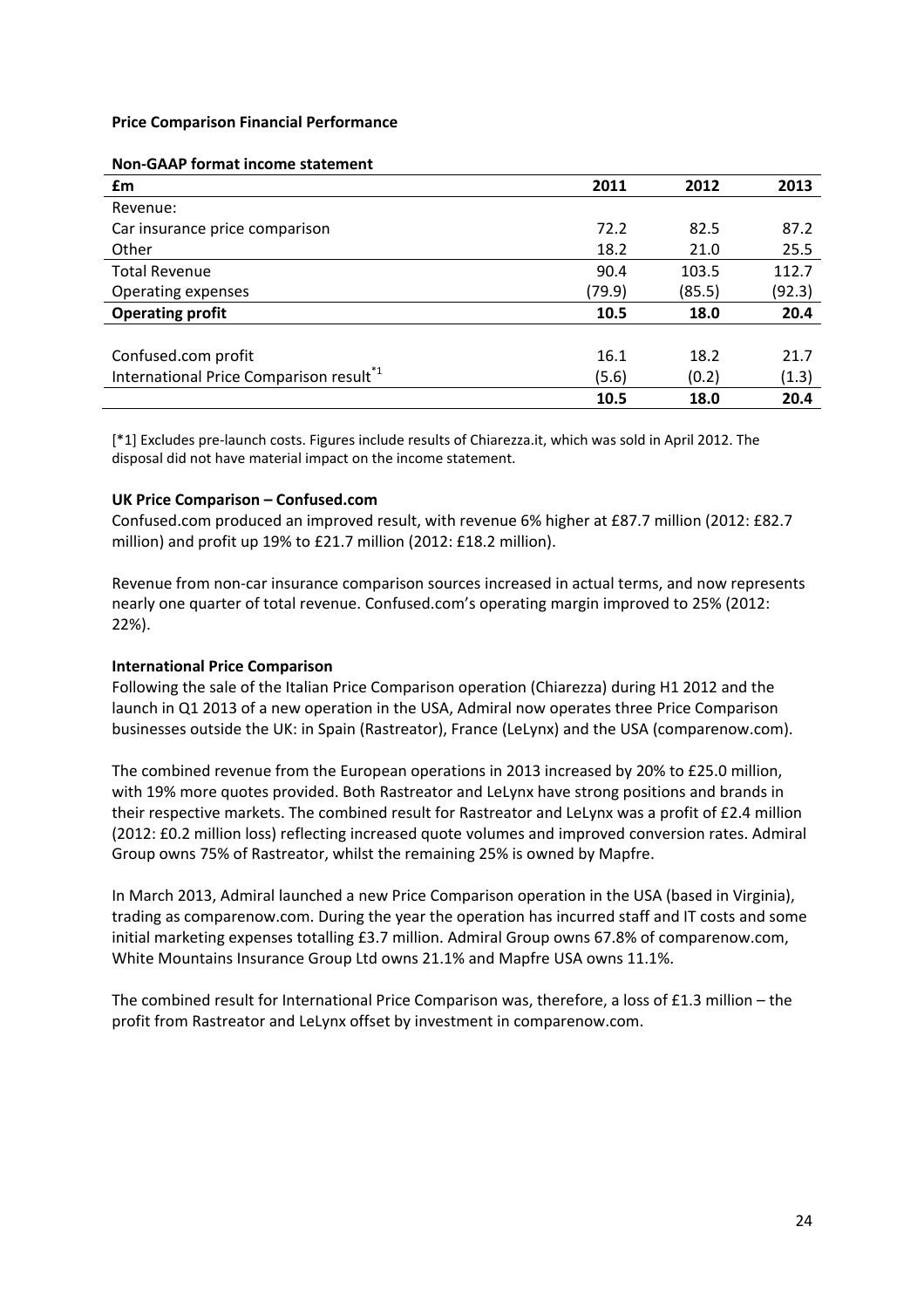## **Other Group Items**

| £m                                         | 2011   | 2012   | 2013   |
|--------------------------------------------|--------|--------|--------|
| UK Household Insurance underwriting result | -      |        | (0.1)  |
| UK Commercial Vehicle operating profit     | 2.8    | 2.5    | 2.5    |
| Group net interest income                  | 2.9    | 1.9    | 1.9    |
| Share scheme charges                       | (18.6) | (20.6) | (22.5) |
| <b>Business development costs</b>          | (0.8)  | (2.1)  | (0.3)  |
| Other central overhead                     | (1.8)  | (3.4)  | (3.5)  |

## **UK Household Insurance**

UK Household Insurance was launched in December 2012 under the Admiral brand. The product is underwritten within the Group and in common with other businesses it is supported by proportional reinsurance covering 70% of the risk (shared between Munich Re, 40% and Swiss Re, 30%). In addition the Group has purchased excess of loss reinsurance to mitigate the impact of catastrophe event claims. At the end of the first 12 months of trading, Admiral Household total loss before tax was £0.1 million.

## **UK Commercial Vehicle**

The Group operates a Commercial Vehicle insurance broker (Gladiator) offering Van Insurance and associated products, typically to small businesses. Distribution is via telephone and internet (including price comparison websites).

UK Commercial Vehicle operating profit in the year remained in line with 2012 at £2.5 million, and customer numbers increased from 94,800 at the end of 2012 to 117,900 at the end of 2013.

## **Interest income**

Interest income in 2013 was £1.9 million, in line with 2012.

## **Share scheme charges**

These costs relate to the Group's two employee share schemes, further detail on which is set out in the notes to the financial statements. The increase in the charge is due to a combination of a higher share price at the end of 2013 compared to 2012 and an increase in the number of awards across the Group resulting from headcount growth.

## **Other central overhead**

Other central overheads include Group Directors' remuneration and other Group central costs.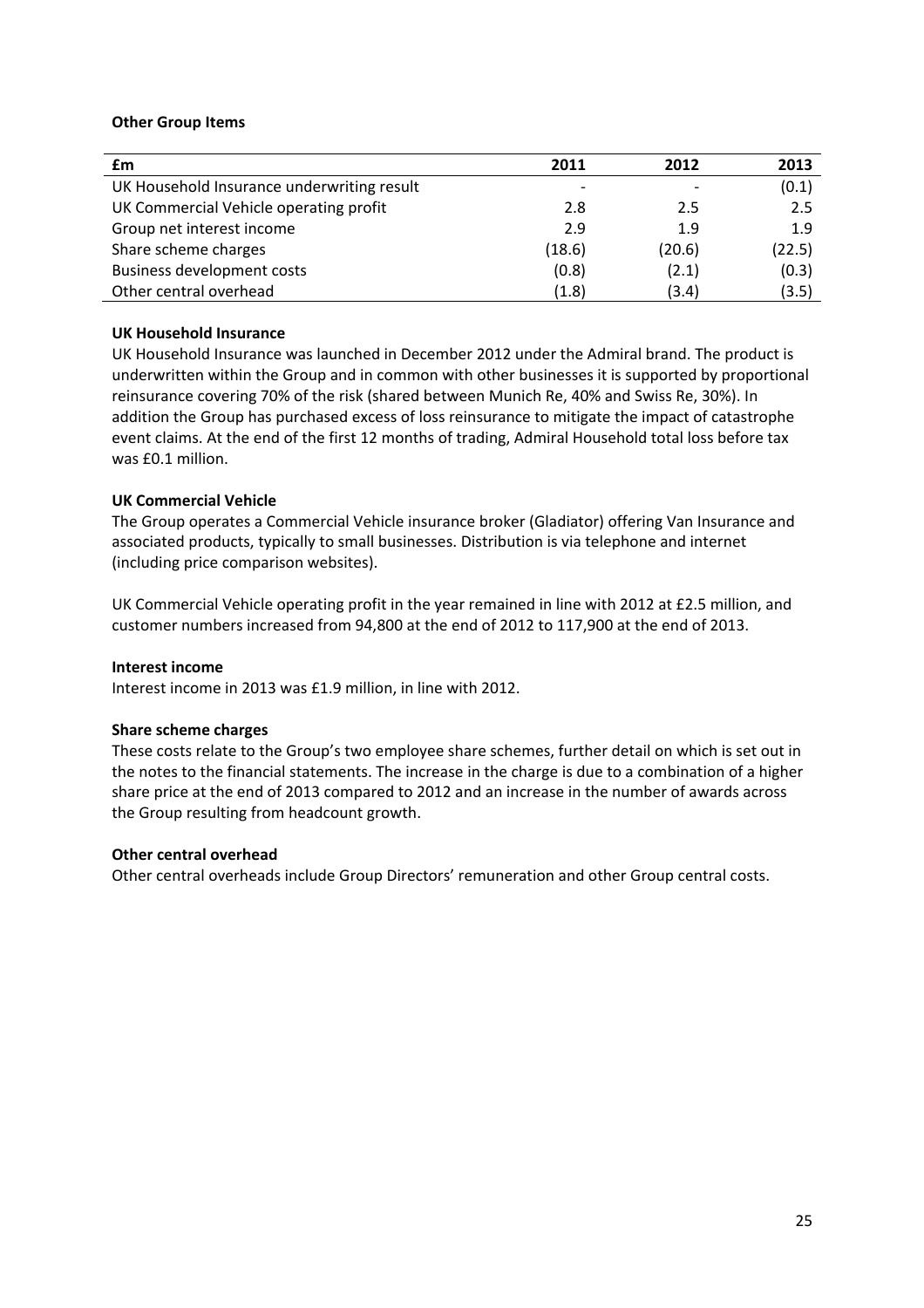## **Consolidated income statement**

|                                               |        | Year ended:   |             |
|-----------------------------------------------|--------|---------------|-------------|
|                                               |        | 31 December   | 31 December |
|                                               |        | 2013          | 2012        |
|                                               | Note:  | $\mathsf{fm}$ | £m          |
|                                               | 3      |               | Restated    |
|                                               |        |               |             |
|                                               |        |               |             |
| Insurance premium revenue                     |        | 1,136.4       | 1,156.5     |
| Insurance premium ceded to reinsurers         |        | (653.4)       | (657.6)     |
| Net insurance premium revenue                 | 5      | 483.0         | 498.9       |
|                                               |        |               |             |
| Other revenue                                 | 7      | 327.8         | 361.1       |
| Profit commission                             | 5      | 99.3          | 108.4       |
| Investment and interest income                | 6      | 14.3          | 15.9        |
|                                               |        |               |             |
| Net revenue                                   |        | 924.4         | 984.3       |
|                                               |        |               |             |
| Insurance claims and claims handling expenses |        | (826.7)       | (929.1)     |
| Insurance claims and claims handling expenses |        |               |             |
| recoverable from reinsurers                   |        | 523.7         | 524.6       |
|                                               |        |               |             |
| <b>Net insurance claims</b>                   |        | (303.0)       | (404.5)     |
|                                               |        |               |             |
| Operating expenses and share scheme charges   | 3, 8   | (467.0)       | (443.2)     |
| Operating expenses and share scheme charges   |        |               |             |
| recoverable from co- and reinsurers           | 3, 8   | 215.8         | 208.0       |
| Net operating expenses and share scheme       |        |               |             |
| charges                                       |        | (251.2)       | (235.2)     |
|                                               |        |               |             |
| <b>Total expenses</b>                         |        | (554.2)       | (639.7)     |
|                                               |        |               |             |
| Profit before tax                             |        | 370.2         | 344.6       |
|                                               |        |               |             |
| <b>Taxation expense</b>                       | 9      | (83.3)        | (86.2)      |
|                                               |        |               |             |
| Profit after tax                              |        |               |             |
|                                               |        | 286.9         | 258.4       |
|                                               |        |               |             |
| Profit after tax attributable to:             |        |               |             |
|                                               |        |               |             |
| Equity holders of the parent                  |        | 287.0         | 258.4       |
| Non-controlling interests (NCI)               |        | (0.1)         |             |
|                                               |        |               |             |
|                                               |        | 286.9         | 258.4       |
|                                               |        |               |             |
| Earnings per share:                           |        |               |             |
| <b>Basic</b>                                  | 11     | 104.6p        | 95.1p       |
|                                               |        |               |             |
|                                               |        |               |             |
| Diluted                                       | 11     | 104.4p        | 94.9p       |
|                                               |        |               |             |
| Dividends declared and paid (total)           | 11     | 255.8         | 219.3       |
| Dividends declared and paid (per share)       | $11\,$ | 94.4p         | 81.6p       |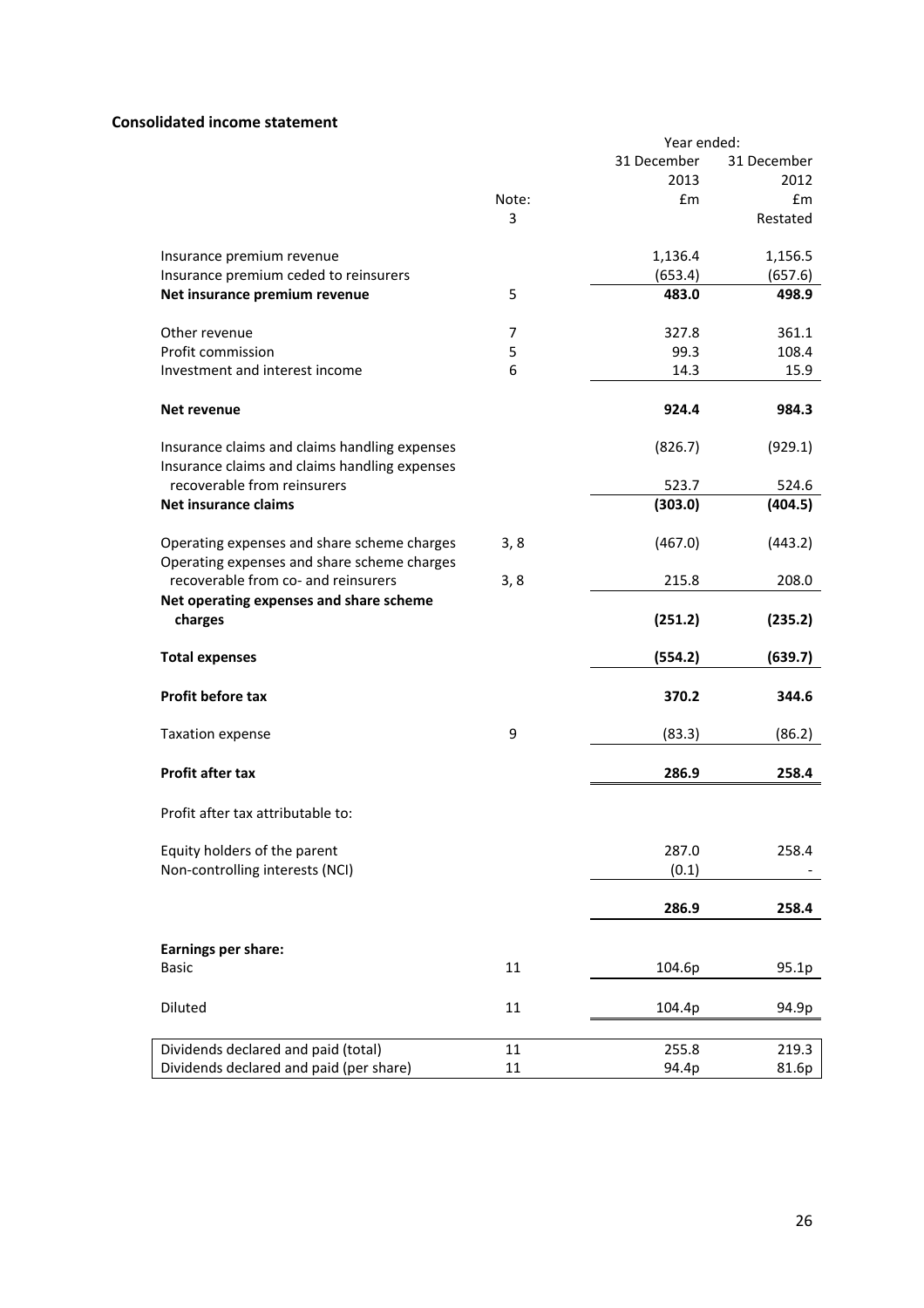# **Consolidated statement of comprehensive income**

|                                                               | Year ended: |             |  |  |
|---------------------------------------------------------------|-------------|-------------|--|--|
|                                                               | 31 December | 31 December |  |  |
|                                                               | 2013        | 2012        |  |  |
|                                                               | Em          | £m          |  |  |
|                                                               |             |             |  |  |
| Profit for the period                                         | 286.9       | 258.4       |  |  |
| Other comprehensive income                                    |             |             |  |  |
| Items that are or may be reclassified to profit or loss       |             |             |  |  |
| Exchange differences on translation of foreign                |             |             |  |  |
| operations                                                    | (1.3)       | (2.7)       |  |  |
| Other comprehensive income for the                            |             |             |  |  |
| period, net of income tax                                     | (1.3)       | (2.7)       |  |  |
|                                                               |             |             |  |  |
| Total comprehensive income for the period                     | 285.6       | 255.7       |  |  |
| Total comprehensive income for the period attributable<br>to: |             |             |  |  |
| Equity holders of the parent                                  | 286.1       | 255.9       |  |  |
| Non-controlling interests                                     | (0.5)       | (0.2)       |  |  |
|                                                               | 285.6       | 255.7       |  |  |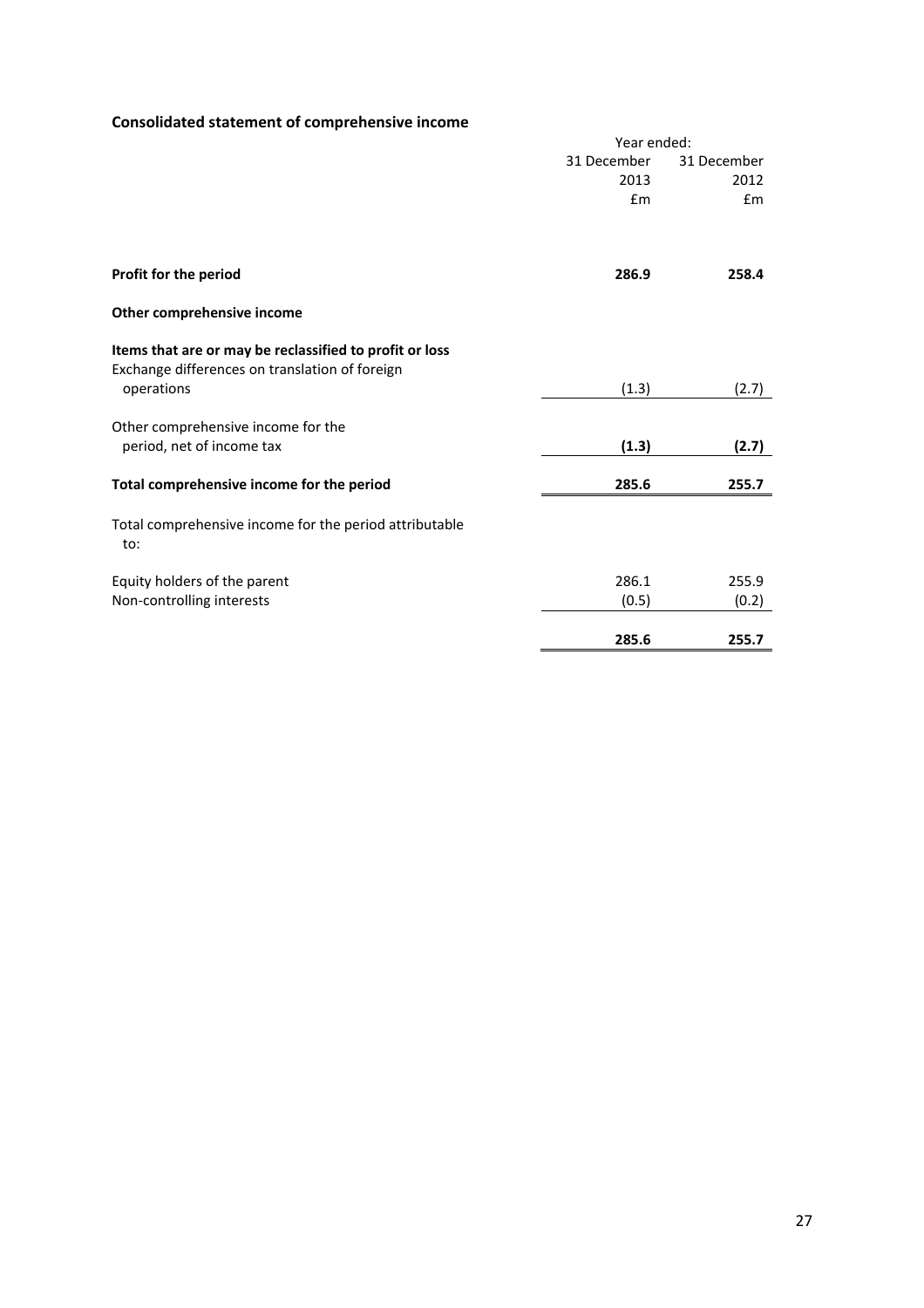# **Consolidated statement of financial position**

|                                                |       | As at:      |             |  |  |
|------------------------------------------------|-------|-------------|-------------|--|--|
|                                                |       | 31 December | 31 December |  |  |
|                                                |       | 2013        | 2012        |  |  |
|                                                | Note: | £m          | £m          |  |  |
| <b>ASSETS</b>                                  |       |             |             |  |  |
| Property and equipment                         | 10    | 12.4        | 16.5        |  |  |
| Intangible assets                              | 10    | 92.8        | 92.5        |  |  |
| Deferred income tax                            | 9     | 17.0        | 15.2        |  |  |
| Reinsurance assets                             | 5     | 821.2       | 803.0       |  |  |
| Trade and other receivables                    | 6, 10 | 77.5        | 55.3        |  |  |
| <b>Financial assets</b>                        | 6     | 2,265.0     | 2,005.1     |  |  |
| Cash and cash equivalents                      | 6     | 187.9       | 216.6       |  |  |
| <b>Total assets</b>                            |       | 3,473.8     | 3,204.2     |  |  |
| <b>EQUITY</b>                                  |       |             |             |  |  |
| Share capital                                  | 11    | 0.3         | 0.3         |  |  |
| Share premium account                          |       | 13.1        | 13.1        |  |  |
| Other reserves                                 |       | (0.2)       | 0.7         |  |  |
| Retained earnings                              |       | 502.6       | 443.0       |  |  |
| Total equity attributable to equity holders of |       |             |             |  |  |
| the parent                                     |       | 515.8       | 457.1       |  |  |
| Non-controlling interests                      |       | 8.3         | 3.6         |  |  |
| <b>Total equity</b>                            |       | 524.1       | 460.7       |  |  |
| <b>LIABILITIES</b>                             |       |             |             |  |  |
| Insurance contracts                            | 5     | 1,901.3     | 1,696.9     |  |  |
| Trade and other payables                       | 6, 10 | 1,013.7     | 1,006.5     |  |  |
| <b>Current tax liabilities</b>                 |       | 34.7        | 40.1        |  |  |
| <b>Total liabilities</b>                       |       | 2,949.7     | 2,743.5     |  |  |
| <b>Total equity and total liabilities</b>      |       | 3,473.8     | 3,204.2     |  |  |

These financial statements were approved by the Board of Directors on 4 March 2014 and were signed on its behalf by:

**Kevin Chidwick**  Director Admiral Group plc Company Number: 03849958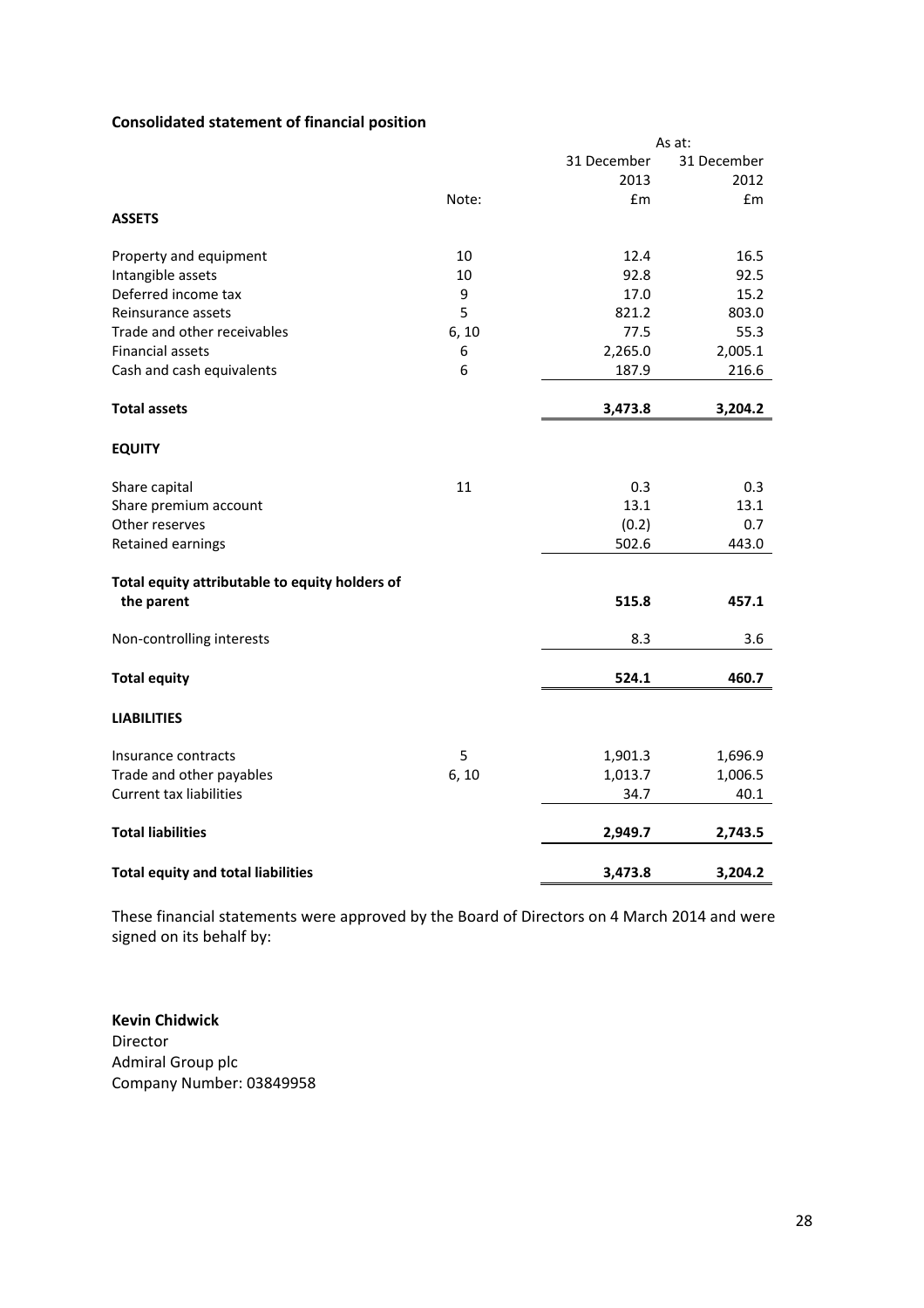## **Consolidated cash flow statement**

|                                                        |      | 31       | 31       |
|--------------------------------------------------------|------|----------|----------|
|                                                        |      | December | December |
|                                                        | Note | 2013     | 2012     |
|                                                        |      | £m       | £m       |
| <b>Profit after tax</b>                                |      | 286.9    | 258.4    |
| Adjustments for non-cash items:                        |      |          |          |
| - Depreciation                                         |      | 7.3      | 6.6      |
| - Amortisation of software                             |      | 4.9      | 4.1      |
| - Change in unrealised gains on investments            |      |          | (0.6)    |
| - Other gains and losses                               |      | 0.2      | 0.6      |
| - Share scheme charges                                 | 8    | 25.7     | 23.7     |
| Change in gross insurance contract liabilities         |      | 204.4    | 363.2    |
| Change in reinsurance assets                           |      | (18.2)   | (163.2)  |
| Change in trade and other receivables, including from  |      |          |          |
| policyholders                                          |      | 14.3     | 13.1     |
| Change in trade and other payables, including tax and  |      |          |          |
| social security                                        |      | 8.0      | 149.9    |
| <b>Taxation expense</b>                                |      | 83.3     | 86.2     |
| Cash flows from operating activities, before           |      |          |          |
| movements in investments                               |      | 616.8    | 742.0    |
| Net cash flow into investments                         |      | (295.3)  | (441.9)  |
| Cash flows from operating activities, net of movements |      |          |          |
| in investments                                         |      | 321.5    | 300.1    |
| <b>Taxation payments</b>                               |      | (88.5)   | (79.7)   |
| Net cash flow from operating activities                |      | 233.0    | 220.4    |
| Cash flows from investing activities:                  |      |          |          |
| Purchases of property, equipment and software          |      | (10.1)   | (10.9)   |
|                                                        |      |          |          |
| Net cash used in investing activities                  |      | (10.1)   | (10.9)   |
| Cash flows from financing activities:                  |      |          |          |
| Non-controlling interest capital contribution          |      | 6.4      | 4.6      |
| Repayment of finance lease liabilities                 |      | (0.9)    | (0.1)    |
| Equity dividends paid                                  | 11   | (255.8)  | (219.3)  |
| Net cash used in financing activities                  |      | (250.3)  | (214.8)  |
|                                                        |      |          |          |
| Net decrease in cash and cash equivalents              |      | (27.4)   | (5.3)    |
| Cash and cash equivalents at 1 January                 |      | 216.6    | 224.6    |
| Effects of changes in foreign exchange rates           |      | (1.3)    | (2.7)    |
| Cash and cash equivalents at end of period             | 6    | 187.9    | 216.6    |
|                                                        |      |          |          |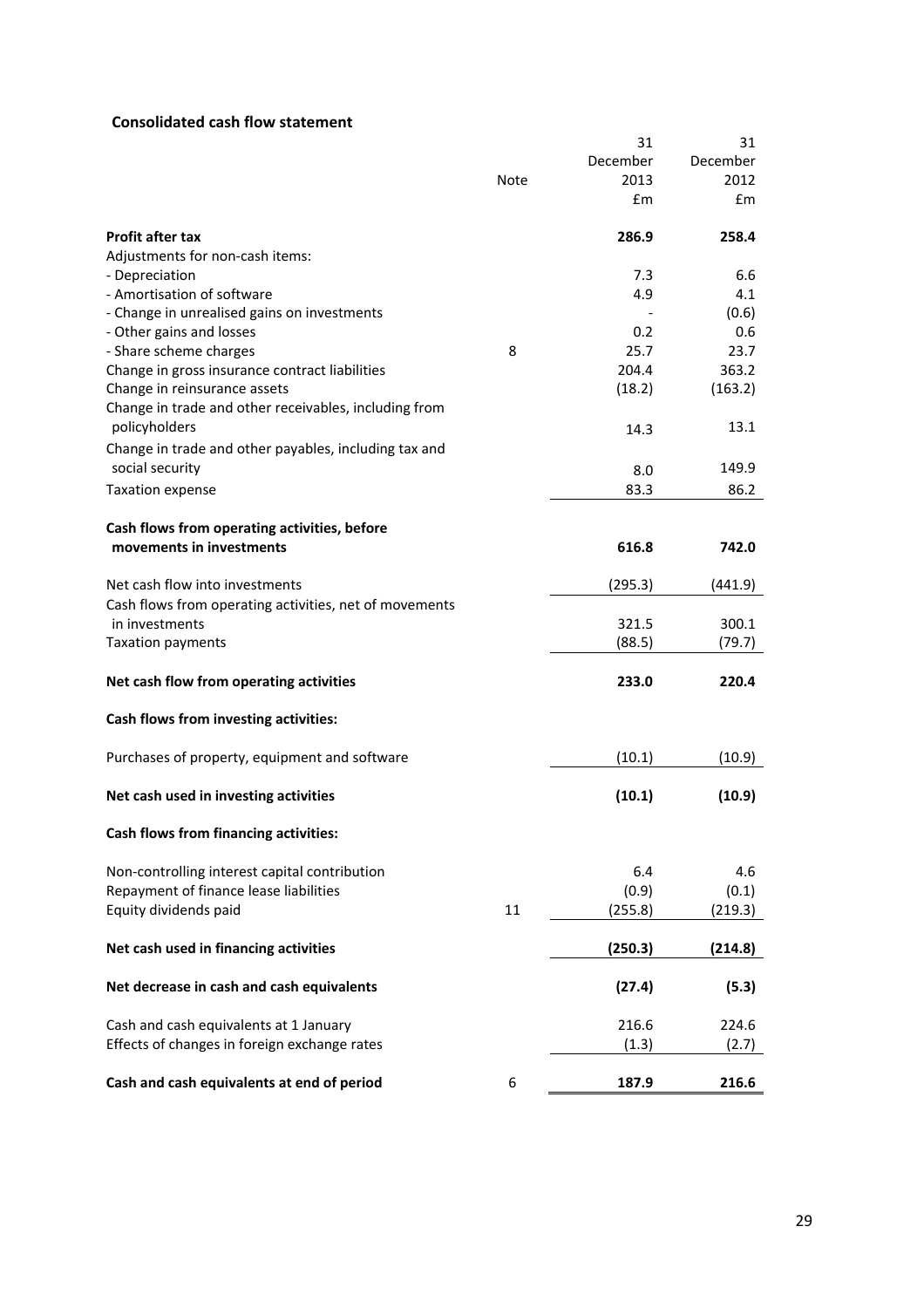# **Consolidated statement of changes in equity**

|                                              |         |         | Attributable to the owners of the company |          |              |             |              |
|----------------------------------------------|---------|---------|-------------------------------------------|----------|--------------|-------------|--------------|
|                                              |         | Share   | Foreign                                   | Retained | <b>Total</b> | Non-        |              |
|                                              | Share   | premium | exchange                                  | profit   |              | controlling | <b>Total</b> |
|                                              | capital | account | reserve                                   | and loss |              | interests   | equity       |
|                                              | £m      | £m      | Em                                        | £m       | £m           | £m          | £m           |
| At 1 January 2012                            | 0.3     | 13.1    | 3.2                                       | 377.3    | 393.9        | 0.5         | 394.4        |
| Profit for the period                        |         |         |                                           | 258.4    | 258.4        |             | 258.4        |
| Other comprehensive income                   |         |         |                                           |          |              |             |              |
| <b>Currency translation differences</b>      |         |         | (2.5)                                     |          | (2.5)        | (0.2)       | (2.7)        |
| Total comprehensive income for<br>the period |         |         | (2.5)                                     | 258.4    | 255.9        | (0.2)       | 255.7        |
| <b>Transactions with equity-holders</b>      |         |         |                                           |          |              |             |              |
| <b>Dividends</b>                             |         |         |                                           | (219.3)  | (219.3)      |             | (219.3)      |
| Share scheme credit                          |         |         |                                           | 23.7     | 23.7         |             | 23.7         |
| Deferred tax charge on share                 |         |         |                                           |          |              |             |              |
| scheme credit                                |         |         |                                           | 1.5      | 1.5          |             | 1.5          |
| Contributions by NCIs                        |         |         |                                           | 1.4      | 1.4          | 3.3         | 4.7          |
| Total transactions with equity-              |         |         |                                           |          |              |             |              |
| holders                                      |         |         |                                           | (192.7)  | (192.7)      | 3.3         | (189.4)      |
| As at 31 December 2012                       | 0.3     | 13.1    | 0.7                                       | 443.0    | 457.1        | 3.6         | 460.7        |
|                                              |         |         |                                           |          |              |             |              |
| At 1 January 2013                            | 0.3     | 13.1    | 0.7                                       | 443.0    | 457.1        | 3.6         | 460.7        |
| Profit for the period                        |         |         |                                           | 287.0    | 287.0        | (0.1)       | 286.9        |
| Other comprehensive income                   |         |         |                                           |          |              |             |              |
| <b>Currency translation differences</b>      |         |         | (0.9)                                     |          | (0.9)        | (0.4)       | (1.3)        |
| Total comprehensive income for               |         |         |                                           |          |              |             |              |
| the period                                   |         |         | (0.9)                                     | 287.0    | 286.1        | (0.5)       | 285.6        |
| <b>Transactions with equity-holders</b>      |         |         |                                           |          |              |             |              |
| Dividends                                    |         |         |                                           | (255.8)  | (255.8)      |             | (255.8)      |
| Share scheme credit                          |         |         |                                           | 25.7     | 25.7         |             | 25.7         |
| Deferred tax credit on share                 |         |         |                                           |          |              |             |              |
| scheme credit                                |         |         |                                           | 2.1      | 2.1          |             | 2.1          |
| Contributions by NCIs                        |         |         |                                           | 0.3      | 0.3          | 5.5         | 5.8          |
| Changes in ownership interests               |         |         |                                           |          |              |             |              |
| without a change in control                  |         |         |                                           | 0.3      | 0.3          | (0.3)       |              |
| Total transactions with equity-              |         |         |                                           |          |              |             |              |
| holders                                      |         |         |                                           | (227.4)  | (227.4)      | 5.2         | (222.2)      |
| As at 31 December 2013                       | 0.3     | 13.1    | (0.2)                                     | 502.6    | 515.8        | 8.3         | 524.1        |
|                                              |         |         |                                           |          |              |             |              |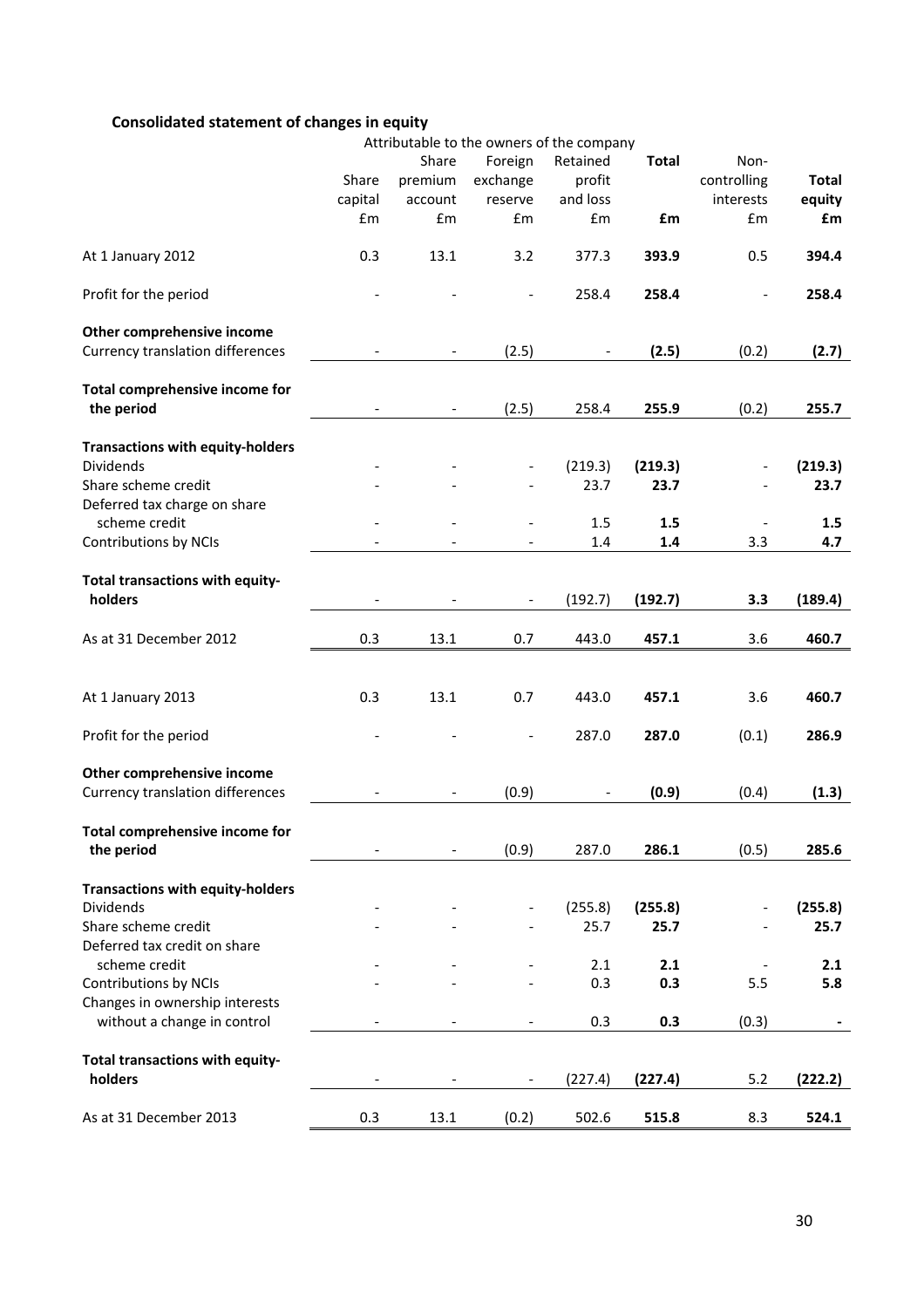## **Notes to the financial statements**

## **1. General information and basis of preparation**

## **General information**

Admiral Group plc is a Company incorporated in England and Wales. Its registered office is at Capital Tower, Greyfriars Road, Cardiff CF10 3AZ and its shares are listed on the London Stock Exchange.

The consolidated financial statements have been prepared and approved by the Directors in accordance with International Financial Reporting Standards (IFRS) as adopted by the European Union (EU). The Company has elected to prepare its Parent Company financial statements in accordance with UK Generally Accepted Accounting Practice (GAAP).

## **Adoption of new and revised standards**

The Group has applied all adopted IFRS and interpretations endorsed by the EU at 31 December 2013, including all amendments to extant standards that are not effective until later accounting periods. This is inclusive of:

- Presentation of Items of Other Comprehensive Income (OCI) As a result of the amendments to IAS 1, the Group has modified the presentation of items of OCI in its consolidated statement of changes in equity, to present separately items that would be reclassified to profit or loss from those that would never be. Comparative information has been re-presented accordingly.
- IFRS 13 Fair Value Measurement

IFRS 13 establishes a single framework for measuring fair value and making disclosures about fair value measurements. IFRS 13 replaces and expands the disclosure requirements about fair value measurements in other IFRSs, including IFRS 7. In accordance with the transitional provisions of IFRS 13, the Group and the Company have applied the new fair value measurement guidance prospectively and has not provided any comparative information for new disclosures. Notwithstanding the above, the change had no significant impact on the measurements of the Group's and the Company's assets and liabilities.

There are a number of standards, amendments to standards and interpretations that were issued by 31 December 2013 but have either yet to be endorsed by the EU, or were endorsed shortly after the year end. The following IFRSs have been issued but have not been applied by the Group in these financial statements. Their adoption is not expected to have a material effect on the financial statements unless otherwise indicated:

- IFRS 10 Consolidated Financial Statements and IAS 27 (2011) Separate Financial Statements
- IFRS 11 Joint Arrangements and Amendments to IAS 28 (2008) Investments in Associates and Joint Ventures
- IFRS 12 Disclosure of Interests in Other Entities
- Amendments to IAS 32 'Offsetting Financial Assets and Financial Liabilities'
- Investment Entities (Amendments to IFRS 10, IFRS 12 and IAS 27)
- Transition Guidance (Amendments to IFRS 10, IFRS 11 and IFRS 12)
- IFRIC Interpretation 21 Levies
- IFRS 9 Financial Instruments

Phase I of IFRS 9 "Financial Instruments" was issued in November 2009 and has subsequently been updated and amended. The standard has not yet been endorsed for use in the EU and the effective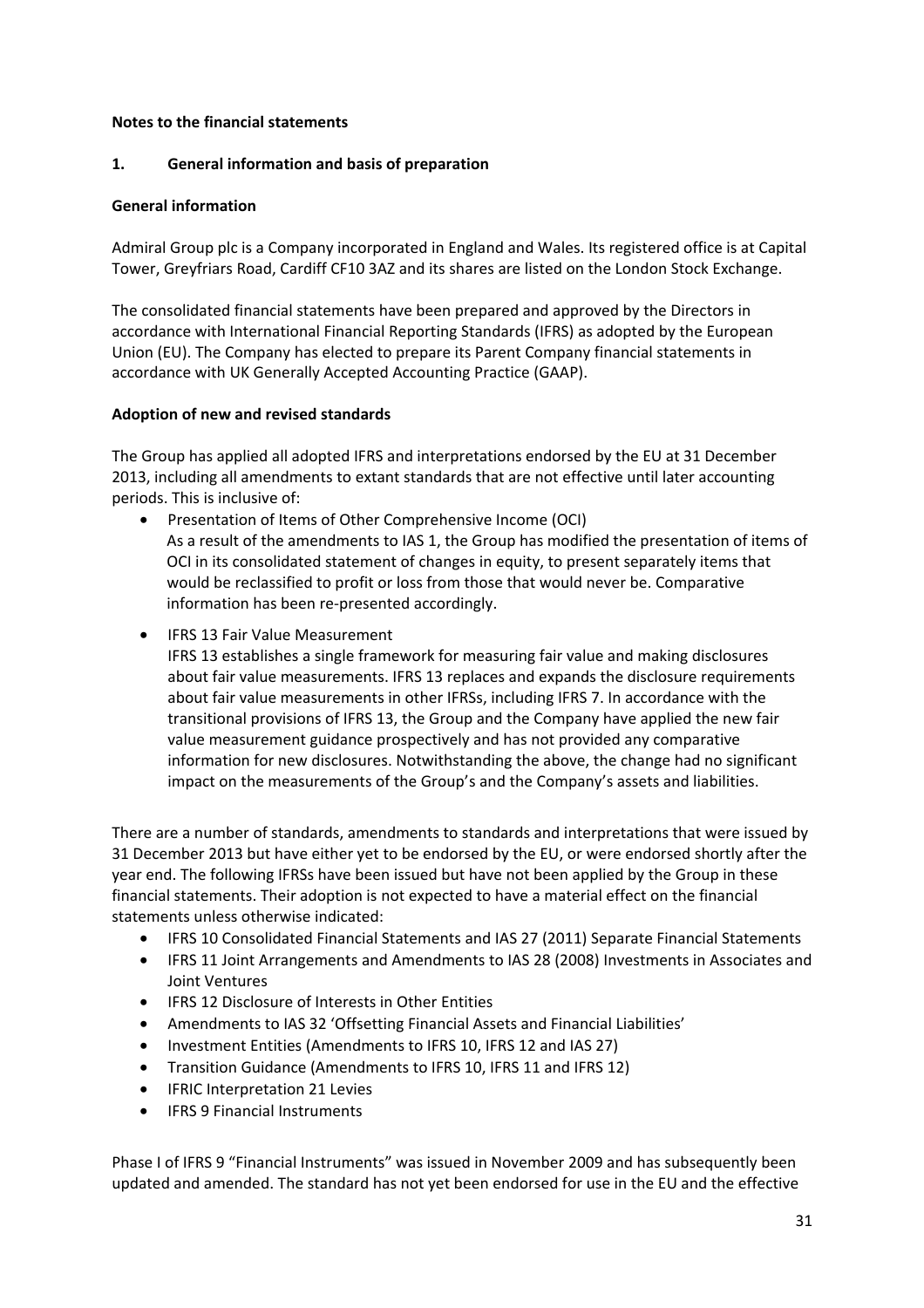date is to be confirmed. The standard introduces changes to the classification and measurement of financial assets, removes the restriction on electing to measure certain financial liabilities at fair value through the income statement from initial recognition and requires changes to the presentation of gains and losses relating to fair value changes.

The Group is currently assessing the impact of the above new pronouncements on its results, financial position and cash flows.

#### **Basis of preparation**

The accounts have been prepared on a going concern basis. In considering the appropriateness of this assumption, the Board have reviewed the Group's projections for the next twelve months and beyond, including cash flow forecasts and regulatory capital surpluses. The Group has no debt.

The directors have a reasonable expectation that the company has adequate resources to continue in operational existence for the foreseeable future. Thus they continue to adopt the going concern basis in preparing the annual financial statements.

Further information regarding the company's business activities, together with the factors likely to affect its future development, performance and position, is set out in the financial review above. Further information regarding the financial position of the company, its cash flows, liquidity position and borrowing facilities are described on pages 8 to 11. In addition, the Group's 2013 annual report will include the company's objectives, policies and processes for managing its capital; its financial risk management objectives; details of its financial instruments; and its exposures to credit risk and liquidity risk.

The accounting policies set out in the notes to the financial statements have, unless otherwise stated, been applied consistently to all periods presented in these Group financial statements.

The financial statements are prepared on the historical cost basis, except for the revaluation of financial assets classified as at fair value through profit or loss.

Subsidiaries are entities controlled by the Group. Control exists when the Group has the power, directly or indirectly, to govern the financial and operating policies of an entity so as to obtain benefits from its activities. In assessing control, potential voting rights that are currently exercisable or convertible are taken into account. The financial statements of subsidiaries are included in the consolidated financial statements from the date that control commences until the date that control ceases.

The preparation of financial statements in conformity with adopted IFRS requires management to make judgements, estimates and assumptions that affect the application of policies and reported amounts of assets and liabilities, income and expenses. The estimates and associated assumptions are based on historical experience and various other factors that are believed to be reasonable under the circumstances, the results of which form the basis of making the judgements about carrying values of assets and liabilities that are not readily apparent from other sources.

The estimates and underlying assumptions are reviewed on an ongoing basis. Revisions to accounting estimates are recognised in the year in which the estimate is reviewed if this revision affects only that year, or in the year of the revision and future years if the revision affects both current and future years. To the extent that a change in an accounting estimate gives rise to changes in assets and liabilities, it is recognised by adjusting the carrying amount of the related asset or liability in the period of the change.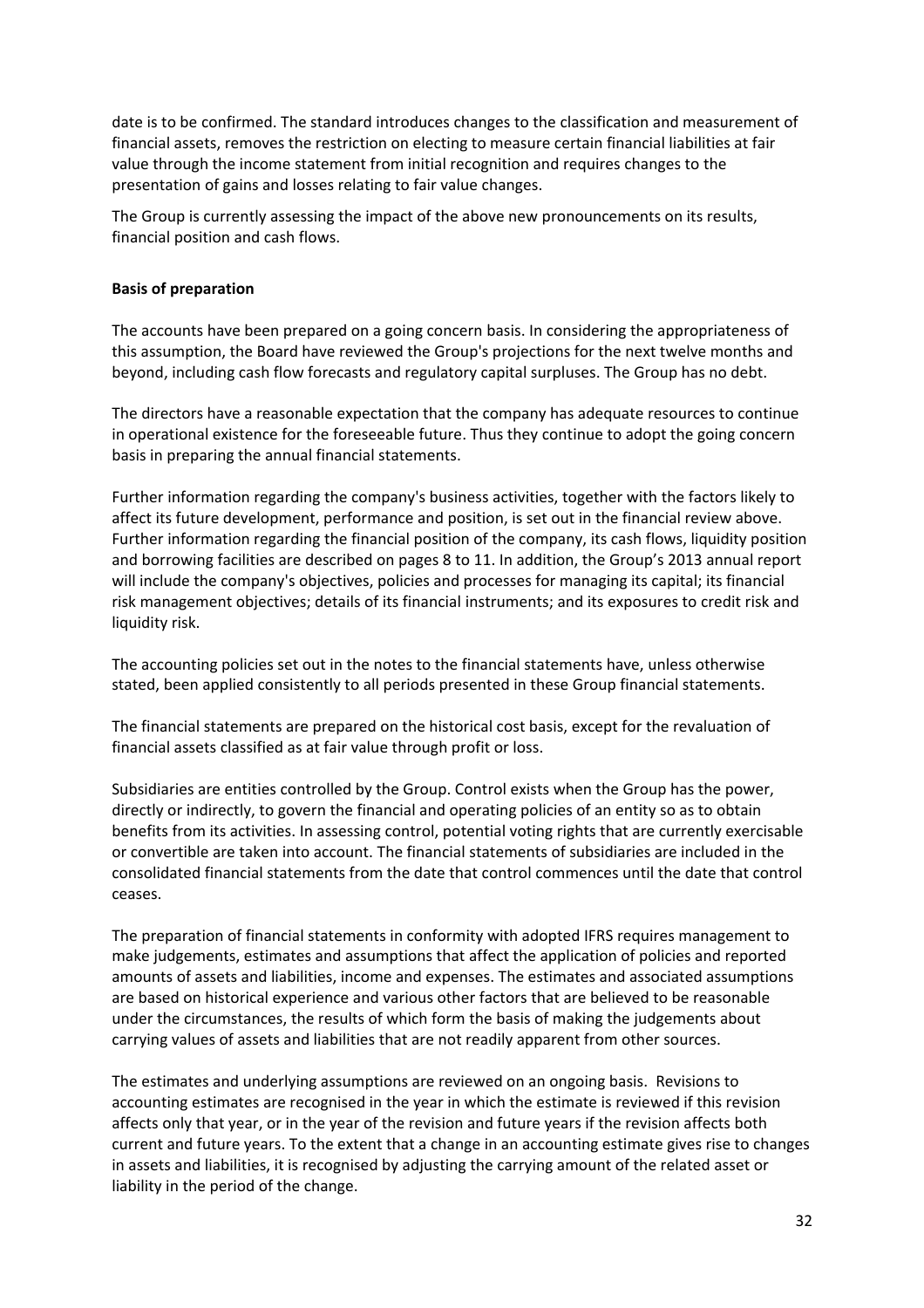# **2. Critical accounting judgements and estimates**

## **Judgements:**

In applying the Group's accounting policies as described in the notes to the financial statements, management has primarily applied judgement in the classification of the Group's contracts with reinsurers as reinsurance contracts. A contract is required to transfer significant insurance risk in order to be classified as such. Management reviews all terms and conditions of each such contract, and if necessary obtains the opinion of an independent expert at the negotiation stage in order to be able to make this judgement.

## **Estimation techniques used in calculation of claims provisions and profit commission:**

Estimation techniques are used in the calculation of the provisions for claims outstanding, which represent a projection of the ultimate cost of settling claims that have occurred prior to the balance sheet date and remain unsettled at the balance sheet date.

The key area where these techniques are used relates to the ultimate cost of reported claims. A secondary area relates to the emergence of claims that occurred prior to the balance sheet date, but had not been reported at that date.

The estimates of the ultimate cost of reported claims are based on the setting of claim provisions on a case-by-case basis, for all but the simplest of claims.

The sum of these provisions are compared with projected ultimate costs using a variety of different projection techniques (including incurred and paid chain ladder and an average cost of claim approach) to allow an actuarial assessment of their potential outcome. They include allowance for unreported claims.

The most significant sensitivity in the use of the projection techniques arises from any future step change in claims costs, which would cause future claim cost inflation to deviate from historic trends. This is most likely to arise from a change in the regulatory or judicial regime that leads to an increase in awards or legal costs for bodily injury claims that is significantly above or below the historical trend.

The Group's independent actuarial advisors project best estimate claims reserves using a variety of recognised actuarial techniques. The Group's reserving policy requires Management to reserve within a range of potential outcomes above the projected best estimate outcome, to allow for unforeseen adverse claims development.

The Group's 2013 Annual Report will contain further detail on objectives, policies and procedures for managing insurance risk.

Future changes in claims reserves also impact profit commission income, as the measurement of this income is dependent on the loss ratio booked in the financial statements, and cash receivable is dependent on actuarial projections of ultimate loss ratios.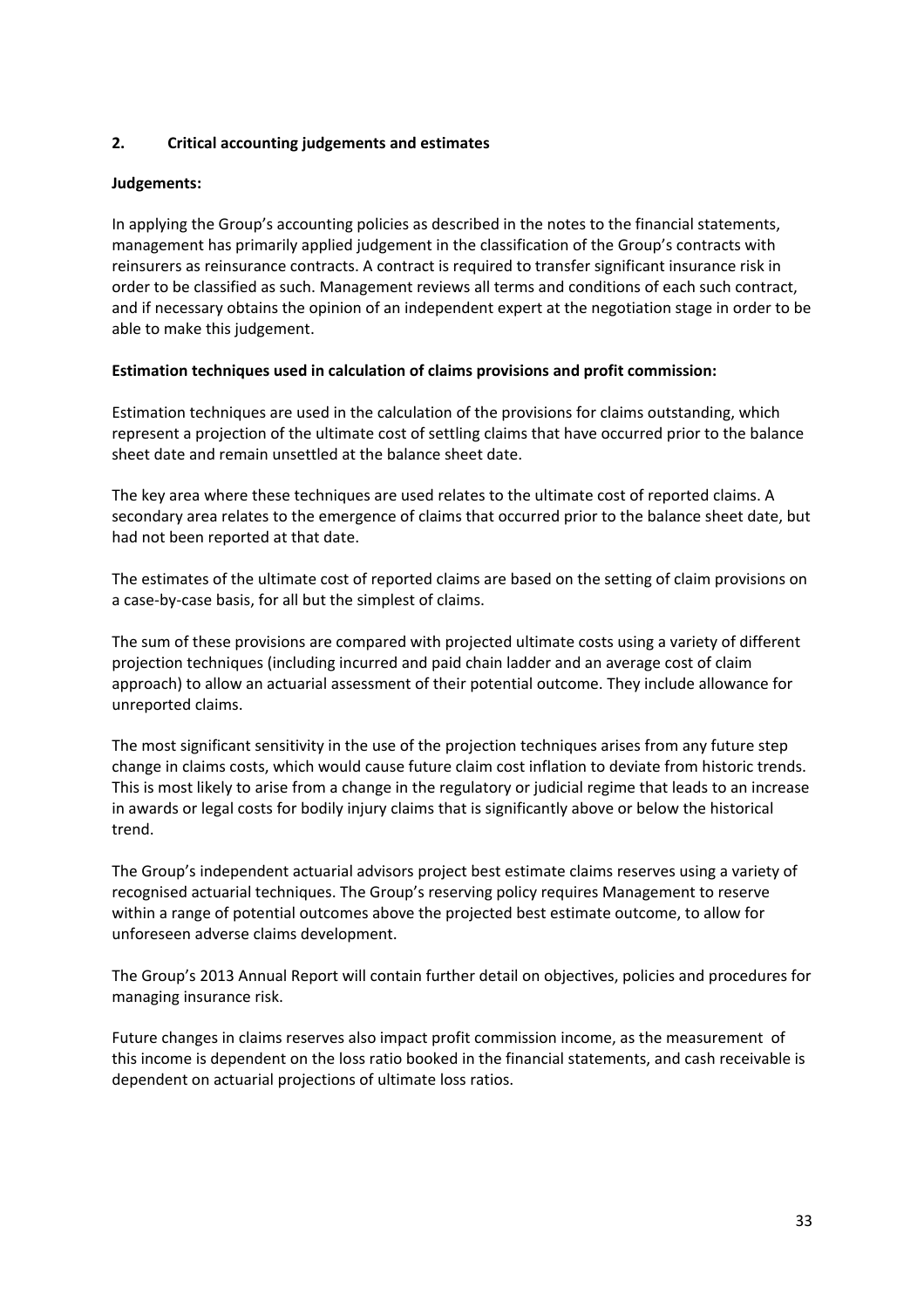# **3. Re-presentation of comparative information**

Comparative amounts within the Consolidated Income Statement relating to expenses have been represented. Net expenses of £235.2 million reported in the prior period, have been analysed into gross operating expenses and share scheme charges and operating expenses and share scheme charges recoverable from co- and reinsurers. There is no impact on reported net expenses or profit before tax in the period.

# **4. Group consolidation and operating segments**

# **4a. Accounting policies**

# **(i) Group consolidation**

The consolidated financial statements comprise the results and balances of the Company and its subsidiaries (together referred to as the Group) for the year ended 31 December 2013 and comparative figures for the year ended 31 December 2012. The financial statements of the Company's subsidiaries are consolidated in the Group financial statements. The Company controls 100% of the voting share capital of all its principal subsidiaries, except Rastreator.com Limited, Inspop USA LLC, Admiral Law Limited, BDE Law Limited and the indirect holding in comparenow.com Insurance Agency LLC.

The Parent Company financial statements present information about the Company as a separate entity and not about its Group. In accordance with International Accounting Standard (IAS) 24, transactions or balances between Group companies that have been eliminated on consolidation are not reported as related party transactions in the consolidated financial statements.

# **(ii) Foreign currency translation**

Items included in the financial statements of each of the Group's entities are measured using the currency of the primary economic environment in which the entity operates ('the functional currency'). The consolidated financial statements are presented in millions of pounds sterling, which is the Group's presentation currency.

Foreign currency transactions are translated into the functional currency using the exchange rates prevailing at the dates of the transactions. Foreign exchange gains and losses resulting from the settlement of such transactions, and from the translation at year end exchange rates of monetary assets and liabilities denominated in foreign currencies are recognised in the income statement.

Non-monetary items measured at cost are translated at their historic rate and non-monetary items held at fair value are translated using the foreign exchange rate on the date that the fair value was established.

The financial statements of foreign operations whose functional currency is not pounds sterling are translated into the Group presentation currency (sterling) as follows:

- Assets and liabilities for each balance sheet presented are translated at the closing rate at the date of that balance sheet;
- Income and expenses for each income statement are translated at average exchange rates (unless this average is not a reasonable approximation of the cumulative effect of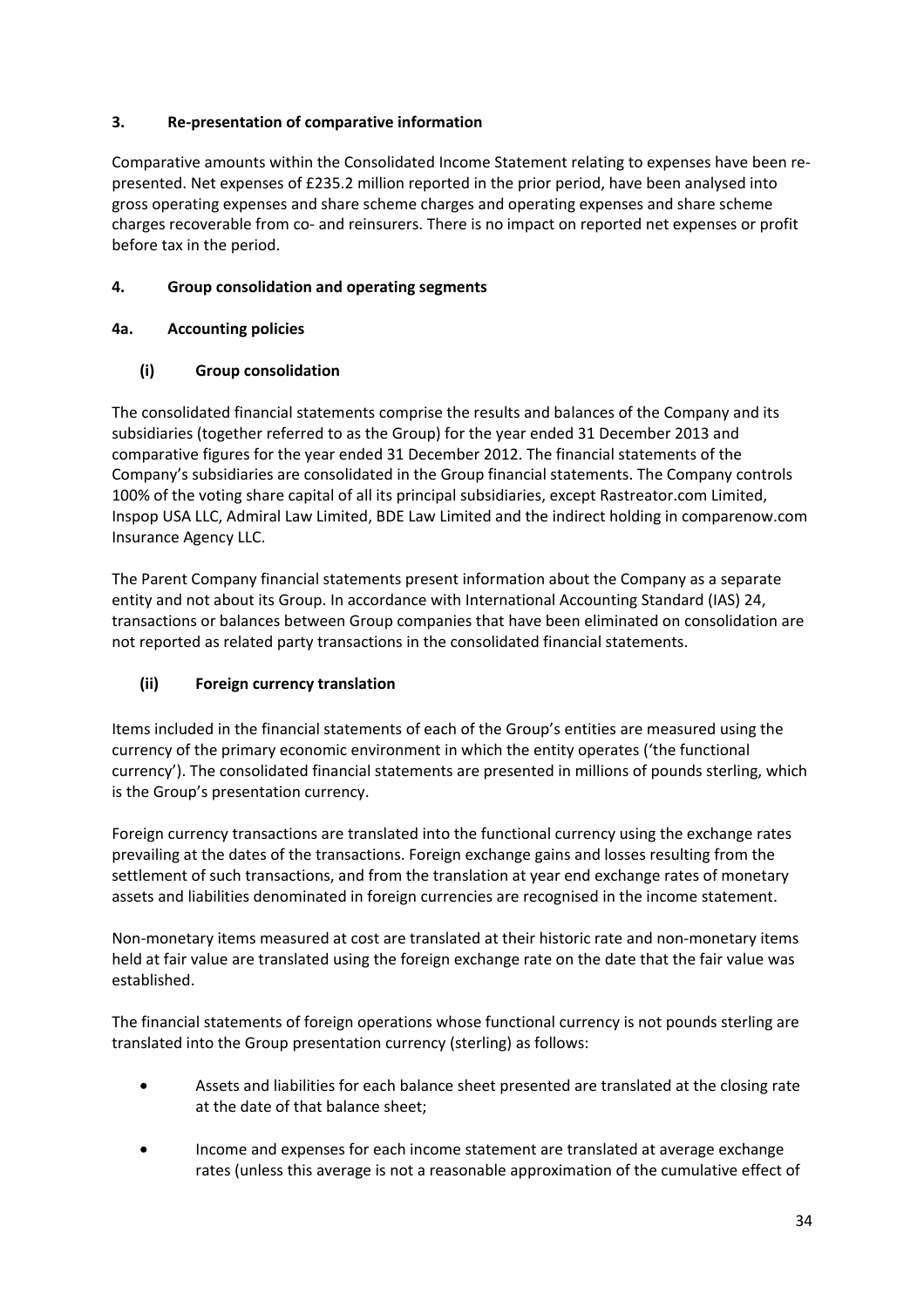the rates prevailing on the transaction dates, in which case income and expenses are translated at the date of the transaction); and

• All resulting exchange differences are recognised in other comprehensive income and in a separate component of equity except to the extent that the translation differences are attributable to non-controlling interests.

On disposal of a foreign operation, the cumulative amount recognised in equity relating to that particular operation is recognised in the income statement.

# **4b. Segment reporting**

The Group has four reportable segments, as described below. These segments represent the principal split of business that is regularly reported to the Group's Board of Directors, which is considered to be the Group's chief operating decision maker in line with IFRS 8, Operating Segments.

## **UK Car Insurance**

The segment consists of the underwriting of car insurance and other products that supplement the car insurance policy. It also includes the generation of revenue from additional products and fees from underwriting car insurance in the UK. The Directors consider the results of these activities to be reportable as one segment as the activities carried out in generating the revenue are not independent of each other and are performed as one business. This mirrors the approach taken in management reporting.

## **International Car Insurance**

The segment consists of the underwriting of car insurance and the generation of revenue from additional products and fees, from underwriting car insurance outside of the UK. It specifically covers the Group operations Admiral Seguros in Spain, ConTe in Italy, L'olivier Assurances in France and Elephant Auto in the USA. None of these operations are reportable on an individual basis, based on the threshold requirements in IFRS 8.

## **Price Comparison**

The segment relates to the Group's price comparison websites; Confused.com in the UK, Rastreator in Spain, LeLynx in France and comparenow.com in the USA. Each of the Price Comparison businesses are operating in individual geographical segments but are grouped into one reporting segment as Rastreator, LeLynx and comparenow.com do not individually meet the threshold requirements in IFRS 8.

## **Other**

The 'Other' segment is designed to be comprised of all other operating segments that do not meet the threshold requirements for individual reporting. It includes UK household insurance, the Group's commercial van insurance broker, Gladiator, and commercial van insurance.

Taxes are not allocated across the segments and, as with the corporate activities, are included in the reconciliation to the Consolidated Income Statement and Consolidated Statement of Financial Position.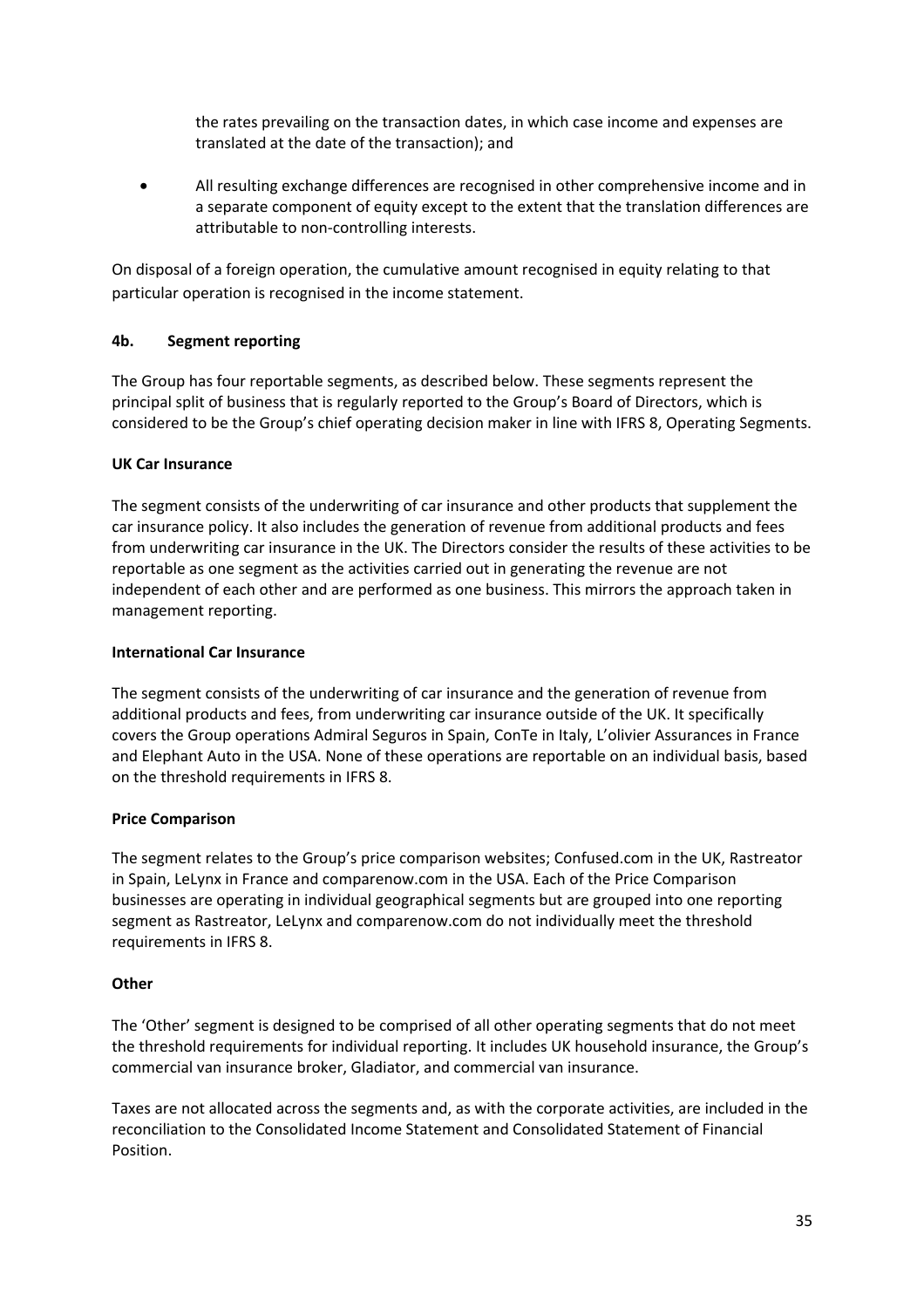An analysis of the Group's revenue and results for the year ended 31 December 2013, by reportable segment are shown below. The accounting policies of the reportable segments are consistent with those presented in the notes to the financial statements for the Group.

|                                                                    |           |               |            |         |              | 31 December 2013 |
|--------------------------------------------------------------------|-----------|---------------|------------|---------|--------------|------------------|
|                                                                    | UK Car    | International | Price      |         | Eliminations | Segment          |
|                                                                    | Insurance | Car Insurance | Comparison | Other   |              | total            |
|                                                                    | £m        | £m            | £m         | £m      | £m           | £m               |
| Turnover <sup>*1</sup>                                             | 1,698.9   | 187.8         | 112.7      | 30.8    |              | 2,030.2          |
| Net insurance                                                      |           |               |            |         |              |                  |
| premium                                                            |           |               |            |         |              |                  |
| revenue                                                            | 425.1     | 54.1          |            | 3.8     |              | 483.0            |
| Other revenue                                                      |           |               |            |         |              |                  |
| and profit                                                         |           |               |            |         |              |                  |
| commission                                                         | 293.4     | 6.6           | 112.7      | 14.4    |              | 427.1            |
| Investment and                                                     |           |               |            |         |              |                  |
| interest income                                                    | 12.4      |               |            |         |              | 12.4             |
| Net revenue                                                        | 730.9     | 60.7          | 112.7      | 18.2    |              | 922.5            |
|                                                                    |           |               |            |         |              |                  |
| Net insurance                                                      |           |               |            |         |              |                  |
| claims                                                             | (251.3)   | (49.1)        |            | (2.6)   |              | (303.0)          |
| Expenses                                                           | (85.7)    | (33.7)        | (92.3)     | (13.2)  |              | (224.9)          |
|                                                                    |           |               |            |         |              |                  |
| Segment profit /<br>(loss) before tax                              | 393.9     | (22.1)        | 20.4       | 2.4     |              | 394.6            |
|                                                                    |           |               |            |         |              |                  |
| Other central revenue and expenses, including share scheme charges |           |               |            |         |              | (26.3)           |
| Interest income                                                    |           |               |            |         |              | 1.9              |
| <b>Consolidated profit before tax</b>                              |           |               |            |         |              | 370.2            |
| Taxation expense                                                   |           |               |            |         |              | (83.3)           |
| <b>Consolidated profit after tax</b>                               |           |               |            |         |              | 286.9            |
|                                                                    |           |               |            |         |              |                  |
| Other segment                                                      |           |               |            |         |              |                  |
| items:                                                             |           |               |            |         |              |                  |
| Capital                                                            |           |               |            |         |              |                  |
| expenditure<br>Depreciation and                                    | 3.2       | 2.2           | 4.0        | 0.7     |              | 10.1             |
| Amortisation                                                       | 28.5      | 50.4          | 1.3        | $0.8\,$ |              | 81.0             |

[\*1] Turnover is a non-GAAP measure and consists of total premiums written (including co-insurers share) and Other revenue. Refer to note 12 for further information.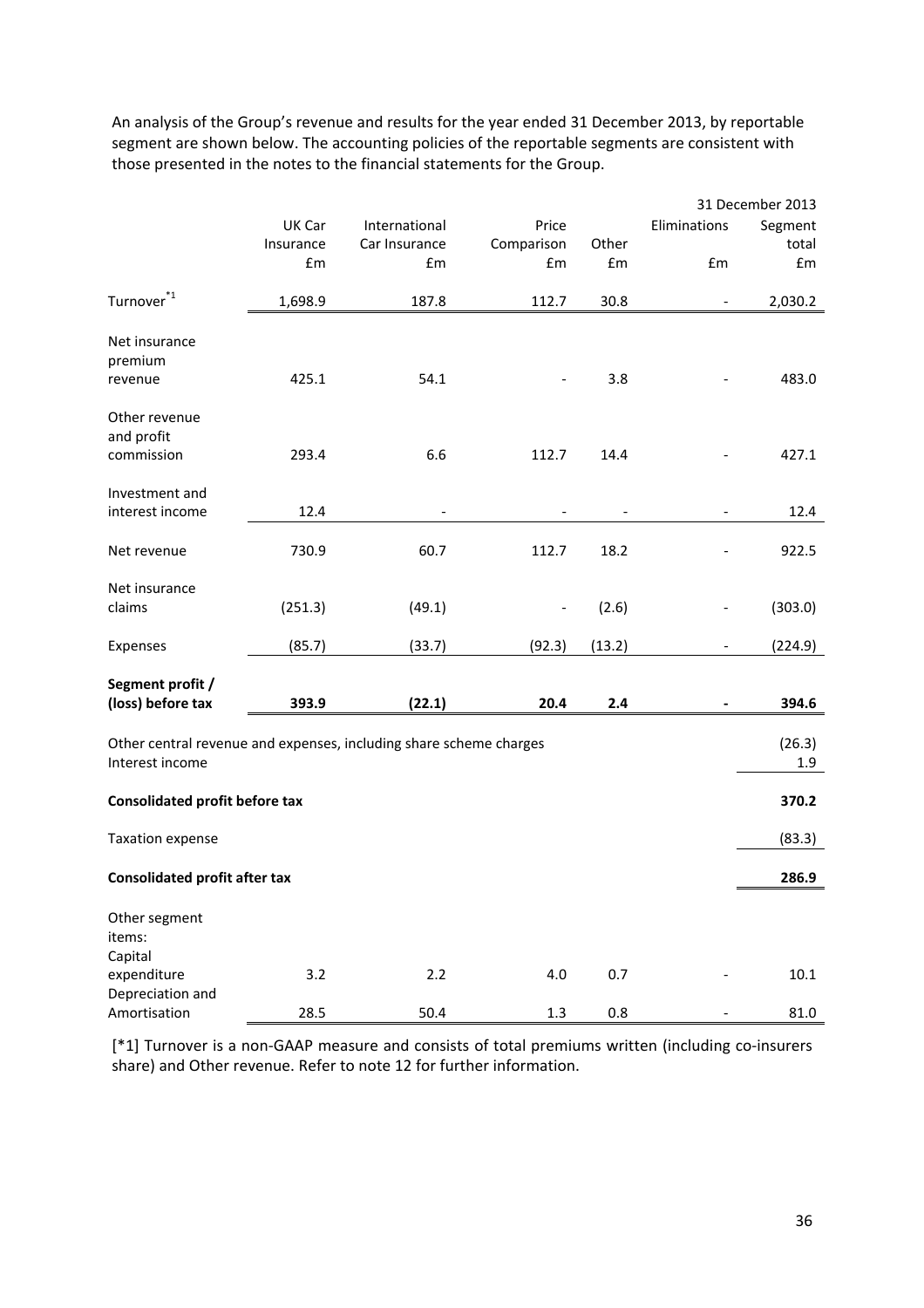Revenue and results for the corresponding reportable segments for the year ended 31 December 2012 are shown below.

|                                                                                       |           |               |            |         |              | 31 December 2012 |
|---------------------------------------------------------------------------------------|-----------|---------------|------------|---------|--------------|------------------|
|                                                                                       | UK Car    | International | Price      |         | Eliminations | Segment          |
|                                                                                       | Insurance | Car Insurance | Comparison | Other   |              | total            |
|                                                                                       | £m        | £m            | £m         | £m      | £m           | £m               |
| Turnover <sup>*1</sup>                                                                | 1,936.2   | 162.9         | 103.5      | 12.5    |              | 2,215.1          |
| Net insurance                                                                         |           |               |            |         |              |                  |
| premium                                                                               |           |               |            |         |              |                  |
| revenue                                                                               | 455.6     | 43.3          |            |         |              | 498.9            |
| Other revenue                                                                         |           |               |            |         |              |                  |
| and profit                                                                            |           |               |            |         |              |                  |
| commission                                                                            | 342.7     | 10.8          | 103.5      | 12.5    |              | 469.5            |
| Investment and                                                                        |           |               |            |         |              |                  |
| interest income                                                                       | 13.9      | 0.1           |            |         |              | 14.0             |
| Net revenue                                                                           | 812.2     | 54.2          | 103.5      | 12.5    |              | 982.4            |
| Net insurance                                                                         |           |               |            |         |              |                  |
| claims                                                                                | (355.1)   | (49.4)        |            |         |              | (404.5)          |
| Expenses                                                                              | (84.3)    | (29.3)        | (85.5)     | (10.0)  |              | (209.1)          |
| Segment profit /                                                                      |           |               |            |         |              |                  |
| (loss) before tax                                                                     | 372.8     | (24.5)        | 18.0       | 2.5     |              | 368.8            |
|                                                                                       |           |               |            |         |              |                  |
| Other central revenue and expenses, including share scheme charges<br>Interest income |           |               |            |         |              | (26.1)<br>1.9    |
|                                                                                       |           |               |            |         |              |                  |
| <b>Consolidated profit before tax</b>                                                 |           |               |            |         |              | 344.6            |
| Taxation expense                                                                      |           |               |            |         |              | (86.2)           |
| <b>Consolidated profit after tax</b>                                                  |           |               |            |         |              | 258.4            |
| Other segment                                                                         |           |               |            |         |              |                  |
| items:                                                                                |           |               |            |         |              |                  |
| Capital                                                                               |           |               |            |         |              |                  |
| expenditure                                                                           | $6.1\,$   | 3.1           | 0.9        | $0.1\,$ |              | 10.2             |
| Depreciation and                                                                      |           |               |            |         |              |                  |
| Amortisation                                                                          | 28.8      | 26.2          | $1.0\,$    | 0.3     |              | 56.3             |

[\*1]Turnover is a non-GAAP measure and consists of total premiums written (including co-insurers share) and Other revenue. Refer to note 12 for further information.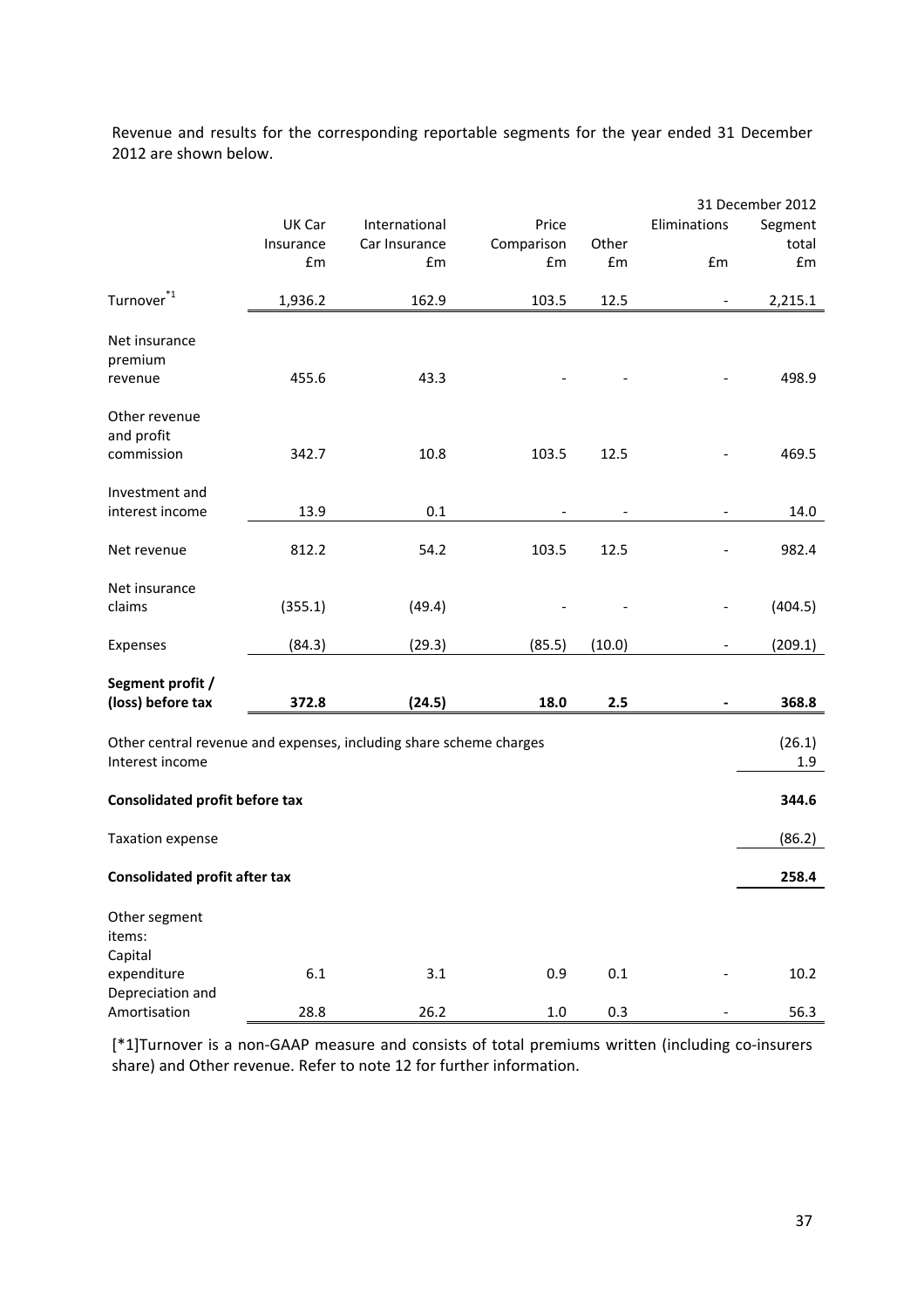#### **Segment revenues**

The UK and International Car Insurance reportable segments derive all insurance premium income from external policyholders. Revenue within these segments is not derived from an individual policyholder that represents 10% or more of the Group's total revenue.

The total of Price Comparison revenues from transactions with other reportable segments is £10.8 million (2012: £13.0 million). These amounts have not been eliminated on consolidation as the Directors consider that not doing so results in a better overall presentation of the financial statements. The impact on the financial statements in the current and prior period is not material. There are no other transactions between reportable segments.

Within the UK Car Insurance segment, transactions between the Group's intermediary and the Group's insurance companies relating to vehicle commission totalling £18.4 million have been eliminated (from the insurance expenses and Other revenue lines in the income statement) on the basis that the non-elimination would have materially distorted the presentation of key performance indicators. The equivalent amounts in the prior period have not been eliminated as there is no resulting material distortion of key performance indicators.

Revenues from external customers for products and services is consistent with the split of reportable segment revenues as shown above.

#### **Information about geographical locations**

All material revenues from external customers, and net assets attributed to a foreign country are shown within the International Car Insurance reportable segment shown above. The revenue and results of the three International Price Comparison businesses; Rastreator, LeLynx and comparenow.com are not yet material enough to be presented as a separate segment.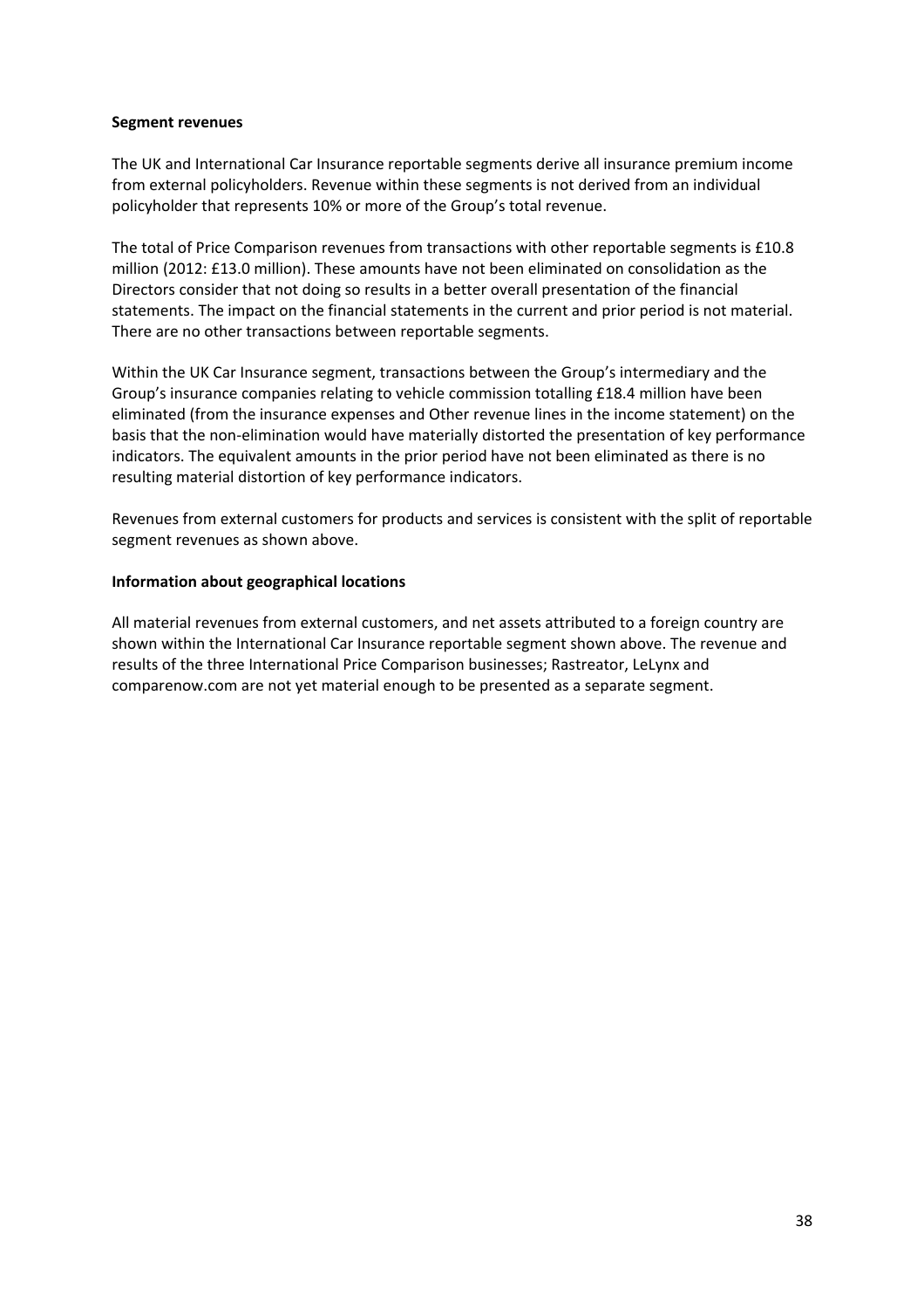#### **Segment assets and liabilities**

The identifiable segment assets and liabilities at 31 December 2013 are as follows.

|                                       |                     |                                |                     |       |              | 31 December 2013 |
|---------------------------------------|---------------------|--------------------------------|---------------------|-------|--------------|------------------|
|                                       | UK Car<br>Insurance | International<br>car insurance | Price<br>Comparison | Other | Eliminations | Segment<br>total |
|                                       | £m                  | Em                             | £m                  | Em    | £m           | Em               |
|                                       |                     |                                |                     |       |              |                  |
| Property and<br>equipment             | 8.2                 | 2.6                            | 1.0                 | 0.6   |              | 12.4             |
| Intangible assets                     | 76.5                | 13.1                           | 2.6                 | 0.6   |              | 92.8             |
| Reinsurance assets                    | 705.0               | 111.4                          |                     | 4.8   |              | 821.2            |
| Trade and other<br>receivables        | 104.1               | (11.0)                         | 7.1                 | 35.1  | (57.8)       | 77.5             |
| <b>Financial assets</b>               | 2,113.4             | 122.2                          |                     |       |              | 2,235.6          |
| Cash and cash<br>equivalents          | 101.6               | 35.7                           | 38.7                | 8.6   |              | 184.6            |
|                                       |                     |                                |                     |       |              |                  |
| Reportable segment<br>assets          | 3,108.8             | 274.0                          | 49.4                | 49.7  | (57.8)       | 3,424.1          |
|                                       |                     |                                |                     |       |              |                  |
| Insurance contract<br>liabilities     | 1,690.4             | 198.5                          |                     | 12.4  |              | 1,901.3          |
| Trade and other<br>payables           | 959.9               | 36.0                           | 6.5                 | 11.3  |              | 1,013.7          |
|                                       |                     |                                |                     |       |              |                  |
| Reportable segment<br>liabilities     | 2,650.3             | 234.5                          | 6.5                 | 23.7  |              | 2,915.0          |
|                                       |                     |                                |                     |       |              |                  |
| Reportable segment<br>net assets      | 458.5               | 39.5                           | 42.9                | 26.0  | (57.8)       | 509.1            |
|                                       |                     |                                |                     |       |              |                  |
| Unallocated assets<br>and liabilities |                     |                                |                     |       |              | 15.0             |
| Consolidated net                      |                     |                                |                     |       |              |                  |
|                                       |                     |                                |                     |       |              |                  |

assets 524.1

Unallocated assets and liabilities consist of other central assets and liabilities, plus deferred and current corporation tax balances. These assets and liabilities are not regularly reviewed by the Board of Directors in the reportable segment format.

There is an asymmetrical allocation of assets and income to the reportable segments, in that the interest earned on cash and cash equivalent assets deployed in the UK Car Insurance, Price Comparison and International Car Insurance segments is not allocated in arriving at segment profits. This is consistent with regular management reporting.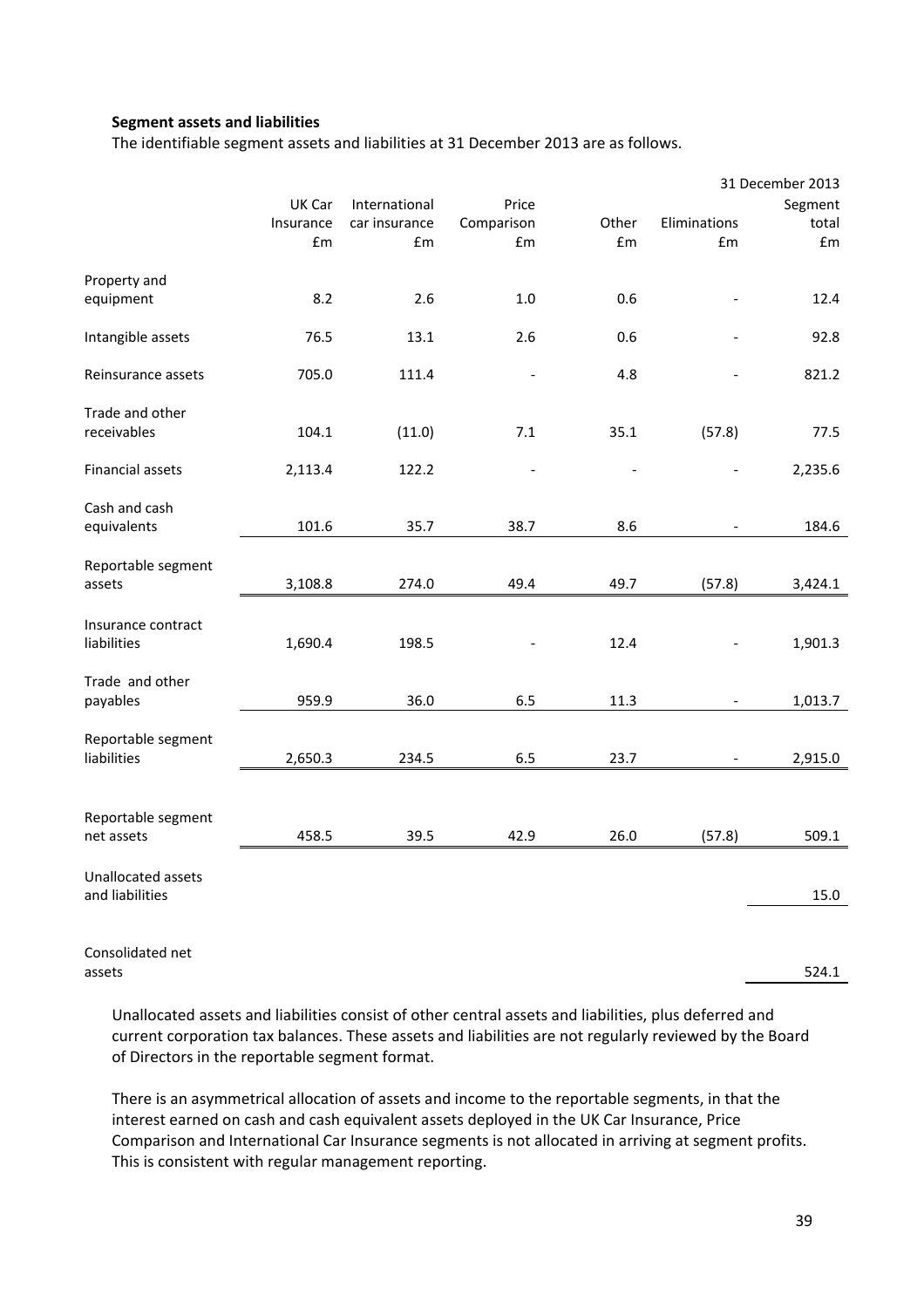Eliminations represent inter-segment funding and balances included in trade and other receivables. The segment assets and liabilities at 31 December 2012 are as follows.

|                              |                     |                                |                     |       |              | 31 December 2012 |
|------------------------------|---------------------|--------------------------------|---------------------|-------|--------------|------------------|
|                              | UK Car<br>Insurance | International<br>car insurance | Price<br>Comparison | Other | Eliminations | Segment<br>total |
|                              | £m                  | £m                             | £m                  | £m    | £m           | £m               |
|                              |                     |                                |                     |       |              |                  |
| Property and                 |                     |                                |                     |       |              |                  |
| equipment                    | 11.6                | 2.8                            | 1.7                 | 0.4   |              | 16.5             |
|                              |                     |                                |                     |       |              |                  |
| Intangible assets            | 77.6                | 13.8                           | $1.0$               | 0.1   |              | 92.5             |
| Reinsurance assets           | 717.1               | 85.9                           |                     |       |              | 803.0            |
|                              |                     |                                |                     |       |              |                  |
| Trade and other              |                     |                                |                     |       |              |                  |
| receivables                  | 98.7                | (20.6)                         | 9.1                 | 9.5   | (41.4)       | 55.3             |
|                              |                     |                                |                     |       |              |                  |
| <b>Financial assets</b>      | 1,833.2             | 97.3                           |                     |       |              | 1,930.5          |
|                              |                     |                                |                     |       |              |                  |
| Cash and cash<br>equivalents | 125.0               | 50.2                           | 25.4                | 5.6   |              | 206.2            |
|                              |                     |                                |                     |       |              |                  |
| Reportable segment           |                     |                                |                     |       |              |                  |
| assets                       | 2,863.2             | 229.4                          | 37.2                | 15.6  | (41.4)       | 3,104.0          |
|                              |                     |                                |                     |       |              |                  |
| Insurance contract           |                     |                                |                     |       |              |                  |
| liabilities                  | 1,543.0             | 153.9                          |                     |       |              | 1,696.9          |
|                              |                     |                                |                     |       |              |                  |
| Trade and other              |                     |                                |                     |       |              |                  |
| payables                     | 961.8               | 31.9                           | 6.5                 | 6.3   |              | 1,006.5          |
| Reportable segment           |                     |                                |                     |       |              |                  |
| liabilities                  | 2,504.8             | 185.8                          | 6.5                 | 6.3   |              | 2,703.4          |
|                              |                     |                                |                     |       |              |                  |
|                              |                     |                                |                     |       |              |                  |
| Reportable segment           |                     |                                |                     |       |              |                  |
| net assets                   | 358.4               | 43.6                           | 30.7                | 9.3   | (41.4)       | 400.6            |
|                              |                     |                                |                     |       |              |                  |
| Unallocated assets           |                     |                                |                     |       |              |                  |
| and liabilities              |                     |                                |                     |       |              | 60.1             |
|                              |                     |                                |                     |       |              |                  |
| Consolidated net             |                     |                                |                     |       |              |                  |
|                              |                     |                                |                     |       |              |                  |

assets 460.7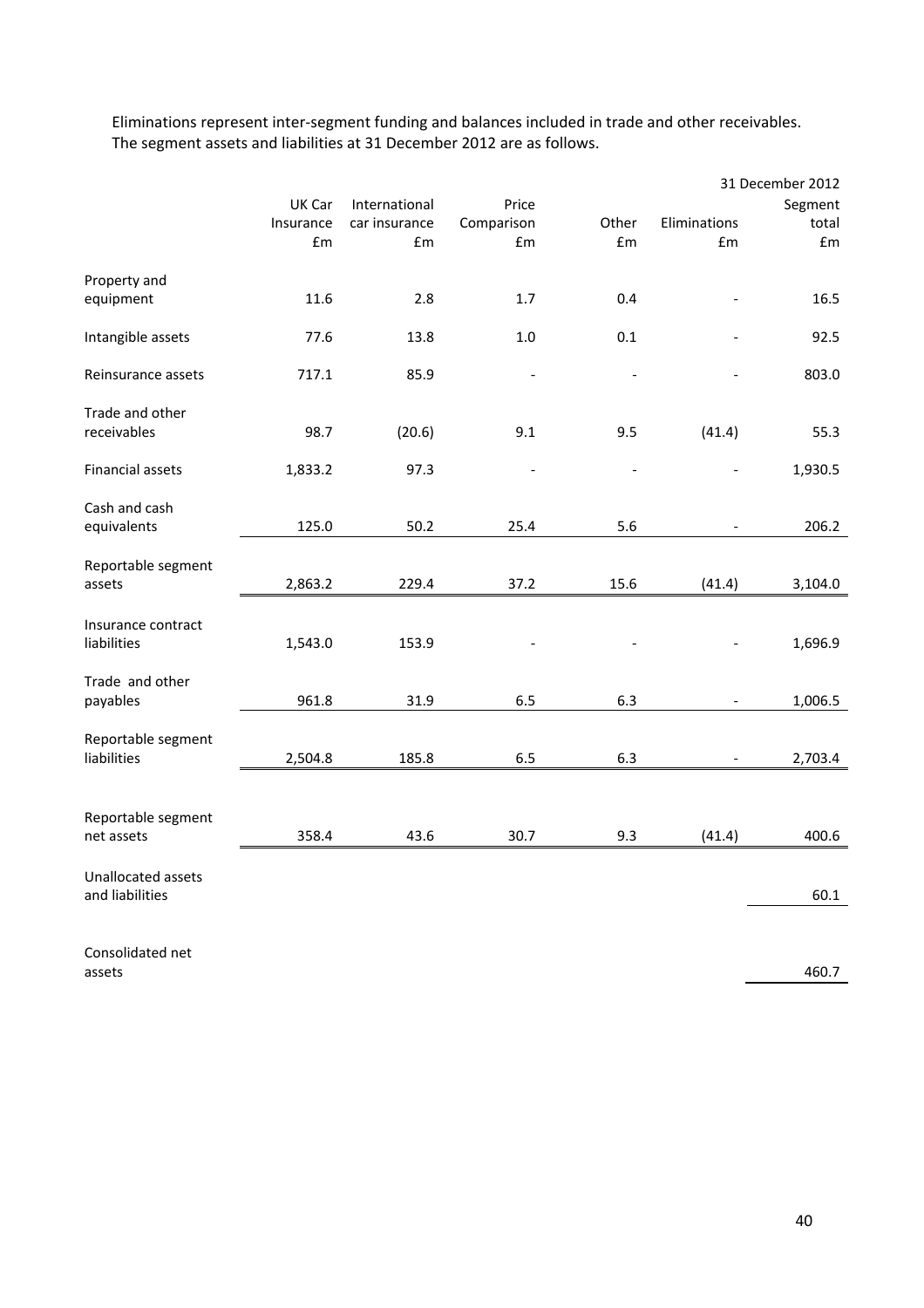# **5. Premium, Claims and Profit Commissions**

# **5a. Accounting policies**

# **(i) Revenue – premiums:**

Premiums relating to insurance contracts are recognised as revenue proportionally over the period of cover. Premiums with an inception date after the end of the period are held in the statement of financial position as deferred revenue. Outstanding collections from policyholders are recognised within policyholder receivables.

# **(ii) Revenue – profit commission:**

Under some of the co-insurance and reinsurance contracts under which motor premiums are shared or ceded, profit commission may be earned on a particular year of account, which is usually subject to performance criteria such as loss ratios and expense ratios. The commission is dependent on the ultimate outcome of any year, with revenue being recognised when loss and expense ratios used in the preparation of the financial statements, move below a contractual threshold.

# **(iii) Insurance contracts and reinsurance assets:**

# • **Premiums**

The proportion of premium receivable on in-force policies relating to unexpired risks is reported in insurance contract liabilities and reinsurance assets as the unearned premium provision – gross and reinsurers' share respectively.

# • **Claims**

Claims and claims handling expenses are charged as incurred, based on the estimated direct and indirect costs of settling all liabilities arising on events occurring up to the balance sheet date.

The provision for claims outstanding comprises provisions for the estimated cost of settling all claims incurred but unpaid at the balance sheet date, whether reported or not. Anticipated reinsurance recoveries are disclosed separately as assets.

Whilst the Directors consider that the gross provisions for claims and the related reinsurance recoveries are fairly stated on the basis of the information currently available to them, the ultimate liability will vary as a result of subsequent information and events and may result in significant adjustments to the amounts provided.

Adjustments to the amounts of claims provisions established in prior years are reflected in the income statement for the period in which the adjustments are made and disclosed separately if material. The methods used, and the estimates made, are reviewed regularly.

Provision for unexpired risks is made where necessary for the estimated amount required over and above unearned premiums (net of deferred acquisition costs) to meet future claims and related expenses.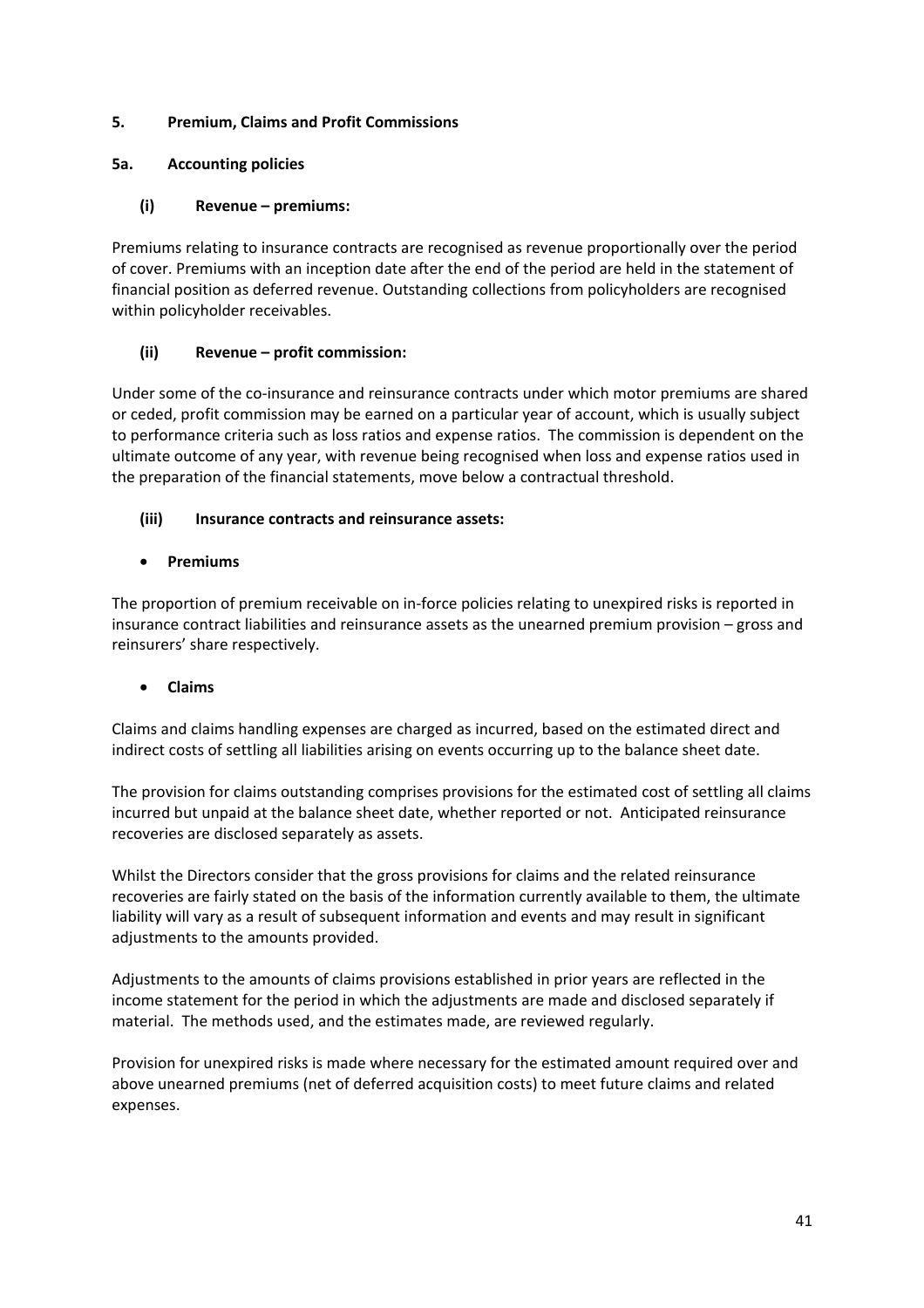# • **Co-insurance**

The Group has entered into certain co-insurance contracts under which insurance risks are shared on a proportional basis, with the co-insurer taking a specific percentage of premium written and being responsible for the same proportion of each claim. As the contractual liability is several and not joint, neither the premiums nor claims relating to the co-insurance are included in the income statement. Under the terms of these agreements the co-insurers reimburse the Group for the same proportionate share of the costs of acquiring and administering the business.

# • **Reinsurance assets**

Contracts entered into by the Group with reinsurers under which the Group is compensated for losses on the insurance contracts issued by the Group are classified as reinsurance contracts. A contract is only accounted for as a reinsurance contract where there is significant insurance risk transfer between the insured and the insurer.

Reinsurance assets include balances due from reinsurance companies for ceded insurance liabilities. Amounts recoverable from reinsurers are estimated in a consistent manner with the outstanding claims provisions or settled claims associated with the reinsured policies and in accordance with the relevant reinsurance contract.

The Group assesses its reinsurance assets for impairment on a regular basis, and in detail every six months. If there is objective evidence that the asset is impaired, then the carrying value will be written down to its recoverable amount.

On the commutation of reinsurance contracts, the reinsurer is discharged from all obligations relating to the contract. Reinsurance assets and liabilities relating to the commuted contracts are settled in the period in which the commutation agreement is signed.

#### **5b. Net insurance premium revenue**

|                                                   | 31       | 31       |
|---------------------------------------------------|----------|----------|
|                                                   | December | December |
|                                                   | 2013     | 2012     |
|                                                   | Em       | Em       |
| Total motor insurance premiums written before co- |          |          |
| insurance                                         | 1,737.6  | 1,897.2  |
|                                                   |          |          |
| Group gross premiums written after co-insurance   | 1,088.4  | 1,167.2  |
| Outwards reinsurance premiums                     | (620.2)  | (679.1)  |
|                                                   |          |          |
| Net insurance premiums written                    | 468.2    | 488.1    |
|                                                   |          |          |
| Change in gross unearned premium provision        | 48.0     | (10.7)   |
| Change in reinsurers' share of unearned premium   |          |          |
| provision                                         | (33.2)   | 21.5     |
| Net insurance premium revenue                     | 483.0    | 498.9    |
|                                                   |          |          |

The Group's share of the car insurance business was underwritten by Admiral Insurance (Gibraltar) Limited, Admiral Insurance Company Limited and Elephant Insurance Company. All contracts are short-term in duration, lasting for 10 or 12 months.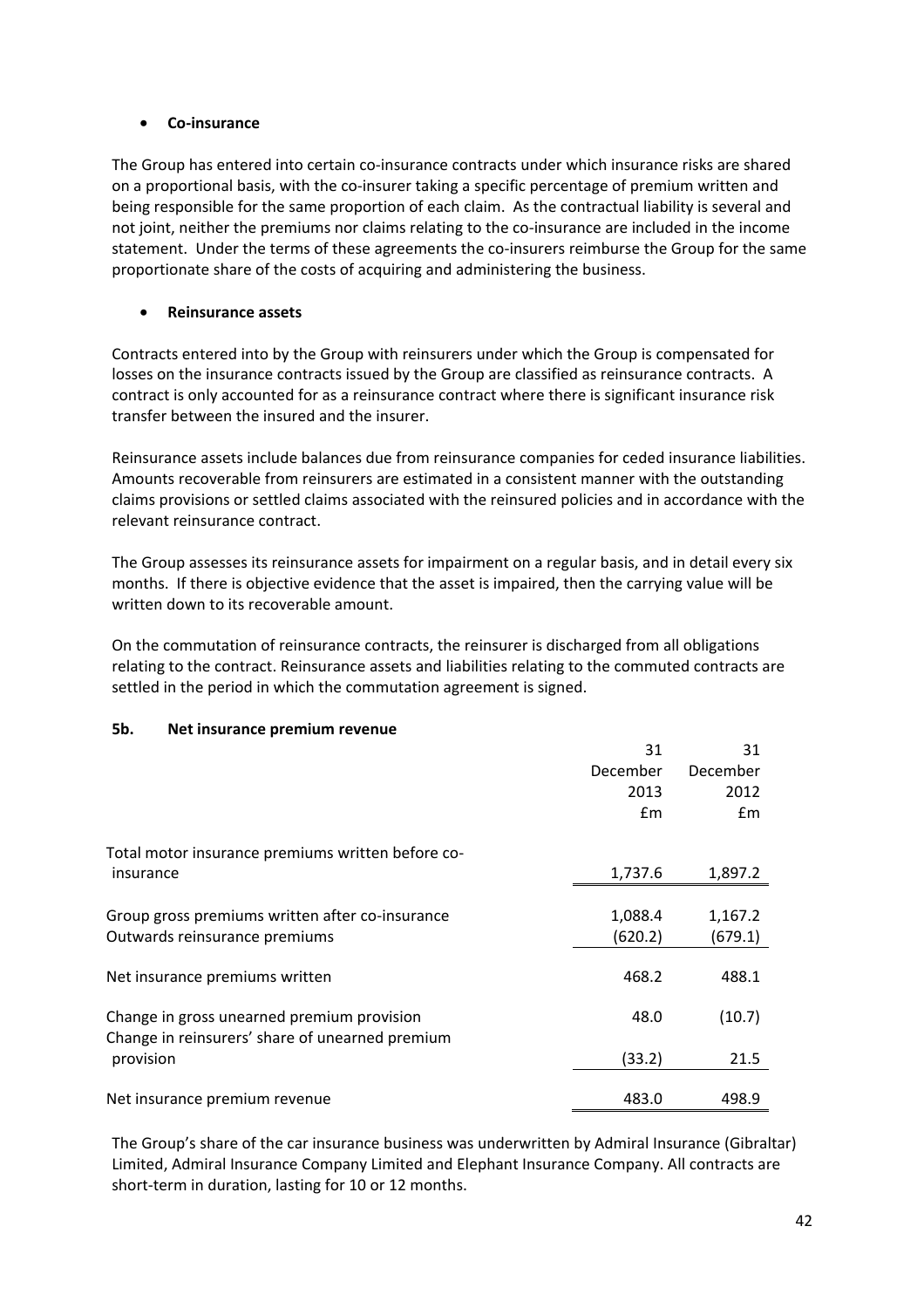### **5c. Profit commission**

|                         | 31       | 31       |
|-------------------------|----------|----------|
|                         | December | December |
|                         | 2013     | 2012     |
|                         | £m       | £m       |
| Underwriting year:      |          |          |
| 2009 & prior            | 3.1      | (2.3)    |
| 2010                    | 24.9     | 9.4      |
| 2011                    | 26.7     | 98.1     |
| 2012                    | 44.6     | 3.2      |
|                         |          |          |
| Total profit commission | 99.3     | 108.4    |

# **5d. Reinsurance assets and insurance contract liabilities**

## **(i) Sensitivity of recognised amounts to changes in assumptions:**

The following table sets out the impact on equity and profit or loss at 31 December 2013 that would result from a 1 per cent movement in the UK loss ratios used for each underwriting year for which material amounts remain outstanding.

|                          | Underwriting year |      |      |      |
|--------------------------|-------------------|------|------|------|
|                          | 2010              | 2011 | 2012 | 2013 |
| Booked loss ratio        | 70%               | 72%  | 78%  | 85%  |
| Impact of 1% change (£m) | 8.3               | 12.0 | 12.0 | 1.5  |

The impact is stated net of reinsurance and includes the change in net insurance claims along with the associated profit commission movements that result from changes in loss ratios. The figures are stated net of tax at the current rate.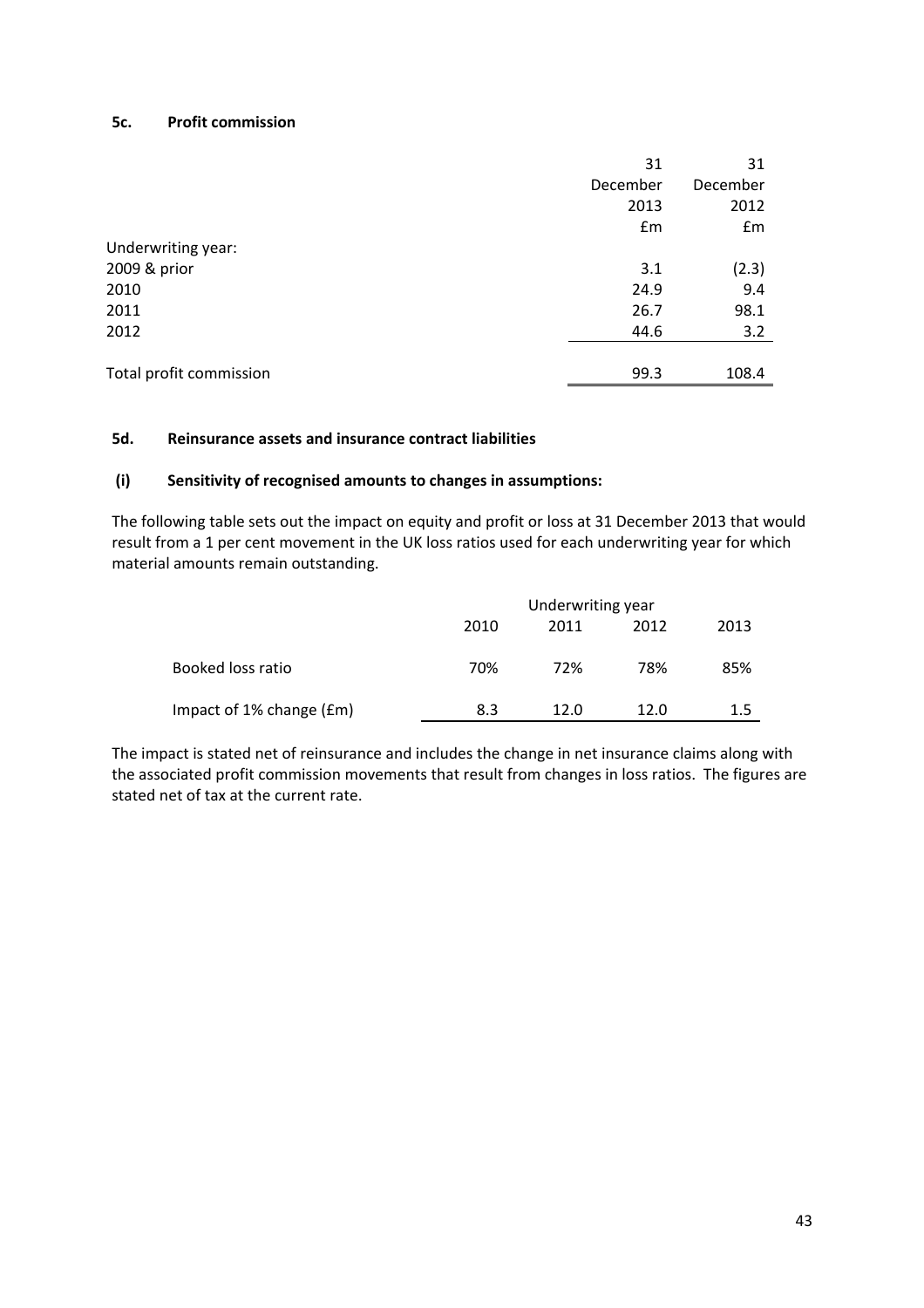# **(ii) Analysis of recognised amounts:**

|                                                                                       | 31       | 31       |
|---------------------------------------------------------------------------------------|----------|----------|
|                                                                                       | December | December |
|                                                                                       | 2013     | 2012     |
|                                                                                       | £m       | £m       |
|                                                                                       |          |          |
| Gross:                                                                                |          |          |
| Claims outstanding                                                                    | 1,400.4  | 1,147.7  |
| Unearned premium provision                                                            | 500.9    | 549.2    |
|                                                                                       |          |          |
| Total gross insurance liabilities                                                     | 1,901.3  | 1,696.9  |
|                                                                                       |          |          |
| <b>Recoverable from reinsurers:</b>                                                   |          |          |
| Claims outstanding                                                                    | 537.4    | 487.3    |
| Unearned premium provision                                                            | 283.8    | 315.7    |
|                                                                                       |          |          |
| Total reinsurers' share of insurance liabilities                                      | 821.2    | 803.0    |
|                                                                                       |          |          |
| Net:                                                                                  |          |          |
|                                                                                       |          |          |
| Claims outstanding                                                                    | 863.0    | 660.4    |
| Unearned premium provision                                                            | 217.1    | 233.5    |
|                                                                                       |          |          |
| Total insurance liabilities - net                                                     | 1,080.1  | 893.9    |
|                                                                                       |          |          |
| The maturity profile of gross insurance liabilities at the end of 2013 is as follows: |          |          |

|                                   | < 1 Year<br>Em | $1 - 3$ years<br>£m | > 3 years<br>Em |
|-----------------------------------|----------------|---------------------|-----------------|
| Claims outstanding                | 419.9          | 478.0               | 502.5           |
| Unearned premium provision        | 500.9          | ٠                   |                 |
| Total gross insurance liabilities | 920.8          | 478.0               | 502.5           |

The maturity profile of gross insurance liabilities at the end of 2012 was as follows:

|                                   | £m    | $<$ 1 Year 1 – 3 years<br>Em | > 3 years<br>Em |
|-----------------------------------|-------|------------------------------|-----------------|
| Claims outstanding                | 344.1 | 391.7                        | 411.9           |
| Unearned premium provision        | 549.2 | $\overline{\phantom{0}}$     |                 |
| Total gross insurance liabilities | 893.3 | 391.7                        | 411.9           |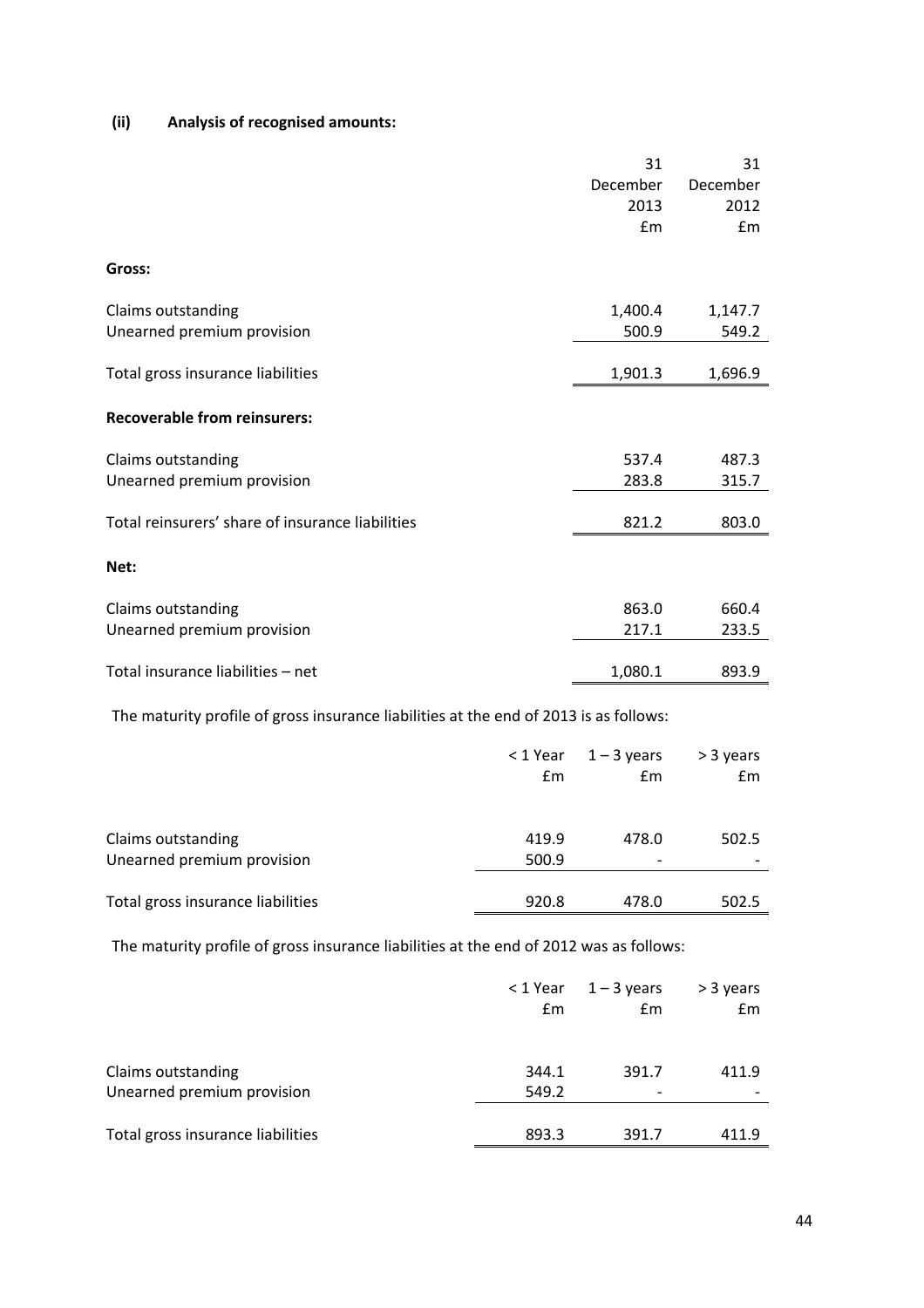### **(iii) Analysis of UK claims incurred:**

The following tables illustrate the development of net UK Car Insurance claims incurred for the past four financial periods, including the impact of re-estimation of claims provisions at the end of each financial year. The first table shows actual net claims incurred, and the second shows the development of UK loss ratios. Figures are shown net of reinsurance and are on an underwriting year basis.

|                                                             | Financial year ended 31 December |                   |                                  |         |         |         |
|-------------------------------------------------------------|----------------------------------|-------------------|----------------------------------|---------|---------|---------|
|                                                             | 2009                             | 2010              | 2011                             | 2012    | 2013    | Total   |
| Analysis of claims incurred (Net amounts):                  |                                  |                   |                                  |         |         |         |
|                                                             | £m                               | £m                | £m                               | £m      | £m      | £m      |
| <b>Underwriting year (UK only):</b>                         |                                  |                   |                                  |         |         |         |
| 2009 & prior                                                | (132.4)                          | (53.9)            | 8.7                              | (5.5)   | 5.0     | (178.1) |
| 2010                                                        |                                  | (130.2)           | (128.6)                          | 8.4     | 36.7    | (213.7) |
| 2011                                                        |                                  |                   | (203.7)                          | (151.1) | 39.7    | (315.1) |
| 2012                                                        |                                  |                   | $\qquad \qquad -$                | (191.3) | (139.6) | (330.9) |
| 2013                                                        |                                  |                   |                                  |         | (175.4) | (175.4) |
|                                                             |                                  |                   |                                  |         |         |         |
| UK net claims incurred (excluding claims<br>handling costs) | (132.4)                          | (184.1)           | (323.6)                          | (339.5) | (233.6) |         |
| International net claims incurred                           | (13.6)                           | (15.9)            | (28.3)                           | (54.2)  | (59.9)  |         |
| Claims handling costs and other amounts                     | (5.7)                            | (8.5)             | (11.9)                           | (10.8)  | (9.5)   |         |
| Total net claims incurred                                   | (151.7)                          | (208.5)           | (363.8)                          | (404.5) | (303.0) |         |
|                                                             |                                  |                   |                                  |         |         |         |
|                                                             |                                  |                   |                                  |         |         |         |
|                                                             |                                  |                   | Financial year ended 31 December |         |         |         |
|                                                             | 2009                             | 2010              | 2011                             | 2012    | 2013    |         |
| <b>UK loss ratio development:</b>                           |                                  |                   |                                  |         |         |         |
| <b>Underwriting year (UK only):</b>                         |                                  |                   |                                  |         |         |         |
| 2009                                                        | 84%                              | 75%               | 77%                              | 77%     | 76%     |         |
| 2010                                                        |                                  | 78%               | 77%                              | 75%     | 70%     |         |
| 2011                                                        |                                  | $\qquad \qquad -$ | 82%                              | 76%     | 72%     |         |
| 2012                                                        |                                  | $\qquad \qquad -$ | $\overline{a}$                   | 84%     | 78%     |         |

2013 - - - - 85%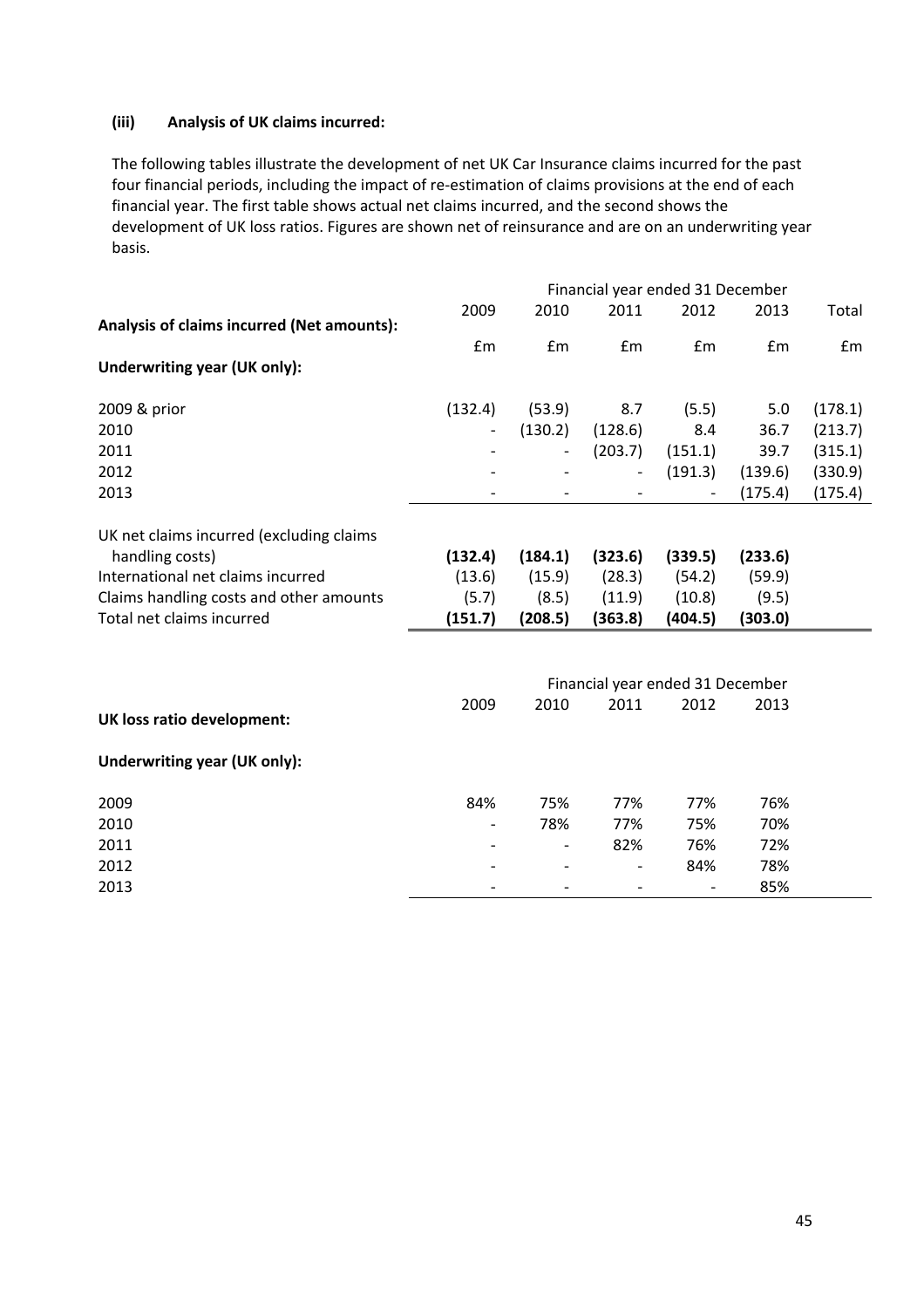## **(iv) Analysis of net claims reserve releases (UK business only):**

The following table analyses the impact of movements in prior year claims provisions, in terms of their net value, and their impact on the reported loss ratio. This data is presented on an underwriting year basis.

|                                                                       | Financial year ended 31 December |      |      |       |      |  |
|-----------------------------------------------------------------------|----------------------------------|------|------|-------|------|--|
|                                                                       | 2009                             | 2010 | 2011 | 2012  | 2013 |  |
|                                                                       | Em                               | Em   | Em   | Em    | £m   |  |
| Underwriting year:                                                    |                                  |      |      |       |      |  |
| 2009 & prior                                                          | 31.3                             | 23.5 | 8.7  | (5.5) | 5.0  |  |
| 2010                                                                  | -                                |      | 1.6  | 8.4   | 36.7 |  |
| 2011                                                                  |                                  |      |      | 14.7  | 39.7 |  |
| 2012                                                                  |                                  |      |      |       | 12.8 |  |
|                                                                       |                                  |      |      |       |      |  |
| Total net release                                                     | 31.3                             | 23.5 | 10.3 | 17.6  | 94.2 |  |
| Net releases on Admiral net share<br>Releases on commuted quota share | 31.3                             | 23.1 | 7.8  | 16.3  | 53.3 |  |
| reinsurance contracts <sup>*1</sup>                                   | -                                | 0.4  | 2.5  | 1.3   | 40.9 |  |
| Total net release as above                                            | 31.3                             | 23.5 | 10.3 | 17.6  | 94.2 |  |

[\*1]Admiral typically commutes quota share reinsurance contracts in its UK Car Insurance business 24 or 36 months following the start of the underwriting year. After commutation, any changes in claims costs on the commuted proportion of the business are reflected within claims costs and are separately analysed here. £40.9 million of releases on commuted quota share contracts is split as follows: 2011: £19.8 million; 2010: £18.4 million; 2009 & prior: £2.7 million.

Profit commission is analysed in note 5c.

# **(v) Reconciliation of movement in net claims provision:**

|                                                   | 31       | 31       |
|---------------------------------------------------|----------|----------|
|                                                   | December | December |
|                                                   | 2013     | 2012     |
|                                                   | £m       | Em       |
| Net claims reserve at start of period             | 660.4    | 446.9    |
| Net claims incurred (excluding releases)          | 387.7    | 411.3    |
| Net reserve releases                              | (94.2)   | (17.6)   |
| Movement in net claims reserve due to             |          |          |
| commutation                                       | 208.7    | 102.2    |
| Net claims paid                                   | (299.6)  | (282.4)  |
|                                                   |          |          |
| Net claims reserve at end of period <sup>*1</sup> | 863.0    | 660.4    |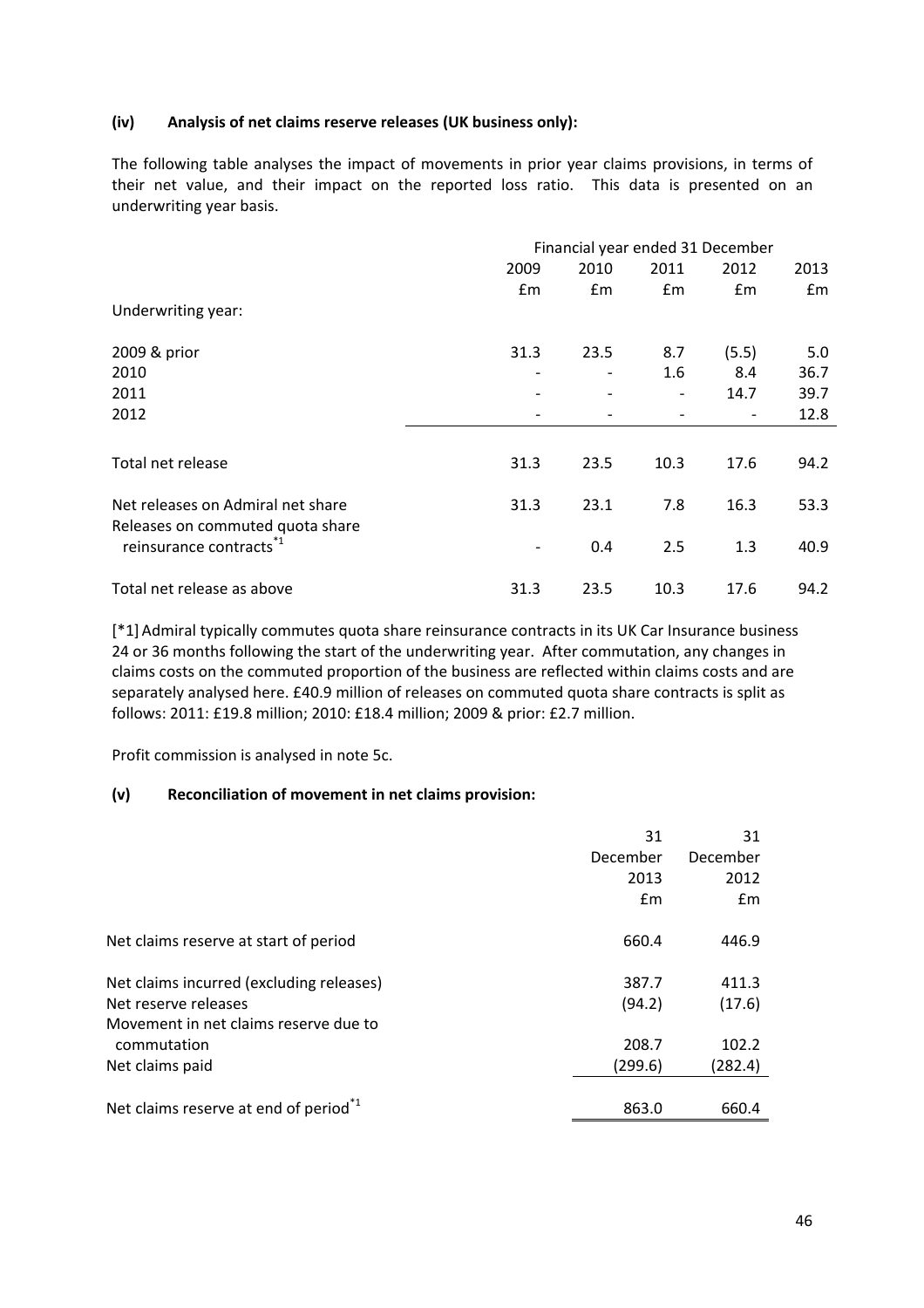[\*1] The increase in net claims reserve from £660.4 million at 31 December 2012 to £863.0 million is partly as a result of the increase in the size of gross claims reserves but largely due to the impact of commutations of reinsurance contracts in the UK Car Insurance business.

# **(vi) Reconciliation of movement in net unearned premium provision:**

|                                                   | 31       | 31       |
|---------------------------------------------------|----------|----------|
|                                                   | December | December |
|                                                   | 2013     | 2012     |
|                                                   | £m       | £m       |
| Net unearned premium provision at start of period | 233.5    | 247.0    |
| Written in the period                             | 468.2    | 488.1    |
| Earned in the period                              | (484.6)  | (501.6)  |
|                                                   |          |          |
| Net unearned premium provision at end of period   | 217.1    | 233.5    |

# **6. Investments**

# **6a. Accounting policies**

# **(i) Investment income:**

Investment income from financial assets comprises interest income and net gains (both realised and unrealised) on financial assets classified as fair value through profit and loss and interest income on term deposits*.* 

# **(ii) Financial assets – investments and receivables:**

# • **Initial recognition**

Financial assets within the scope of IAS 39 are classified as financial assets at fair value through profit or loss, loans and receivables or held to maturity investments.

At initial recognition assets are recognised at fair value and classified according to the purpose for which they were acquired.

The Group's investments in money market liquidity funds and short-term debt securities are designated as financial assets at fair value through profit or loss (FVTPL) at inception.

This designation is permitted under IAS 39, as the investments in money market funds and short dated securities are managed as a group of assets and internal performance evaluation of this group is conducted on a fair value basis.

The Group's deposits with credit institutions are classified as held to maturity investments, which is consistent with the intention for which they were purchased.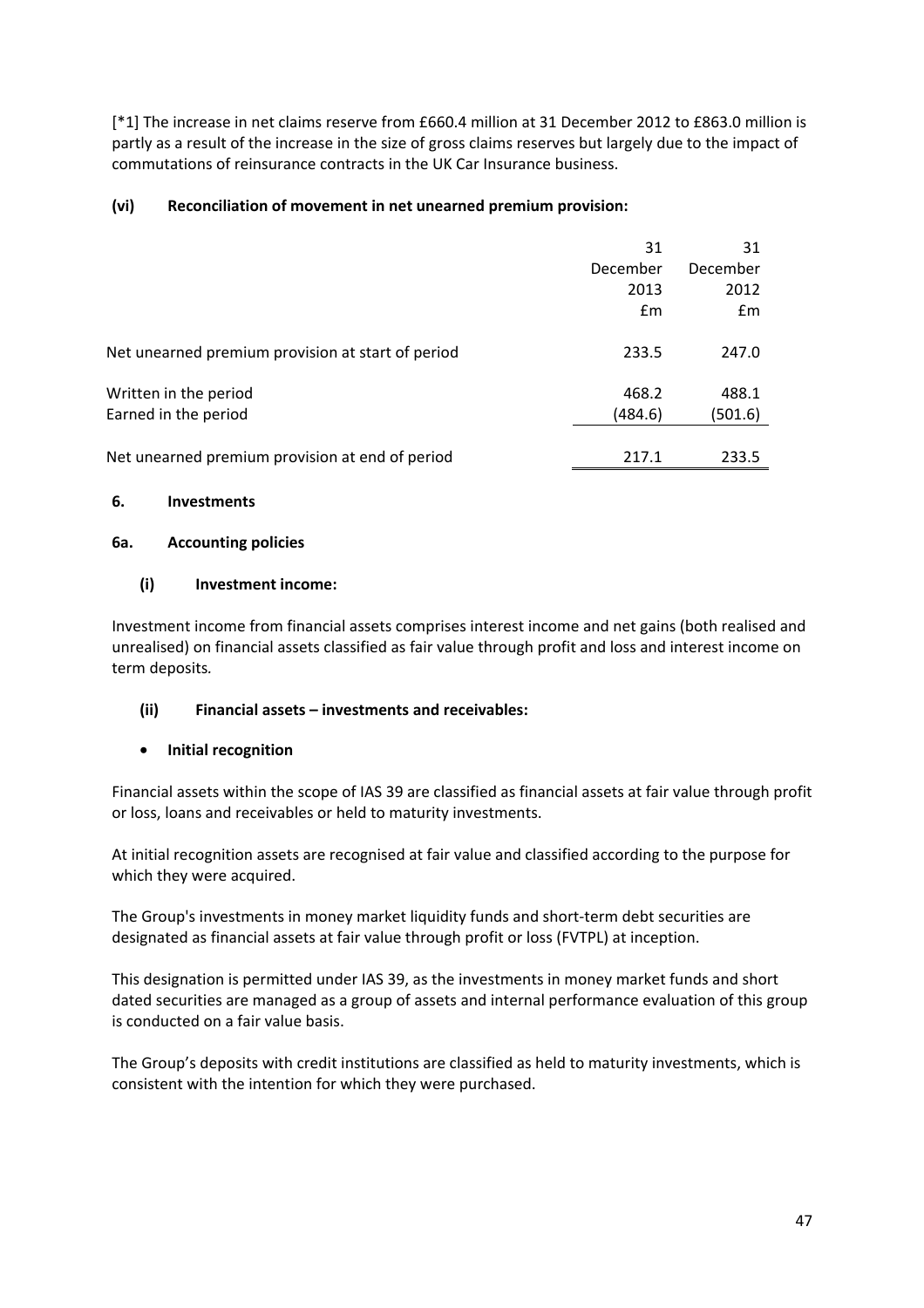# • **Subsequent measurement**

Financial assets at FVTPL are stated at fair value, with any resultant gain or loss recognised through the income statement.

Deposits with fixed maturities, classified as held to maturity investments are measured at amortised cost using the effective interest method. Movements in the amortised cost are recognised through the income statement, as are any impairment losses.

Loans and receivables are stated at their amortised cost less impairment using the effective interest method. Impairment losses are recognised through the income statement.

## • **Impairment of financial assets**

The Group assesses at each balance sheet date whether any financial assets or groups of financial assets held at amortised cost, are impaired. Financial assets are impaired where there is evidence that one or more events occurring after the initial recognition of the asset, may lead to a reduction in the estimated future cash flows arising from the asset.

Objective evidence of impairment may include default on cash flows due from the asset and reported financial difficulty of the issuer or counterparty.

## • **Derecognition of financial assets**

A financial asset is derecognised when the rights to receive cash flows from that asset have expired or when the Group transfers the asset and all the attaching substantial risks and rewards relating to the asset, to a third party.

# • **Cash and cash equivalents**

Cash and cash equivalents includes cash in hand, deposits held at call with banks, and other shortterm deposits with original maturities of three months or less. All cash and cash equivalents are measured at amortised cost.

#### **6b. Investment and interest income**

|                                      | 31       | 31       |
|--------------------------------------|----------|----------|
|                                      | December | December |
|                                      | 2013     | 2012     |
|                                      | £m       | Em       |
|                                      |          |          |
| Net investment return                | 12.4     | 14.0     |
| Interest receivable                  | 1.9      | 1.9      |
|                                      |          |          |
| Total investment and interest income | 14.3     | 15.9     |

Interest received during the year was £1.9m (2012: £1.9m).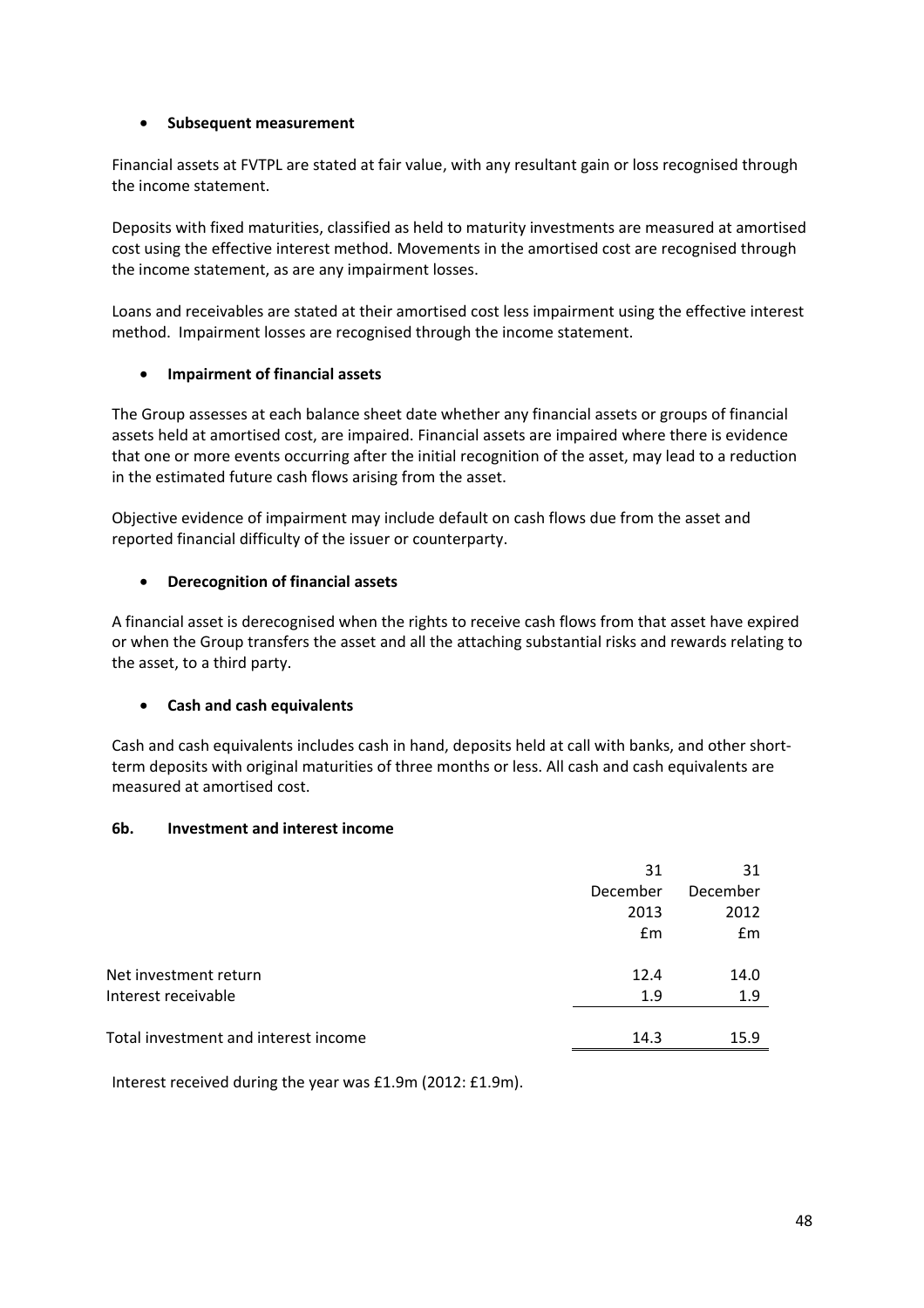#### **6c. Financial assets and liabilities**

The Group's financial instruments can be analysed as follows:

|                                                      | 31             | 31       |
|------------------------------------------------------|----------------|----------|
|                                                      | December       | December |
|                                                      | 2013           | 2012     |
| <b>Financial assets:</b>                             | $\mathbf{f}$ m | Em       |
| Investments held at fair value                       | 1,406.1        | 1,025.4  |
| Short dated debt securities held at fair value       | 202.4          |          |
| Term deposits with credit institutions               | 288.4          | 375.8    |
| Term deposits short dated debt securities            |                | 200.4    |
| Receivables – amounts owed by policyholders          | 368.1          | 403.5    |
| Total financial assets per consolidated statement of |                |          |
| financial position                                   | 2,265.0        | 2,005.1  |
| Trade and other receivables                          | 77.5           | 55.3     |
| Cash and cash equivalents                            | 187.9          | 216.6    |
|                                                      |                |          |
|                                                      | 2,530.4        | 2,277.0  |
| <b>Financial liabilities:</b>                        |                |          |
| Trade and other payables                             | 1,013.7        | 1,006.5  |

All investments held at fair value are invested in AAA-rated money market liquidity funds. These funds target a short term cash return with capital security and low volatility and continue to achieve these goals.

The measurement of investments at the end of the period, for investments held at fair value and short term debt securities held at fair value, is based on active quoted market values (level 1).

Short term debt securities have been reclassified to fair value through profit and loss at the start of the period to align with the treatment of the money market fund holdings.

The deposits are held with well rated institutions; as such the approximate fair value is the book value of the investment as impairment of the capital is not expected. There is no quoted market for these holdings and as such a level 2 valuation is used. The book value of term deposits is £288.4 million (2012: £375.8 million).

The amortised cost carrying amount of receivables is a reasonable approximation of fair value.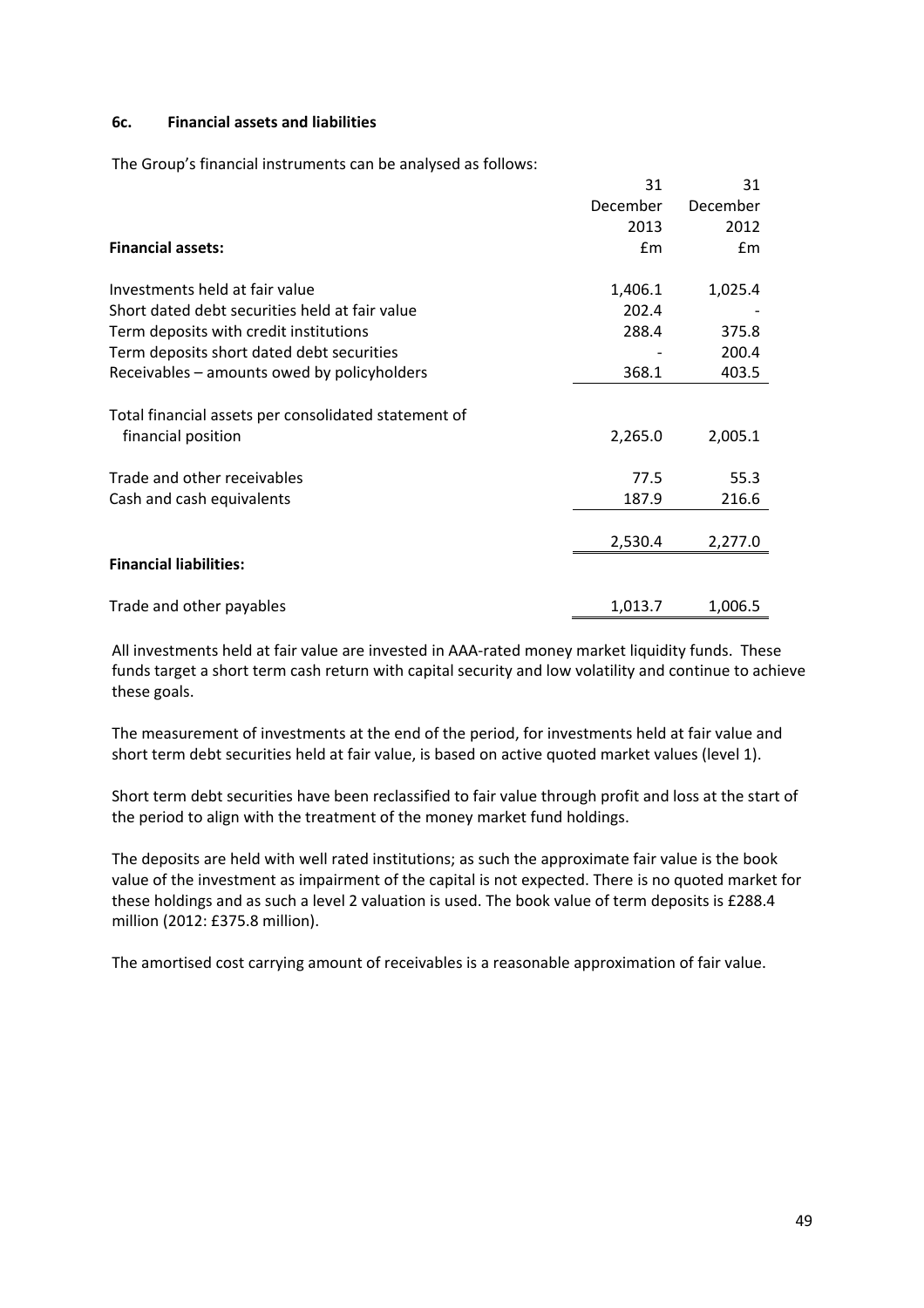|                                             | On<br>demand | $<$ 1 Year | Between 1<br>and 2 years | > 2 Years |
|---------------------------------------------|--------------|------------|--------------------------|-----------|
| <b>Financial assets:</b>                    | £m           | Em         | Em                       | £m        |
| Investments held at fair value              | 1,104.8      | 301.3      |                          |           |
| Term deposits with credit institutions      |              | 188.9      | 99.5                     |           |
| Short term debt securities                  |              | 202.4      |                          |           |
| Receivables - amounts owed by policyholders |              | 368.1      |                          |           |
| <b>Total financial assets</b>               | 1,104.8      | 1,060.7    | 99.5                     |           |
| Trade and other receivables                 |              | 77.5       |                          |           |
| Cash and cash equivalents                   | 187.9        |            |                          |           |
|                                             | 1,292.7      | 1,138.2    | 99.5                     |           |
| <b>Financial liabilities:</b>               |              |            |                          |           |
| Trade and other payables                    |              | 1,013.7    |                          |           |

The maturity profile of financial assets and liabilities at 31 December 2013 is as follows:

The maturity profile of financial assets and liabilities at 31 December 2012 was as follows:

|                                             | On<br>demand | $<$ 1 Year | Between 1<br>and 2 years | > 2 Years |
|---------------------------------------------|--------------|------------|--------------------------|-----------|
| <b>Financial assets:</b>                    | Em           | Em         | £m                       | Em        |
| Investments held at fair value              | 1,025.4      |            |                          |           |
| Term deposits with credit institutions      |              | 213.8      | 162.0                    |           |
| Short term debt securities                  |              | 200.4      |                          |           |
| Receivables - amounts owed by policyholders |              | 403.5      |                          |           |
| <b>Total financial assets</b>               | 1,025.4      | 817.7      | 162.0                    |           |
| Trade and other receivables                 |              | 55.3       |                          |           |
| Cash and cash equivalents                   | 216.6        |            |                          |           |
|                                             | 1,242.0      | 873.0      | 162.0                    |           |
| <b>Financial liabilities:</b>               |              |            |                          |           |
| Trade and other payables                    |              | 1,006.5    |                          |           |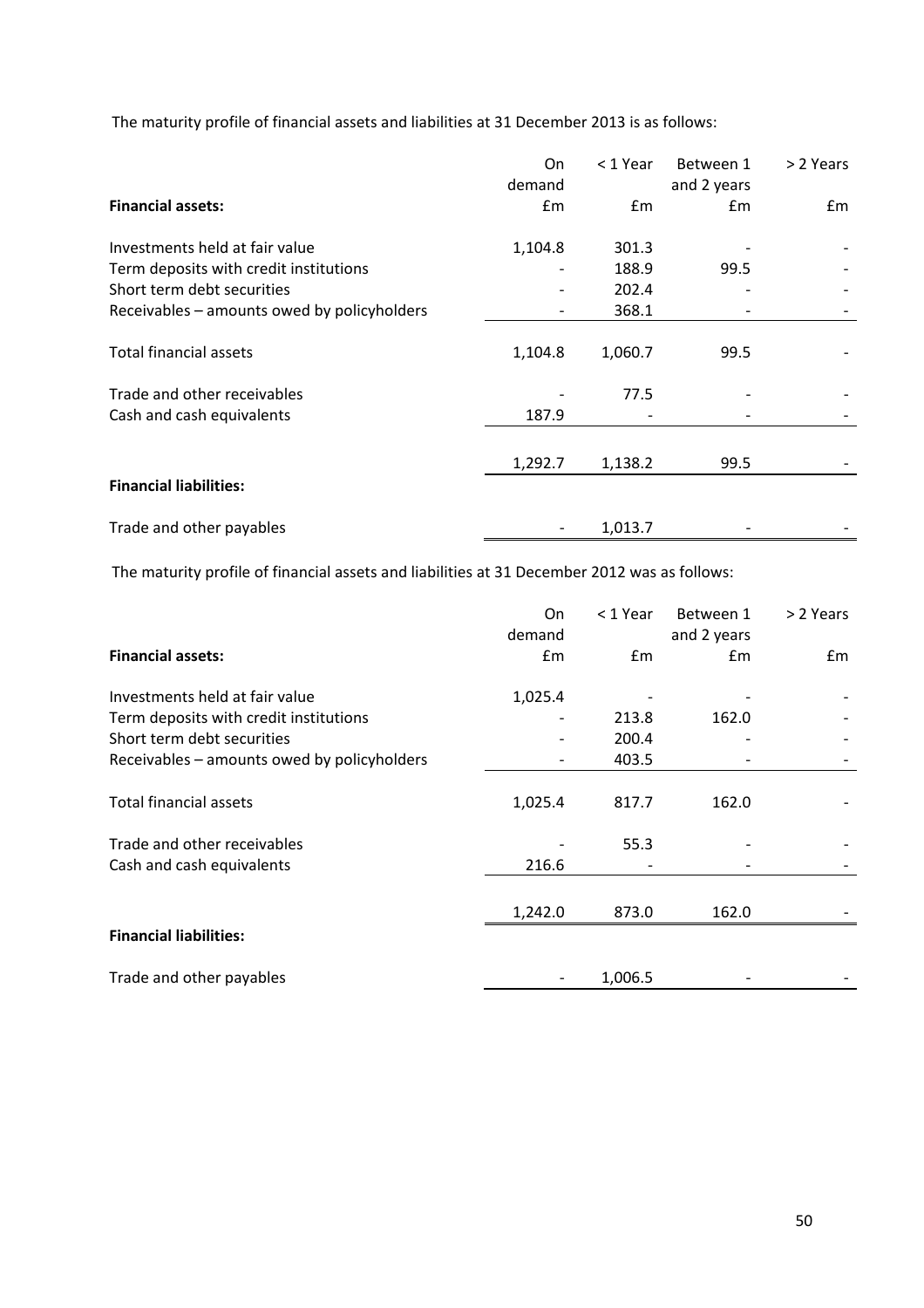### **6d. Cash and cash equivalents**

|                                 | 31       | 31       |
|---------------------------------|----------|----------|
|                                 | December | December |
|                                 | 2013     | 2012     |
|                                 | £m       | £m       |
| Cash at bank and in hand        | 187.9    | 216.6    |
| Total cash and cash equivalents | 187.9    | 216.6    |

Cash and cash equivalents includes cash in hand, deposits held at call with banks, and other short term deposits with original maturities of three months or less.

# **7. Other Revenue**

## **7a. Accounting policy**

## **(i) Contribution from additional products and fees, and other revenue**

Contribution from additional products and fees and other revenue includes revenue earned on the sale of products supplementing the core motor insurance policy, administration and other charges paid by the policyholder, referral fees, revenue from policies paid by instalments and vehicle commission charges paid by co- and reinsurers. Revenue is credited to the income statement over the period matching the Group's obligations to provide services. Where the Group has no remaining contractual obligations, the revenue is recognised immediately. An allowance is made for expected cancellations where the customer may be entitled to a refund of amounts charged.

Commission from price comparison activities and broking commission earned by Gladiator is credited to revenue on the sale of the underlying insurance policy.

### **7b. Contribution from additional products and fees and other revenue**

|                                                | 31       | 31       |
|------------------------------------------------|----------|----------|
|                                                | December | December |
|                                                | 2013     | 2012     |
|                                                | £m       | £m       |
| Contribution from additional products and fees | 177.0    | 215.7    |
| Price comparison revenue                       | 112.7    | 103.5    |
| Other revenue                                  | 38.1     | 41.9     |
|                                                |          |          |
| <b>Total Other revenue</b>                     | 327.8    | 361.1    |
|                                                |          |          |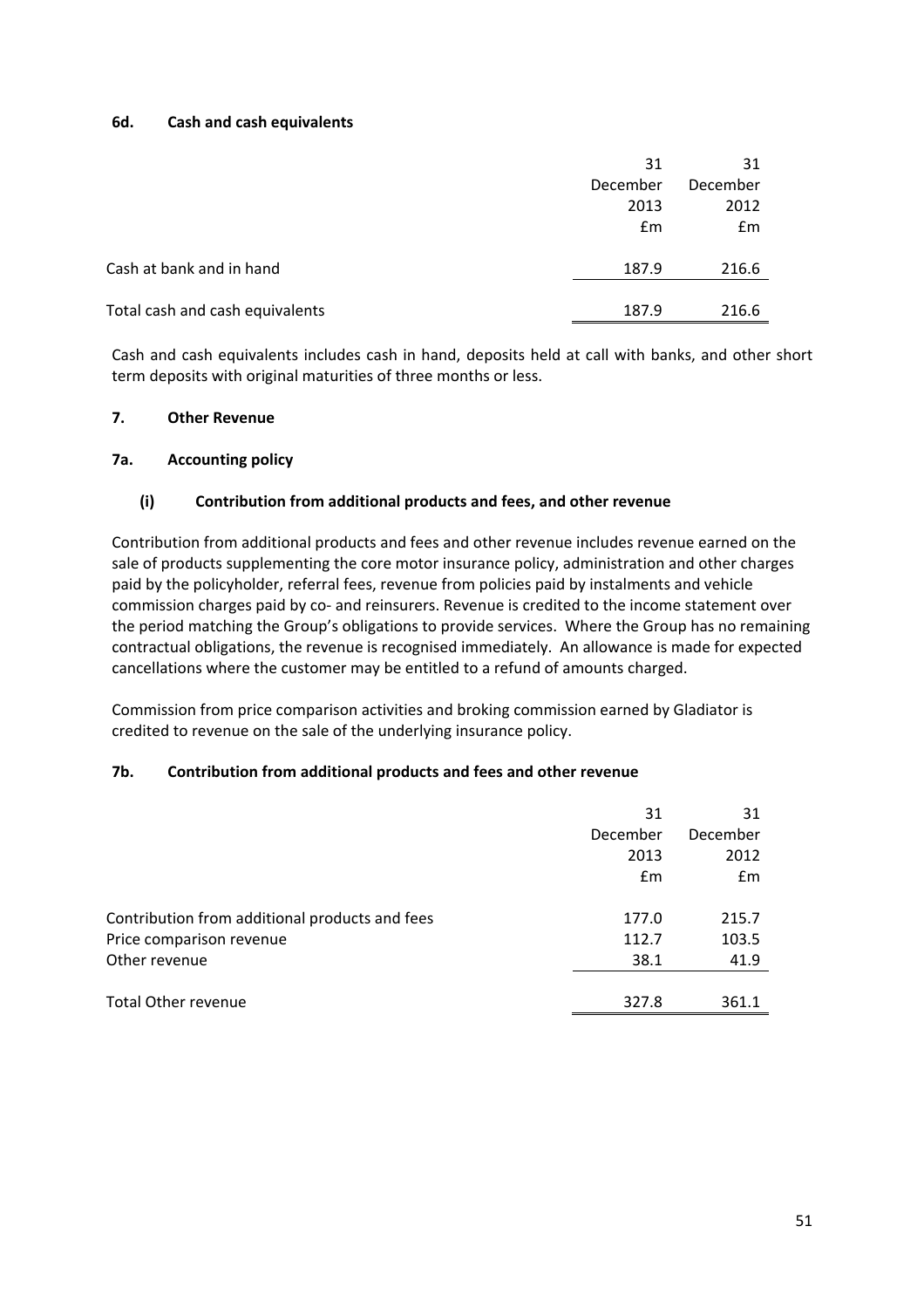### **8. Expenses**

## **8a. Accounting policies**

## **(i) Acquisition costs and operating expenses**

Acquisition costs incurred in obtaining new and renewal business are charged to the income statement over the period in which those premiums are earned. All other operating expenses are charged to the income statement in the period that they are incurred.

## **(ii) Employee benefits**

#### **Pensions**

The Group contributes to defined contribution personal pension plans for its employees. The contributions payable to these schemes are charged in the accounting period to which they relate.

## **Employee share schemes**

The Group operates a number of equity and cash settled compensation schemes for its employees. The fair value of the employee services received in exchange for the grant of free shares under the equity settled schemes is recognised as an expense, with a corresponding increase in equity. For cash settled schemes, the fair value of services received are also recognised as an expense, with a corresponding increase in liability.

For equity settled schemes, the total charge expensed over the vesting period is determined by reference to the fair value of the free shares granted as determined at the grant date (excluding the impact of non-market vesting conditions). Non-market conditions such as profitability targets as well as staff attrition rates are included in assumptions over the number of free shares to vest under the applicable scheme.

For cash settled schemes, the total charge expensed over the vesting period is determined by reference to the closing Admiral Group share price at the end of the period. Prior to the vesting of each scheme, the closing share price at the end of the reporting period is used as an approximation for the closing share price at the end of the vesting period. As with equity settled schemes, non market vesting conditions also impact on the total charge expensed over the vesting period.

At each balance sheet date, the Group revises its assumptions on the number of shares to be granted with the impact of any change in the assumptions recognised through income.

Refer to note 8f for further details on share schemes.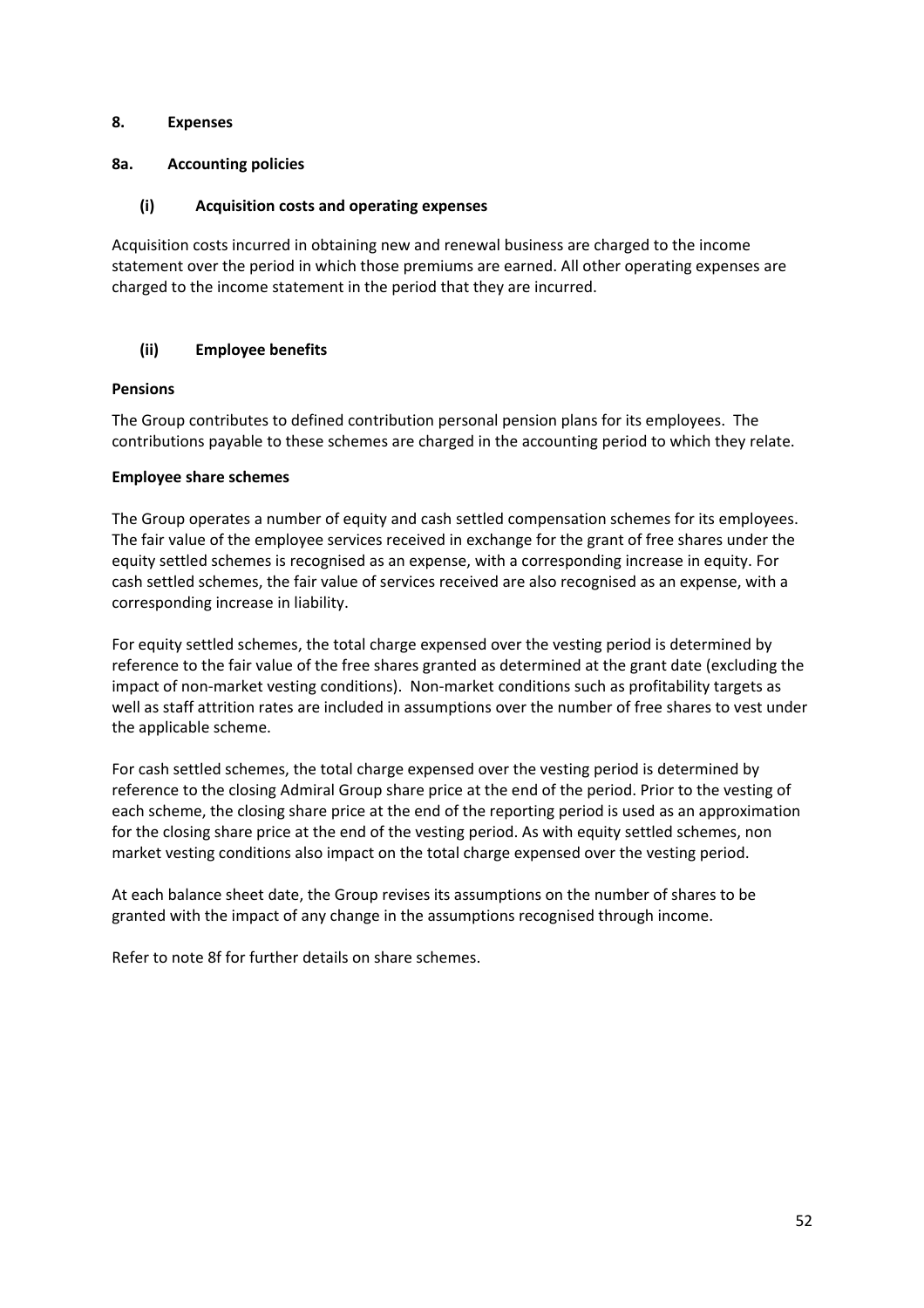# **8b. Operating expenses and share scheme charges**

|                                                                                |       | 31 December 2013 |       |  |
|--------------------------------------------------------------------------------|-------|------------------|-------|--|
|                                                                                | Gross | Recoverable      | Net   |  |
|                                                                                |       | from co- and     |       |  |
|                                                                                |       | reinsurers       |       |  |
|                                                                                | £m    | £m               | £m    |  |
| Acquisition of insurance contracts<br>Administration and other marketing costs | 85.5  | (51.8)           | 33.7  |  |
| (Insurance contracts)                                                          | 203.5 | (150.5)          | 53.0  |  |
| Insurance contract expenses                                                    | 289.0 | (202.3)          | 86.7  |  |
| Administration and other marketing costs                                       |       |                  |       |  |
| (Other)                                                                        | 142.0 |                  | 142.0 |  |
| Share scheme charges                                                           | 36.0  | (13.5)           | 22.5  |  |
| Total expenses and share scheme charges                                        | 467.0 | (215.8)          | 251.2 |  |

|                                                                                |       | 31 December 2012 |            |  |
|--------------------------------------------------------------------------------|-------|------------------|------------|--|
|                                                                                | Gross | Recoverable      | <b>Net</b> |  |
|                                                                                |       | from co- and     |            |  |
|                                                                                |       | reinsurers       |            |  |
|                                                                                | £m    | Em               | Em         |  |
| Acquisition of insurance contracts<br>Administration and other marketing costs | 95.3  | (44.7)           | 50.6       |  |
| (Insurance contracts)                                                          | 178.2 | (151.4)          | 26.8       |  |
| Insurance contract expenses                                                    | 273.5 | (196.1)          | 77.4       |  |
| Administration and other marketing costs                                       |       |                  |            |  |
| (Other)                                                                        | 137.2 |                  | 137.2      |  |
| Share scheme charges                                                           | 32.5  | (11.9)           | 20.6       |  |
| Total expenses and share scheme charges                                        | 443.2 | (208.0)          | 235.2      |  |

The £53.0 million (2012: £26.8m) administration and marketing costs allocated to insurance contracts is principally made up of salary costs.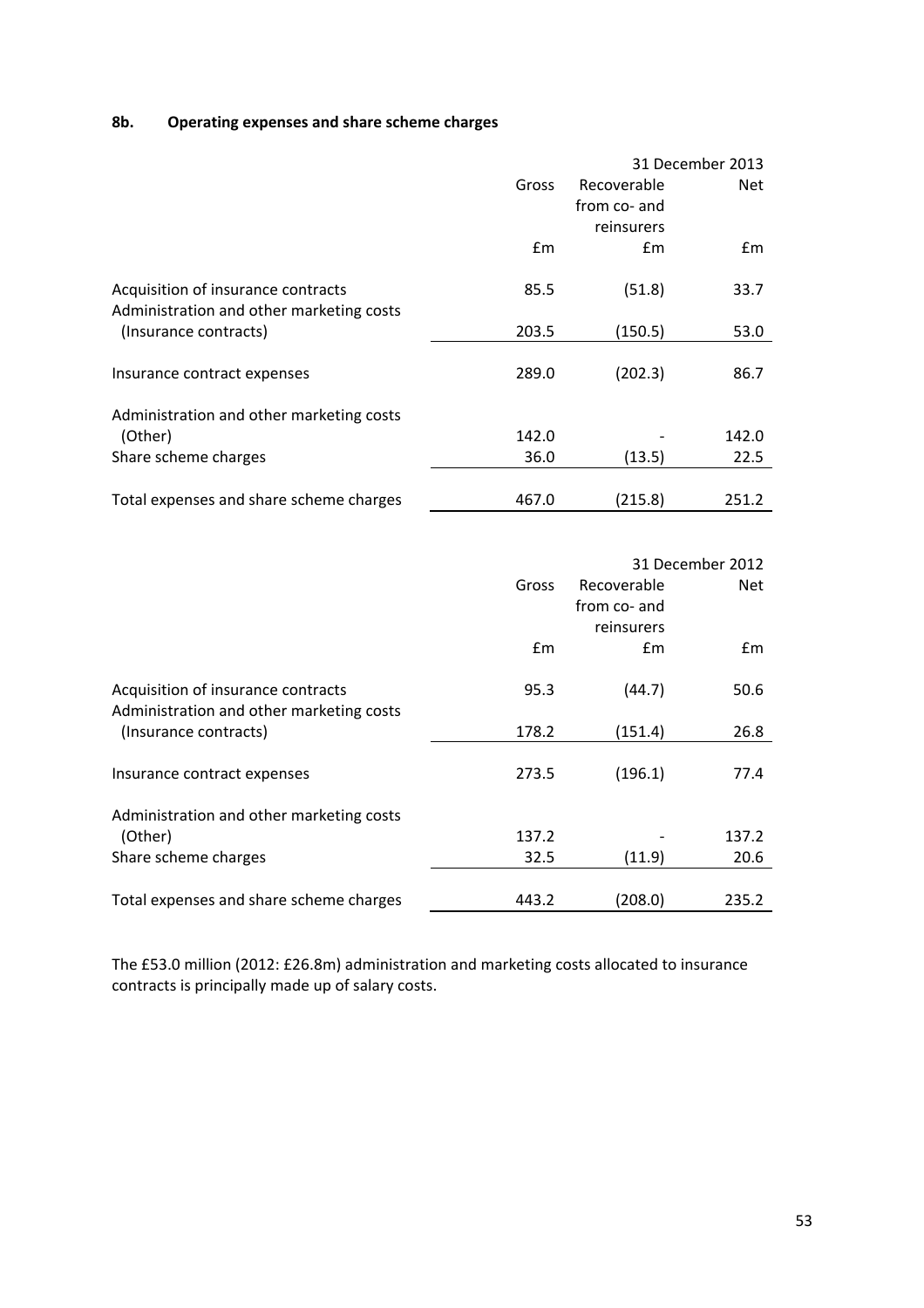# **Analysis of other administration and other marketing costs**

|                                                   | 31       | 31       |
|---------------------------------------------------|----------|----------|
|                                                   | December | December |
|                                                   | 2013     | 2012     |
|                                                   | £m       | Em       |
| Expenses relating to additional products and fees | 34.4     | 35.9     |
| Price comparison operating expenses               | 92.3     | 85.5     |
| Other expenses                                    | 15.3     | 15.8     |
| Total                                             | 142.0    | 137.2    |

Refer to note 12 for a reconciliation between insurance contract expenses and the reported expense ratio.

# **8c. Staff costs and other expenses**

|                                         | 31       | 31         | 31       | 31         |
|-----------------------------------------|----------|------------|----------|------------|
|                                         | December | December   | December | December   |
|                                         | 2013     | 2013       | 2012     | 2012       |
|                                         | Gross    | <b>Net</b> | Gross    | <b>Net</b> |
|                                         | £m       | £m         | £m       | £m         |
| <b>Salaries</b>                         | 148.5    | 49.2       | 137.1    | 44.3       |
| Social security charges                 | 16.7     | 5.7        | 13.8     | 4.4        |
| Pension costs                           | 4.1      | 1.4        | 1.0      | 0.3        |
| Share scheme charges (see note 8f)      | 36.0     | 9.0        | 32.5     | 8.1        |
| Total staff expenses                    | 205.3    | 65.3       | 184.4    | 57.1       |
|                                         |          |            |          |            |
| Depreciation charge:                    |          |            |          |            |
| - Owned assets                          | 7.2      | 2.6        | 5.4      | 2.2        |
| - Leased assets                         | 0.1      |            | 1.2      | 0.3        |
| Amortisation charge:                    |          |            |          |            |
| - Software                              | 4.9      | 1.9        | 4.1      | 1.2        |
| - Deferred acquisition costs            | 68.8     | 18.6       | 48.0     | 11.7       |
| Operating lease rentals:                |          |            |          |            |
| - Buildings                             | 11.4     | 3.6        | 10.5     | 3.3        |
| Auditor's remuneration (including VAT): |          |            |          |            |
| - Fees payable for the audit of the     |          |            |          |            |
| Company's annual accounts               |          |            |          |            |
| - Fees payable for the audit of the     |          |            |          |            |
| Company's subsidiary accounts           | 0.3      | 0.2        | 0.3      | 0.2        |
| - Fees payable for other services       | 0.3      | 0.1        | 0.3      | 0.1        |
| Net foreign exchange losses             | 1.5      | 1.5        |          |            |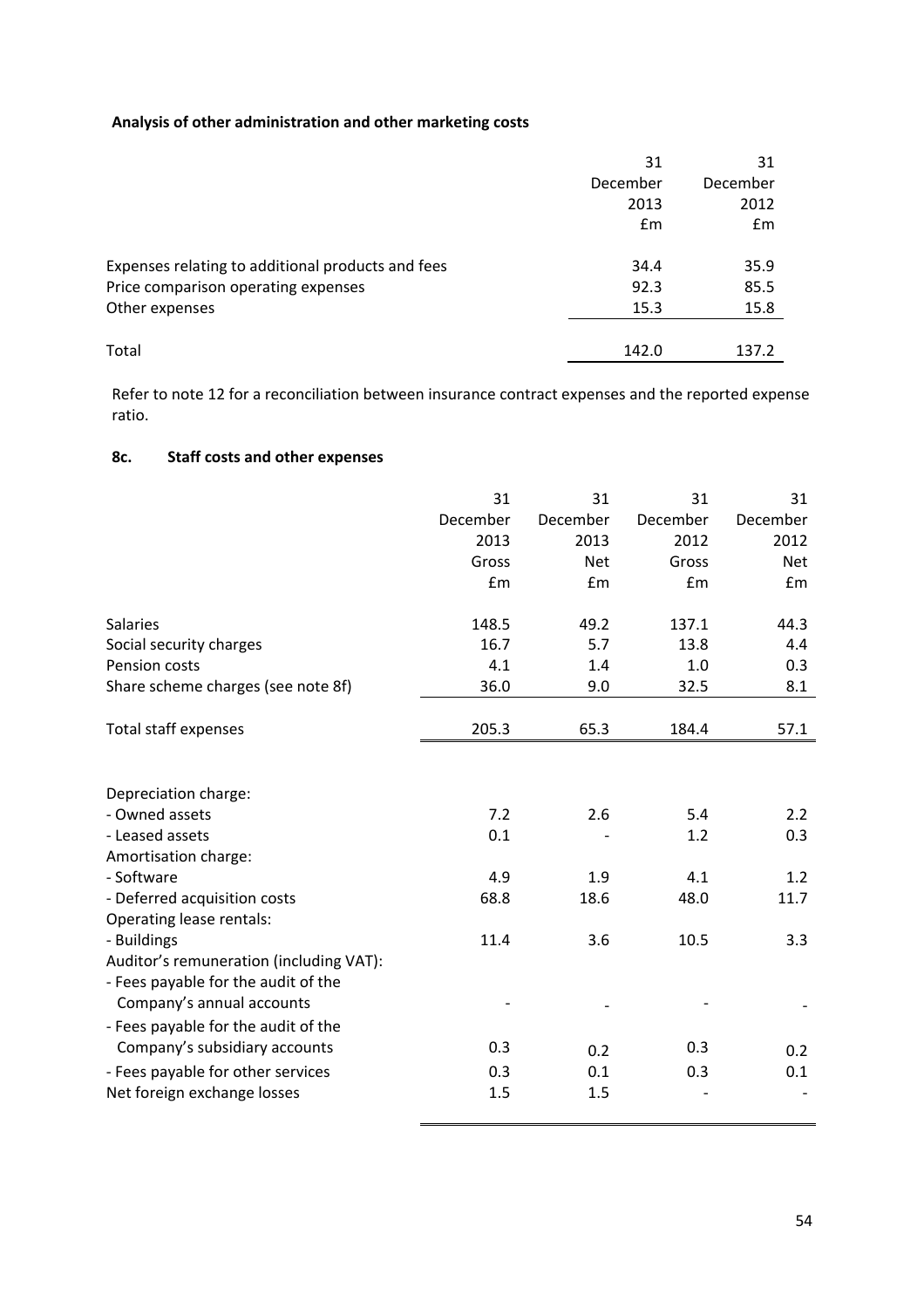|                                                             | 31       | 31         | 31       | 31         |
|-------------------------------------------------------------|----------|------------|----------|------------|
|                                                             | December | December   | December | December   |
|                                                             | 2013     | 2013       | 2012     | 2012       |
|                                                             | Gross    | <b>Net</b> | Gross    | <b>Net</b> |
|                                                             | Em       | Em         | £m       | £m         |
| Analysis of fees paid to the auditor for<br>other services: |          |            |          |            |
| Tax compliance services                                     | 0.1      |            | 0.1      |            |
| Tax advisory services                                       | 0.2      | 0.1        | 0.2      | 0.1        |
| Other services                                              |          |            |          |            |
|                                                             |          |            |          |            |
| Total as above                                              | 0.3      | 0.1        | 0.3      | 0.1        |

Gross and net expenses are before and after co- and reinsurance arrangements respectively.

Refer to the Corporate Governance Report for details of the Audit Committee's policy on fees paid to the Company's auditor for non-audit services. The ratio of non-audit fees to audit fees in 2013 was 108% (2012: 124%).

The amortisation of software and deferred acquisition cost assets is charged to expenses in the income statement.

#### **8d. Staff numbers (including Directors)**

|                               |        | Average for the year |
|-------------------------------|--------|----------------------|
|                               | 2013   | 2012                 |
|                               | Number | Number               |
| Direct customer contact staff | 5,145  | 4,991                |
| Support staff                 | 1,420  | 1,231                |
| Total                         | 6,565  | 6,222                |

# **8e. Directors' Remuneration**

#### **(i) Directors' Remuneration**

|                                                       | 31       | 31       |
|-------------------------------------------------------|----------|----------|
|                                                       | December | December |
|                                                       | 2013     | 2012     |
|                                                       | Em       | Em       |
| Directors' emoluments                                 | 2.0      | 2.1      |
| Amounts receivable under long term incentive schemes  | 0.8      | 0.7      |
| Company contributions to money purchase pension plans |          |          |
| Total                                                 | 2.8      | 2.8      |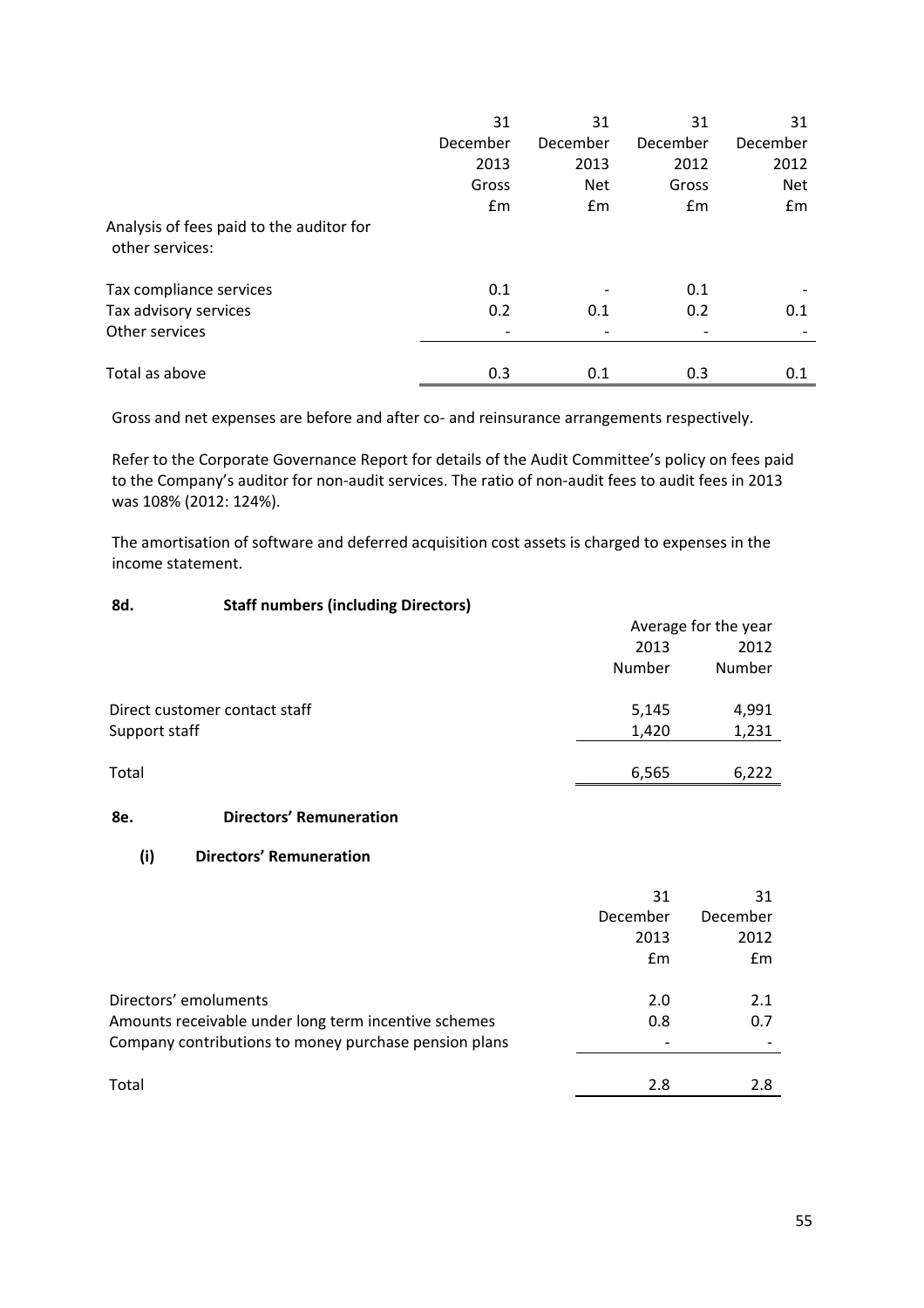# **(ii) Number of Directors**

|                                                                                 | 2013   | 2012   |
|---------------------------------------------------------------------------------|--------|--------|
|                                                                                 | Number | Number |
| Retirement benefits are accruing to the following number of<br>directors under: |        |        |
| Money purchase schemes                                                          | 1      |        |
| Defined benefit schemes                                                         |        |        |

## **8f. Staff share schemes**

Analysis of share scheme costs (per income statement):

|                            | 31       | 31       |
|----------------------------|----------|----------|
|                            | December | December |
|                            | 2013     | 2012     |
|                            | Em       | £m       |
|                            |          |          |
| SIP charge (note i)        | 7.6      | 6.6      |
| DFSS charge (note ii)      | 14.9     | 14.0     |
|                            |          |          |
| Total share scheme charges | 22.5     | 20.6     |

The share scheme charges reported above are net of the co- and reinsurers share of the cost and therefore differ from the gross charge reported in note 8c. (2013: £36.0 million, 2012: £32.5 million) and the gross credit to reserves reported in the consolidated statement of changes in equity (2013: £25.7 million, 2012: £23.7 million).

The consolidated cash flow statement also shows the gross charge in the reconciliation between 'profit after tax' and 'cash flows from operating activities'. The co-insurance share of the charge is included in the 'change in trade and other payables' line.

# **(i) The Approved Share Incentive Plan (the SIP)**

Eligible employees qualified for awards under the SIP based upon the performance of the Group in each half-year period. The current maximum award for each year is £3,000 per employee. The awards are made with reference to the Group's performance against prior year profit before tax. Employees must remain in employment for the holding period (three years from the date of award) otherwise the shares are forfeited.

The fair value of shares awarded is either the share price at the date of award, or is estimated at the latest share price available when drawing up the financial statements for awards not yet made (and later adjusted to reflect the actual share price on the award date). Awards under the SIP are entitled to receive dividends, and hence no adjustment has been made to this fair value.

# **(ii) The Discretionary Free Share Scheme (the DFSS)**

Under the DFSS, details of which are contained in the remuneration policy section of the remuneration report, individuals receive an award of free shares at no charge. Staff must remain in employment until the vesting date in order to receive shares. The maximum number of shares that can vest relating to the 2013 scheme is 2,344,321 (2012 scheme: 2,149,566).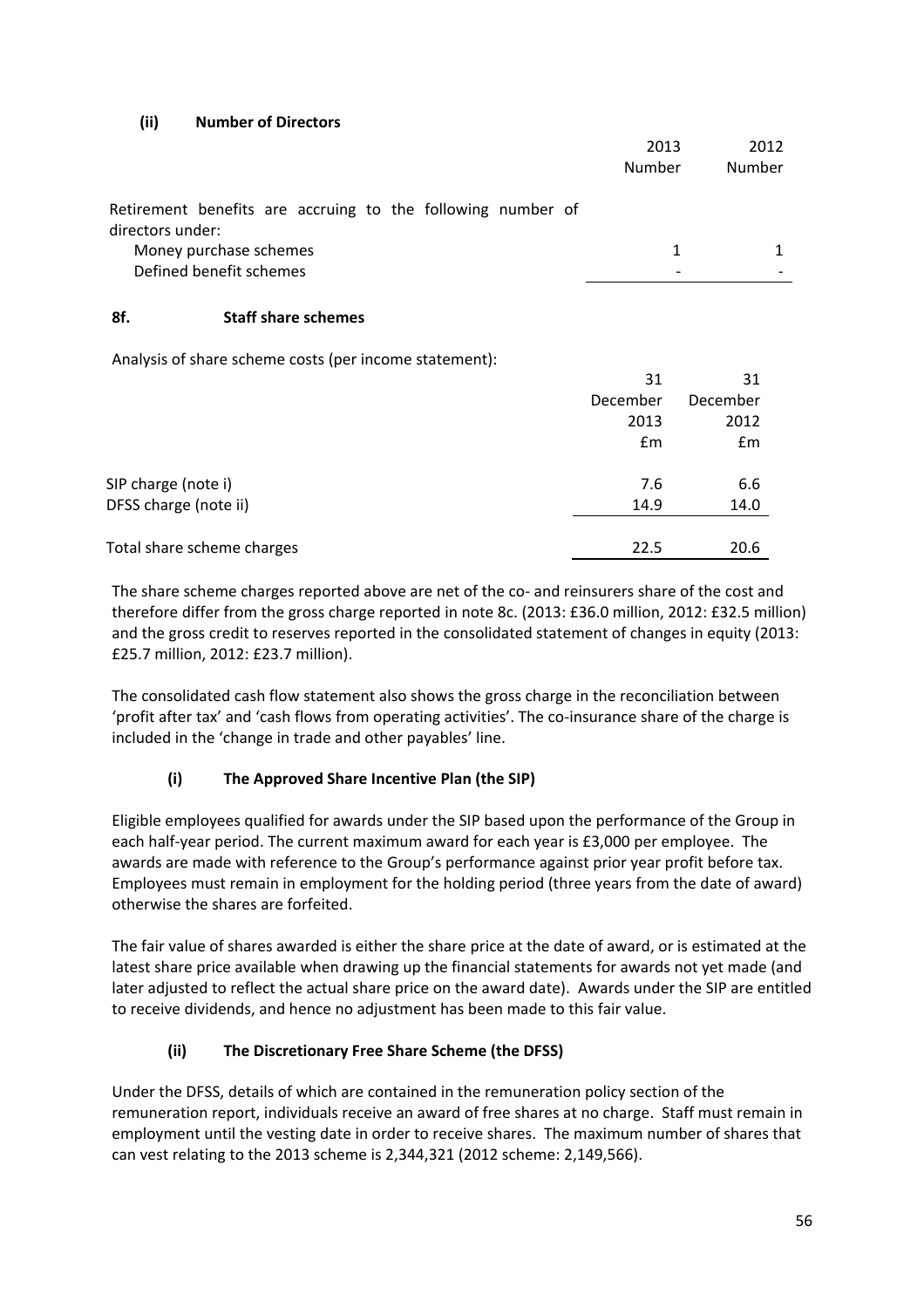The amount of award that actually vests is based on the growth in the Company's earnings per share (EPS) relative to a risk free return (RFR), for which LIBOR has been selected as a benchmark. This performance is measured over the three-year period the award applies to. For the 2013 and 2012 schemes, 50% of the shares awarded at the start of the three year vesting period are subject to these performance conditions.

The range of awards is as follows:

- If the growth in EPS is less than the RFR, no awards vest
- EPS growth is equal to RFR 10% of maximum award vests
- To achieve the maximum award, EPS growth has to be 36 points higher than RFR over the three year period

Between 10% and 100% of the maximum awards, a linear relationship exists.

Awards under the DFSS are not eligible for dividends (although a discretionary bonus is currently paid equivalent to the dividend that would have been paid on the respective shareholding) and hence the fair value of free shares to be awarded under this scheme has been revised downwards to take account of these distributions. The unadjusted fair value is based on the share price at the date on which awards were made (as stated in the Directors' Remuneration report).

## **Number of free share awards committed at 31 December 2013**

|                                        | Awards<br>outstanding $(*^1)$ | Vesting<br>date   |
|----------------------------------------|-------------------------------|-------------------|
| SIP H210 scheme                        | 346,590                       | March 2014        |
| SIP H111 scheme                        | 489,280                       | September 2014    |
| SIP H211 scheme                        | 598,400                       | <b>March 2015</b> |
| SIP H112 scheme                        | 617,778                       | September 2015    |
| SIP H212 scheme                        | 533,792                       | <b>March 2016</b> |
| SIP H113 scheme                        | 603,084                       | September 2016    |
| DFSS 2011 scheme 1 <sup>st</sup> award | 1,634,732                     | April 2014        |
| DFSS 2011 scheme $2nd$ award           | 157,312                       | September 2014    |
| DFSS 2012 scheme 1st award             | 181,668                       | <b>March 2015</b> |
| DFSS 2012 scheme 2 <sup>nd</sup> award | 1,977,452                     | October 2015      |
| DFSS 2013 scheme 1 <sup>st</sup> award | 173,348                       | <b>March 2016</b> |
| DFSS 2013 scheme 2 <sup>nd</sup> award | 2,170,973                     | October 2016      |
| Total awards committed                 | 9,484,409                     |                   |

[\*1] – being the maximum number of awards expected to be made before accounting for expected staff attrition.

During the year ended 31 December 2013, awards under the SIP H209 and H110 schemes and the DFSS 2010 scheme vested. The total number of awards vesting for each scheme is as follows.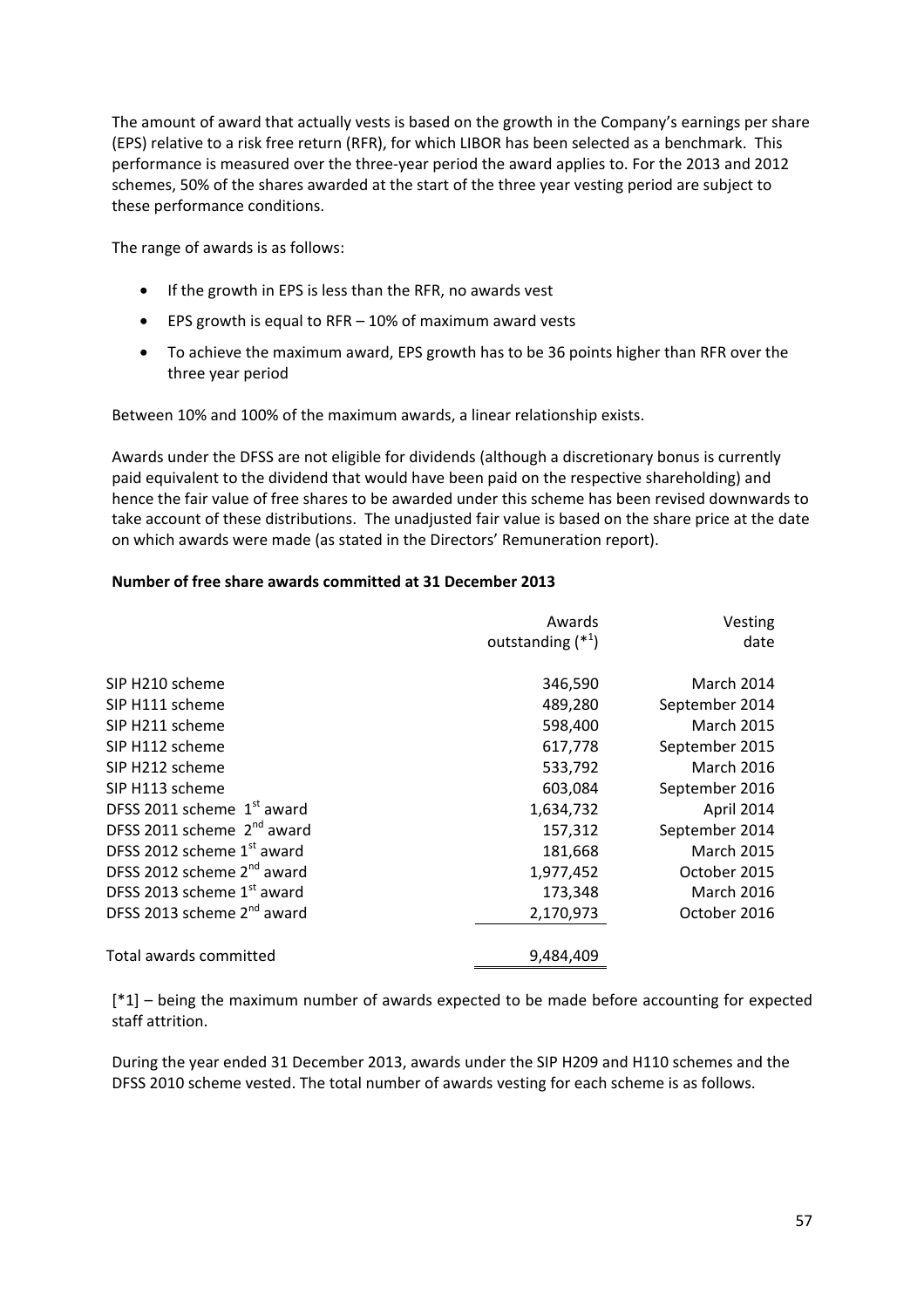# **Number of free share awards vesting during the year ended 31 December 2013**

|                                         | Original<br>Awards | Awards<br>vested |
|-----------------------------------------|--------------------|------------------|
| SIP H209 scheme                         | 377,641            | 314.358          |
| SIP H110 scheme                         | 352,100            | 287,000          |
| DFSS 2010 scheme, 1 <sup>st</sup> award | 1,542,453          | 1,380,210        |
| DFSS 2010 scheme, 2 <sup>nd</sup> award | 121,051            | 70,973           |

#### **9. Taxation**

#### **9a. Accounting policy**

Income tax on the profit or loss for the periods presented comprises current and deferred tax.

## **(i) Current tax**

Current tax is the expected tax payable on the taxable income for the period, using tax rates that have been enacted or substantively enacted by the balance sheet date, and includes any adjustment to tax payable in respect of previous periods.

Current tax related to items recognised in other comprehensive income is also recognised in other comprehensive income and not in the income statement.

### **(ii) Deferred tax**

Deferred tax is provided in full using the balance sheet liability method, providing for temporary differences arising between the carrying amount of assets and liabilities for accounting purposes, and the amounts used for taxation purposes. It is calculated at the tax rates that have been enacted or substantially enacted by the balance sheet date, or that are expected to apply in the period when the liability is settled or the asset is realised.

A deferred tax asset is recognised only to the extent that it is probable that future taxable profits will be available against which the asset can be utilised.

The principal temporary differences arise from depreciation of property and equipment and share scheme charges. The resulting deferred tax is charged or credited in the income statement, except in relation to share scheme charges where the amount of tax benefit credited to the income statement is limited to an equivalent credit calculated on the accounting charge. Any excess is recognised directly in equity.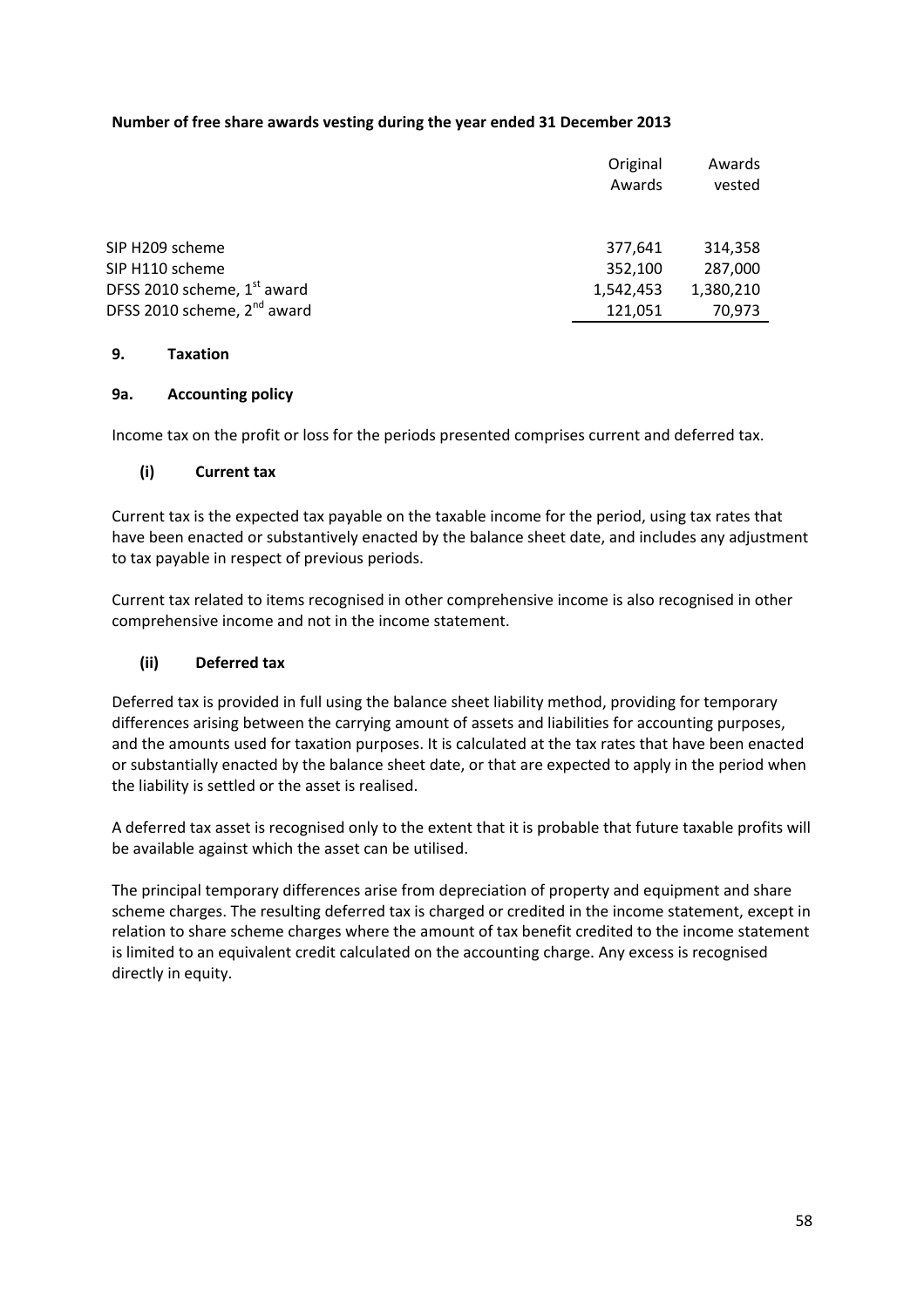## **9b. Taxation**

|                                                           | 31       | 31       |
|-----------------------------------------------------------|----------|----------|
|                                                           | December | December |
|                                                           | 2013     | 2012     |
|                                                           | £m       | £m       |
| <b>Current tax</b>                                        |          |          |
| Corporation tax on profits for the year                   | 83.4     | 88.4     |
| Under provision relating to prior periods                 | 0.4      | 1.2      |
| Current tax charge                                        | 83.8     | 89.6     |
|                                                           |          |          |
| <b>Deferred tax</b>                                       |          |          |
| Current period deferred taxation movement                 | 0.1      | (2.8)    |
| (Over) provision relating to prior periods - deferred tax | (0.6)    | (0.6)    |
|                                                           |          |          |
| Total tax charge per income statement                     | 83.3     | 86.2     |
| Factors affecting the total tax charge are:               |          |          |
|                                                           | 31       | 31       |
|                                                           | December | December |
|                                                           | 2013     | 2012     |
|                                                           | £m       | £m       |
| <b>Profit before tax</b>                                  | 370.2    | 344.6    |
|                                                           |          |          |
| Corporation tax thereon at effective UK corporation tax   |          |          |
| rate of 23.25% (2012: 24.5%)                              | 86.1     | 84.4     |
| Expenses and provisions not deductible for tax purposes   | 0.2      | 1.4      |
| Impact of change in UK tax rate on deferred tax balances  | 2.7      | 0.7      |
| Adjustments relating to prior periods                     | (0.2)    | (0.4)    |
| Impact of different overseas tax rates                    | (5.6)    |          |
| Other differences                                         | 0.1      | 0.1      |
|                                                           |          |          |
| Total tax charge for the period as above                  | 83.3     | 86.2     |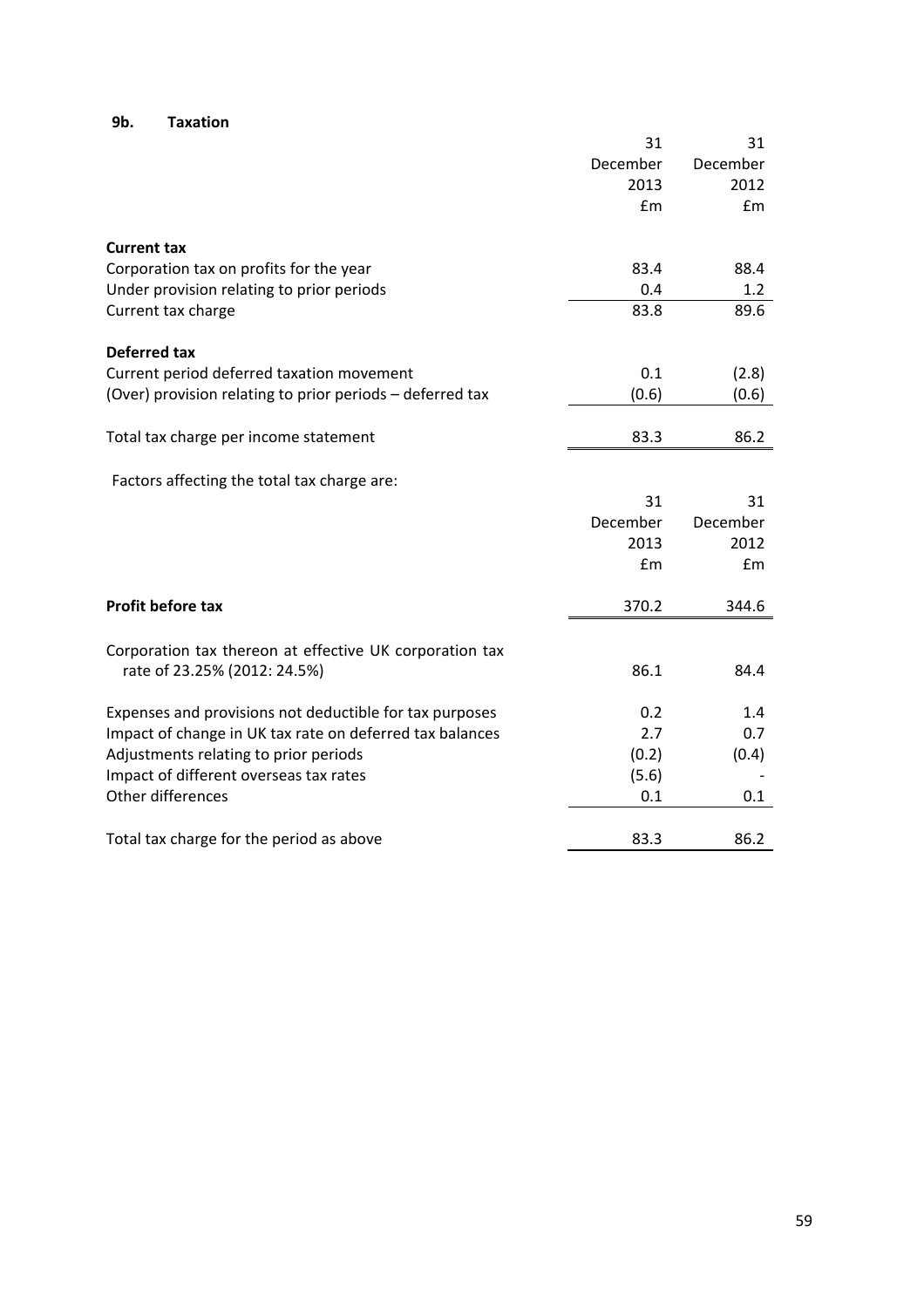## **9c. Deferred income tax (asset)**

| Analysis of deferred tax (asset)                                   | Tax<br>treatment<br>of share<br>schemes | Capital<br>allowances | Carried<br>forward<br>losses | Other<br>differences | Total  |
|--------------------------------------------------------------------|-----------------------------------------|-----------------------|------------------------------|----------------------|--------|
|                                                                    | £m                                      | £m                    | £m                           | £m                   | £m     |
| <b>Balance brought forward at 1 January 2012</b>                   | (3.6)                                   | (1.5)                 | (2.6)                        | (2.6)                | (10.3) |
| Tax treatment of share scheme charges<br>through income or expense | 1.3                                     |                       |                              |                      | 1.3    |
| Tax treatment of share scheme charges<br>through reserves          | (1.5)                                   |                       |                              |                      | (1.5)  |
| Capital allowances                                                 |                                         | (0.4)                 |                              |                      | (0.4)  |
| <b>Carried forward losses</b>                                      |                                         |                       | (3.1)                        |                      | (3.1)  |
| Other difference                                                   |                                         |                       |                              | (1.2)                | (1.2)  |
| <b>Balance carried forward 31 December 2012</b>                    | (3.8)                                   | (1.9)                 | (5.7)                        | (3.8)                | (15.2) |
| Tax treatment of share scheme charges                              |                                         |                       |                              |                      |        |
| through income or expense                                          | 1.8                                     |                       |                              |                      | 1.8    |
| Tax treatment of share scheme charges                              |                                         |                       |                              |                      |        |
| through reserves                                                   | (2.1)                                   |                       |                              |                      | (2.1)  |
| Capital allowances                                                 |                                         | (1.4)                 |                              |                      | (1.4)  |
| <b>Carried forward losses</b>                                      |                                         |                       | (2.1)                        |                      | (2.1)  |
| Other difference                                                   |                                         |                       |                              | 2.0                  | 2.0    |
| <b>Balance carried forward 31 December 2013</b>                    | (4.1)                                   | (3.3)                 | (7.8)                        | (1.8)                | (17.0) |

The UK corporation tax rate reduced from 24% to 23% on 1 April 2013. The average effective rate of tax for 2013 is 23.25% (2012: 24.5%). It will fall to 21% in April 2014, and to 20% in April 2015. Deferred tax has therefore been calculated at 20% where the temporary difference is expected to reverse after this date.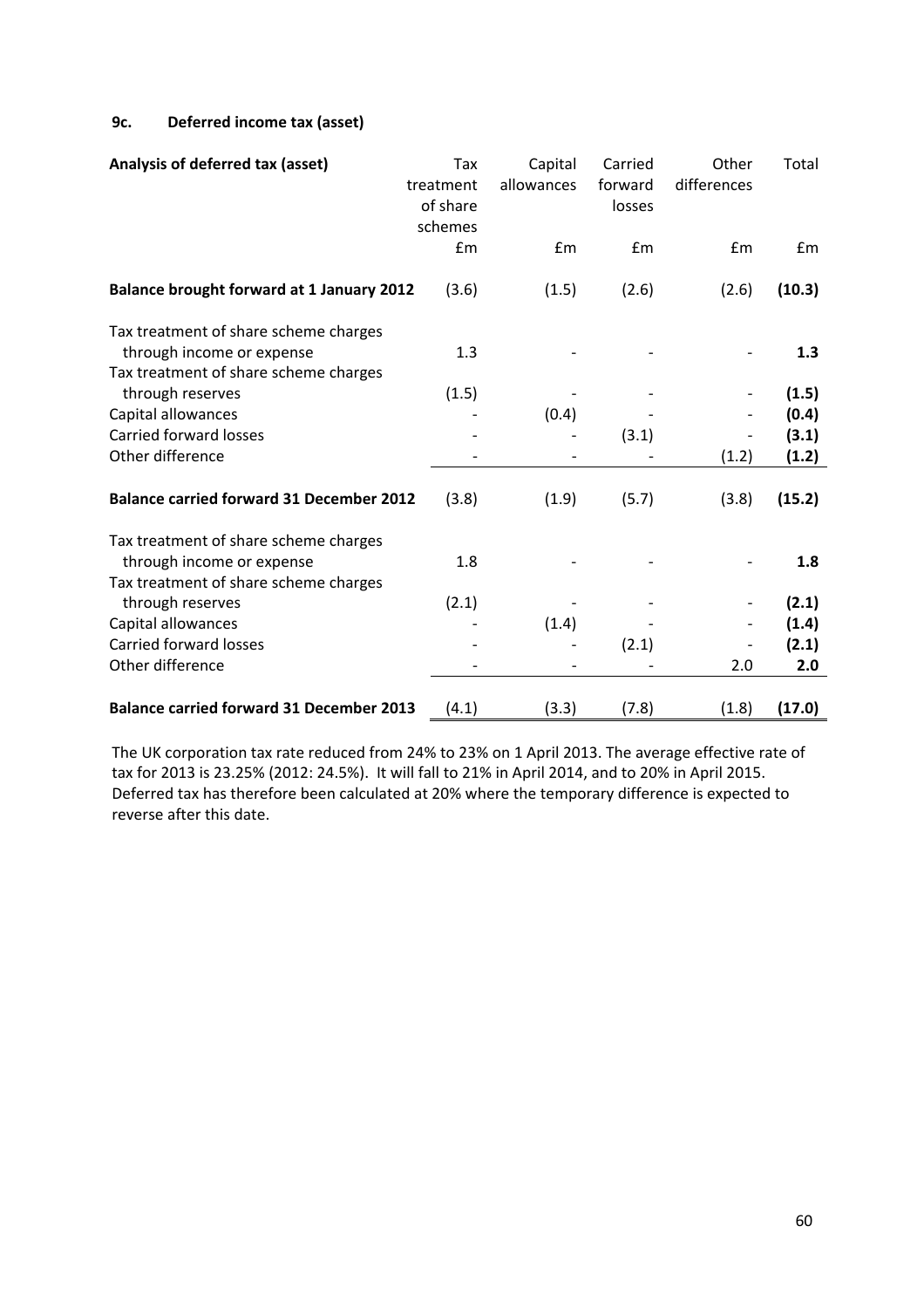## **10. Other assets and other liabilities**

## **10a. Accounting policy**

## **(i) Property and equipment, and depreciation**

All property and equipment is stated at cost less accumulated depreciation. Depreciation is calculated using the straight-line method to write off the cost less residual values of the assets over their useful economic lives. These useful economic lives are as follows:

| Motor vehicles                             | $\overline{\phantom{a}}$     | 4 years      |
|--------------------------------------------|------------------------------|--------------|
| Fixtures, fittings and equipment           | $\qquad \qquad \blacksquare$ | 4 years      |
| Computer equipment                         | $\overline{\phantom{a}}$     | 2 to 4 years |
| Improvements to short leasehold properties | $\overline{\phantom{a}}$     | 4 years      |

## **(ii) Impairment of property and equipment**

In the case of property and equipment, carrying values are reviewed at each balance sheet date to determine whether there are any indications of impairment. If any such indications exist, the asset's recoverable amount is estimated and compared to the carrying value. The carrying value is the higher of the fair value of the asset, less costs to sell and the asset's value in use. Impairment losses are recognised through the income statement.

# **(iii) Leased assets**

The rental costs relating to assets held under operating leases are charged to the income statement on a straight-line basis over the life of the lease.

Leases under the terms of which the Group assumes substantially all of the risks and rewards of ownership are classed as finance leases. Assets acquired under finance leases are included in property and equipment at fair value on acquisition and are depreciated in the same manner as equivalent owned assets. Finance lease and hire purchase obligations are included in creditors, and the finance costs are spread over the periods of the agreements based on the net amount outstanding.

# **(iv) Intangible assets**

#### **Goodwill**

All business combinations are accounted for using the purchase method. Goodwill has been recognised in acquisitions of subsidiaries, and represents the difference between the cost of the acquisition and the fair value of the net identifiable assets acquired.

The classification and accounting treatment of acquisitions occurring before 1 January 2004 have not been reconsidered in preparing the Group's opening IFRS balance sheet at 1 January 2004 due to the exemption available in IFRS 1 (First time adoption). In respect of acquisitions prior to 1 January 2004, goodwill is included at the transition date on the basis of its deemed cost, which represents the amount recorded under UK GAAP, which was tested for impairment at the transition date. On transition, amortisation of goodwill has ceased as required by IAS 38.

Goodwill is stated at cost less any accumulated impairment losses. Goodwill is allocated to cash generating units (CGUs) according to business segment and is reviewed annually for impairment.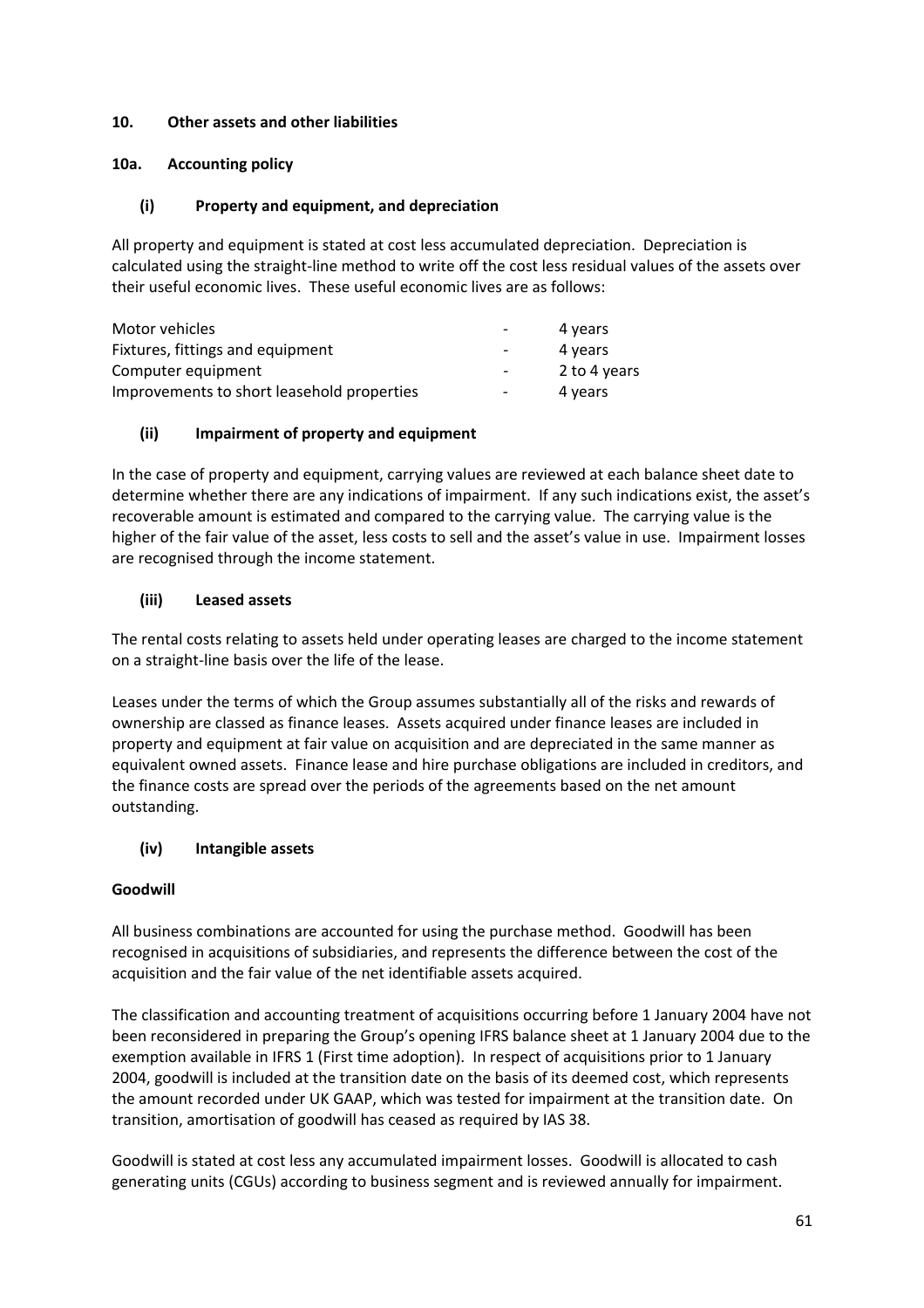The goodwill held on the balance sheet at 31 December 2013 is allocated solely to the UK car insurance segment.

### **Impairment of goodwill**

The annual impairment review involves comparing the carrying amount to the estimated recoverable amount (by allocating the goodwill to CGU's) and recognising an impairment loss if the recoverable amount is lower. Impairment losses are recognised through the income statement and are not subsequently reversed.

The recoverable amount is the greater of the fair value of the asset less costs to sell and the value in use of the CGU.

The value in use calculations use cash flow projections based on financial budgets approved by management covering a three year period. Cash flows beyond this period are considered, but not included in the calculation. The discount rate applied to the cash flow projections in the value in use calculations is 9.8% (2012: 9.0%), based on the Group's weighted average cost of capital, which is in line with the market (source: Bloomberg).

The key assumptions used in the value in use calculations are those regarding growth rates and expected changes in pricing and expenses incurred during the period. Management estimates growth rates and changes in pricing based on past practices and expected future changes in the market.

The headroom above the goodwill carrying value is very significant, and there is no foreseeable event that would eliminate this margin.

#### **Deferred acquisition costs**

Acquisition costs comprise all direct and indirect costs arising from the conclusion of insurance contracts. Deferred acquisition costs represent the proportion of acquisition costs incurred that correspond to the unearned premiums provision at the balance sheet date. This balance is held as an intangible asset. It is amortised over the term of the contract as premium is earned.

#### **Software**

Purchased software is recognised as an intangible asset and amortised over its expected useful life (generally the licence term). The carrying value is reviewed every six months for evidence of impairment, with the value being written down if any impairment exists. Impairment may be reversed if conditions subsequently improve.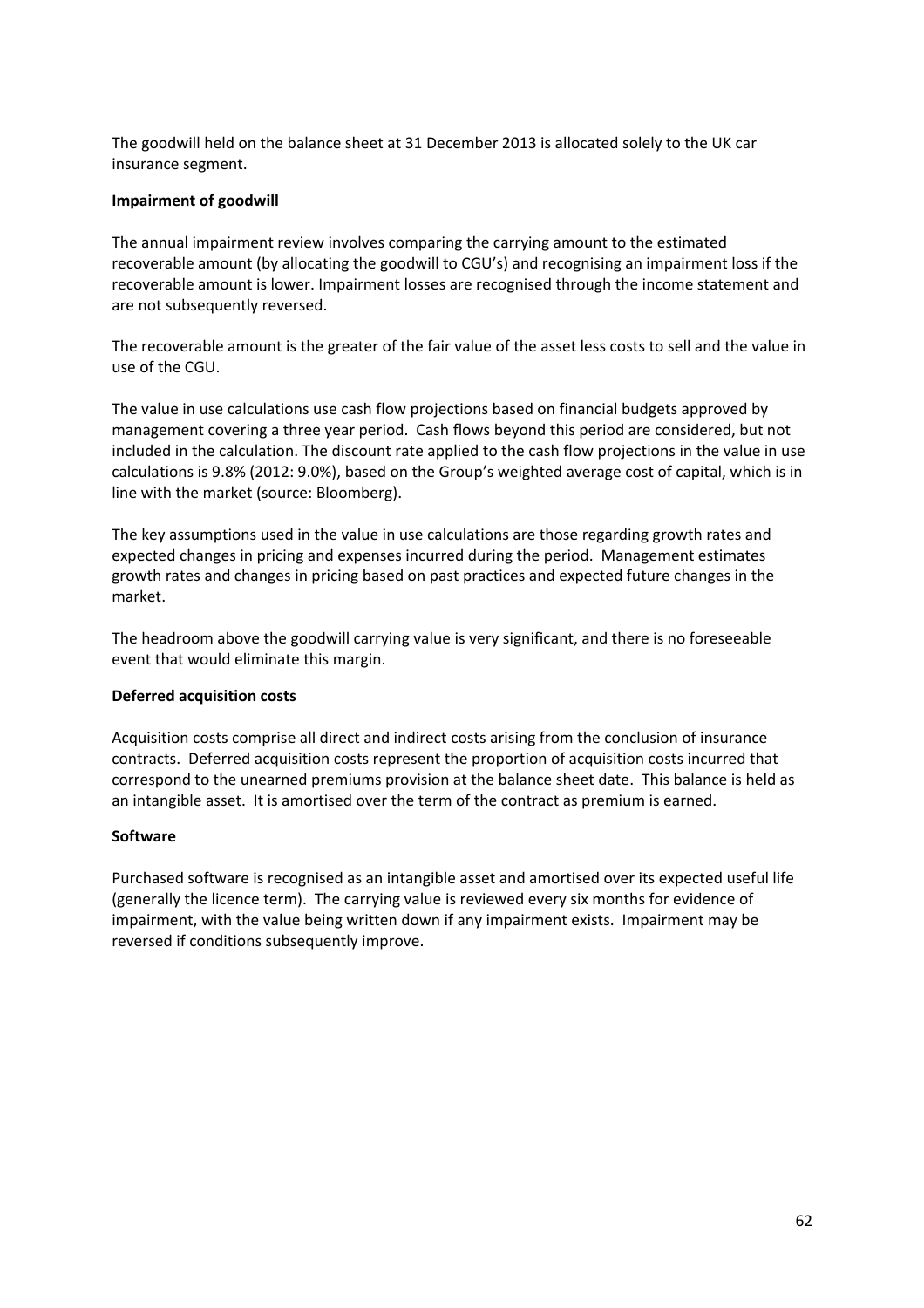# **10b. Property and equipment**

|                        | Improvements   |           |                          |                          |       |
|------------------------|----------------|-----------|--------------------------|--------------------------|-------|
|                        | to short       |           |                          |                          |       |
|                        | leasehold      | Computer  | Office                   | Furniture and            |       |
|                        | buildings      | equipment | equipment                | fittings                 | Total |
|                        | Em             | £m        | £m                       | Em                       | Em    |
| Cost                   |                |           |                          |                          |       |
| At 1 January 2012      | 6.7            | 28.3      | 11.4                     | 4.9                      | 51.3  |
| Additions              | 0.6            | 3.4       | 1.5                      | $0.1\,$                  | 5.6   |
| <b>Disposals</b>       | $\overline{a}$ | (0.1)     | $\overline{a}$           | $\overline{\phantom{m}}$ | (0.1) |
| At 31 December 2012    | 7.3            | 31.6      | 12.9                     | 5.0                      | 56.8  |
| <b>Depreciation</b>    |                |           |                          |                          |       |
| At 1 January 2012      | 4.4            | 19.0      | 7.2                      | 3.1                      | 33.7  |
| Charge for the year    | 0.9            | 3.6       | 1.5                      | 0.6                      | 6.6   |
| Disposals              | $\overline{a}$ |           | $\overline{\phantom{a}}$ | $\frac{1}{2}$            |       |
| At 31 December 2012    | 5.3            | 22.6      | 8.7                      | 3.7                      | 40.3  |
| <b>Net book amount</b> |                |           |                          |                          |       |
| At 1 January 2012      | 2.3            | 9.3       | 4.2                      | $1.8\,$                  | 17.6  |
| <b>Net book amount</b> |                |           |                          |                          |       |
| At 31 December 2012    | 2.0            | 9.0       | 4.2                      | 1.3                      | 16.5  |
| Cost                   |                |           |                          |                          |       |
| At 1 January 2013      | 7.3            | 31.6      | 12.9                     | 5.0                      | 56.8  |
| <b>Additions</b>       | 1.2            | 1.7       | 0.1                      | 0.3                      | 3.3   |
| Disposals              | $\frac{1}{2}$  | (0.5)     | $\overline{\phantom{a}}$ | $\blacksquare$           | (0.5) |
| At 31 December 2013    | 8.5            | 32.8      | 13.0                     | 5.3                      | 59.6  |
| <b>Depreciation</b>    |                |           |                          |                          |       |
| At 1 January 2013      | 5.3            | 22.6      | 8.7                      | 3.7                      | 40.3  |
| Charge for the year    | 1.0            | 3.9       | 1.7                      | 0.7                      | 7.3   |
| Disposals              | $\overline{a}$ | (0.4)     | $\frac{1}{2}$            | $\frac{1}{2}$            | (0.4) |
| At 31 December 2013    | 6.3            | 26.1      | 10.4                     | 4.4                      | 47.2  |
| Net book amount        |                |           |                          |                          |       |
| At 31 December 2013    | 2.2            | 6.7       | 2.6                      | 0.9                      | 12.4  |

The net book value of assets held under finance leases is as follows:

| December<br>December<br>2013<br>2012                  |
|-------------------------------------------------------|
|                                                       |
|                                                       |
| Em<br>Em                                              |
| Computer equipment<br>3.0<br>$\overline{\phantom{0}}$ |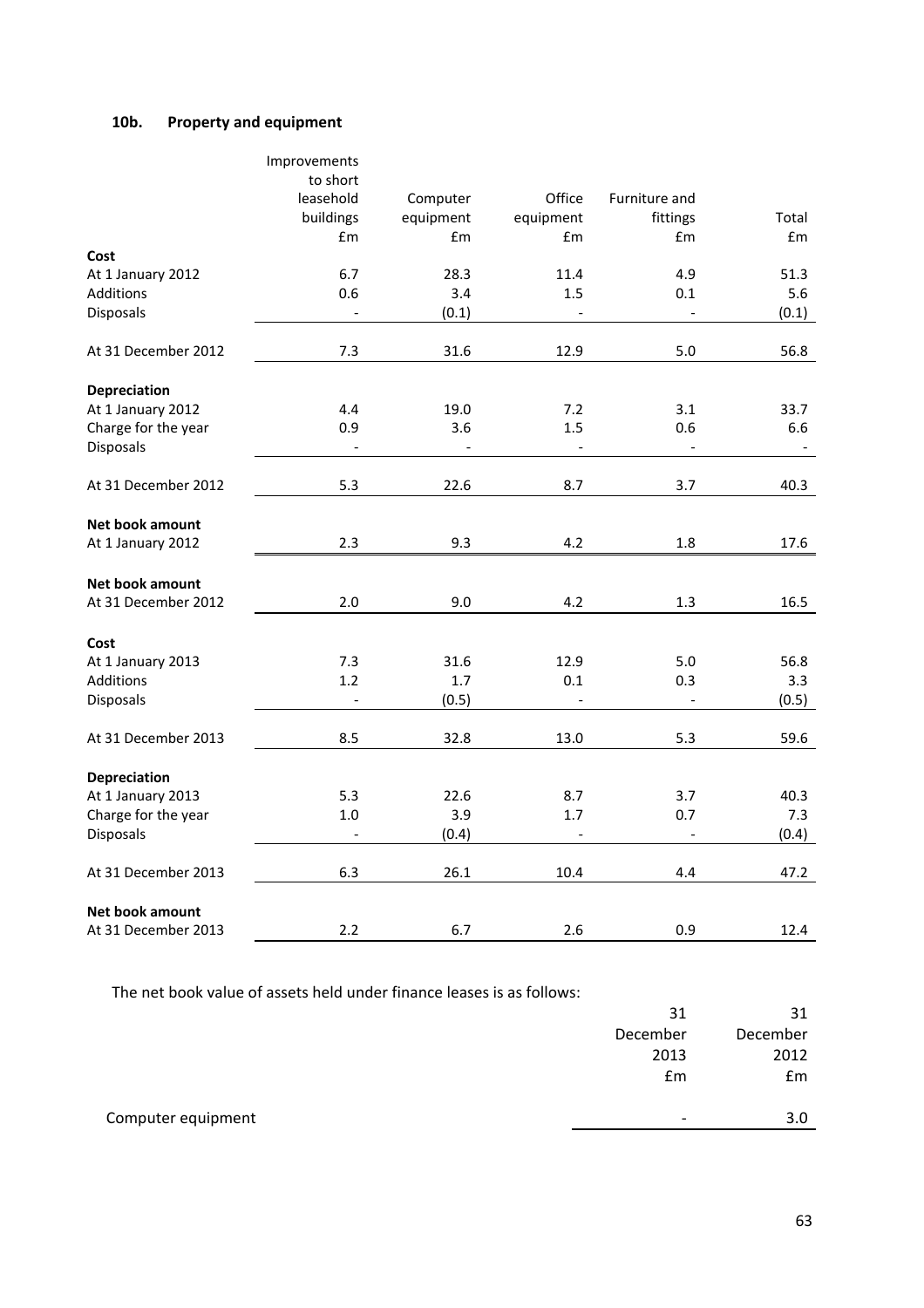## **10c. Intangible assets**

|                     | Goodwill | Deferred<br>acquisition<br>costs | Software | Total  |
|---------------------|----------|----------------------------------|----------|--------|
|                     | Em       | £m                               | Em       | £m     |
| At 1 January 2012   | 62.3     | 16.4                             | 8.8      | 87.5   |
| Additions           |          | 51.9                             | 5.5      | 57.4   |
| Amortisation charge |          | (48.0)                           | (4.1)    | (52.1) |
| <b>Disposals</b>    |          |                                  | (0.3)    | (0.3)  |
| At 31 December 2012 | 62.3     | 20.3                             | 9.9      | 92.5   |
| Additions           |          | 67.7                             | 6.8      | 74.5   |
| Amortisation charge |          | (68.8)                           | (4.9)    | (73.7) |
| <b>Disposals</b>    |          |                                  | (0.5)    | (0.5)  |
|                     |          |                                  |          |        |
| At 31 December 2013 | 62.3     | 19.2                             | 11.3     | 92.8   |

Goodwill relates to the acquisition of Group subsidiary EUI Limited (formerly Admiral Insurance Services Limited) in November 1999. It is allocated solely to the UK Car Insurance segment. As described in the accounting policies, the amortisation of this asset ceased on transition to IFRS on 1 January 2004. All annual impairment reviews since the transition date have indicated that the estimated recoverable value of the asset is greater than the carrying amount and therefore no impairment losses have been recognised. Refer to the accounting policy for goodwill for further information.

# **10d. Trade and other receivables**

|                                   | 31       | 31       |
|-----------------------------------|----------|----------|
|                                   | December | December |
|                                   | 2013     | 2012     |
|                                   | £m       | Em       |
| Trade receivables                 | 73.9     | 54.8     |
| Prepayments and accrued income    | 3.6      | 0.5      |
|                                   |          |          |
| Total trade and other receivables | 77.5     | 55.3     |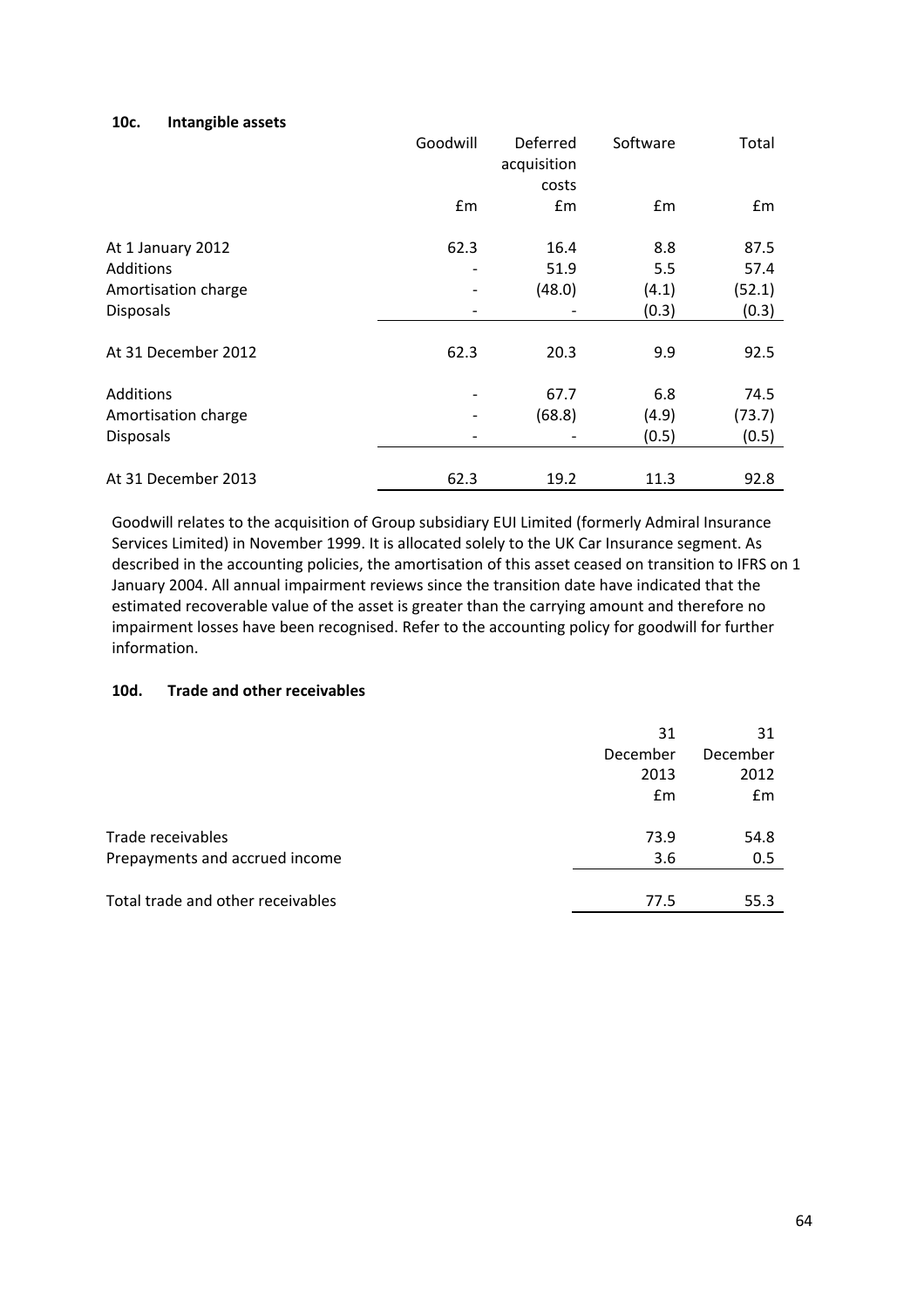# **10e. Trade and other payables**

|                                                | 31       | 31       |
|------------------------------------------------|----------|----------|
|                                                | December | December |
|                                                | 2013     | 2012     |
|                                                | £m       | £m       |
| Trade payables                                 | 16.9     | 13.0     |
| Amounts owed to co-insurers and reinsurers     | 785.3    | 723.5    |
| Finance leases due within 12 months            | 0.1      | 0.8      |
| Other taxation and social security liabilities | 20.6     | 22.9     |
| Other payables                                 | 90.1     | 71.5     |
| Accruals and deferred income (see below)       | 100.7    | 174.8    |
| Total trade and other payables                 | 1,013.7  | 1.006.5  |

Of amounts owed to co-insurers and reinsurers, £629.3 million (2012: £609.6 million) is held under funds withheld arrangements.

Analysis of accruals and deferred income:

|                                                   | 31       | 31       |
|---------------------------------------------------|----------|----------|
|                                                   | December | December |
|                                                   | 2013     | 2012     |
|                                                   | £m       | £m       |
| Premium receivable in advance of policy inception | 60.7     | 115.4    |
| Accrued expenses                                  | 22.0     | 41.4     |
| Deferred income                                   | 18.0     | 18.0     |
|                                                   |          |          |
| Total accruals and deferred income as above       | 100.7    | 174.8    |

# **10f. Obligations under finance leases**

Analysis of finance lease liabilities:

|                                            | At 31 December 2013          |          |           |                              | At 31 December 2012 |           |
|--------------------------------------------|------------------------------|----------|-----------|------------------------------|---------------------|-----------|
|                                            | Minimum<br>lease<br>payments | Interest | Principal | Minimum<br>lease<br>payments | Interest            | Principal |
|                                            | Em                           | Em       | Em        | $\mathsf{fm}$                | Em                  | Em        |
| Less than one year<br>Between one and five | 0.1                          |          | 0.1       | 0.8                          |                     | 0.8       |
| years<br>More than five years              |                              |          |           |                              |                     |           |
|                                            | 0.1                          |          | 0.1       | 0.8                          |                     | 0.8       |

The fair value of the Group's lease obligations approximates to their carrying amount.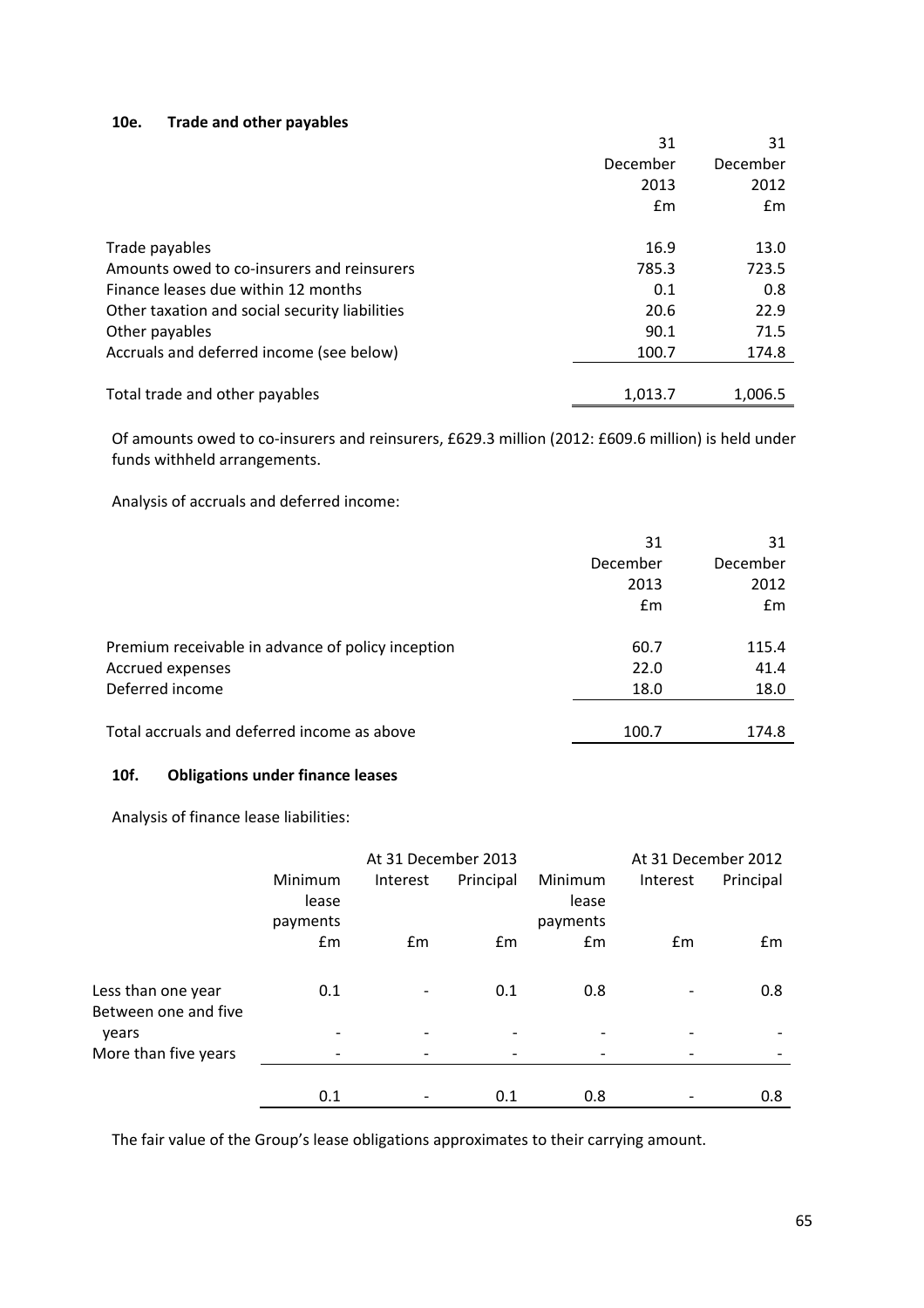## **10g. Financial commitments**

The Group was committed to total minimum obligations under operating leases on land and buildings as follows:

|                                           | 31       | 31       |
|-------------------------------------------|----------|----------|
|                                           | December | December |
| Minimum payments due on operating leases: | 2013     | 2012     |
|                                           | Em       | £m       |
| Within one year                           | 5.3      | 8.0      |
| Within two to five years                  | 8.2      | 11.4     |
| Over five years                           | 1.8      | 0.1      |
|                                           |          |          |
| Total commitments                         | 15.3     | 19.5     |

Operating lease payments represent rentals payable by the Group for its office properties.

In 2014, the Group will enter into new operating lease commitments for premises in Newport and Cardiff which are currently under construction. The annual charge for these leases totals £3.4m and both lease terms exceed 5 years.

#### **11. Share capital**

#### **11a. Accounting policies**

#### **(i) Share capital**

Shares are classified as equity when there is no obligation to transfer cash or other assets.

#### **(ii) Dividends**

Dividends are recorded in the period in which they are declared and paid.

#### **11b. Dividends**

Dividends were declared and paid as follows.

|                                                  | 31       | 31       |
|--------------------------------------------------|----------|----------|
|                                                  | December | December |
|                                                  | 2013     | 2012     |
|                                                  | Em       | £m       |
| March 2012 (36.5p per share, paid June 2012)     |          | 98.0     |
| August 2012 (45.1p per share, paid October 2012) |          | 121.3    |
| March 2013 (45.5p per share, paid June 2013)     | 123.1    |          |
| August 2013 (48.9p per share, paid October 2013) | 132.7    |          |
|                                                  |          |          |
| Total dividends                                  | 255.8    | 219.3    |

The dividends declared in March represent the final dividends paid in respect of the 2011 and 2012 financial years. The dividends declared in August are interim distributions in respect of 2012 and 2013.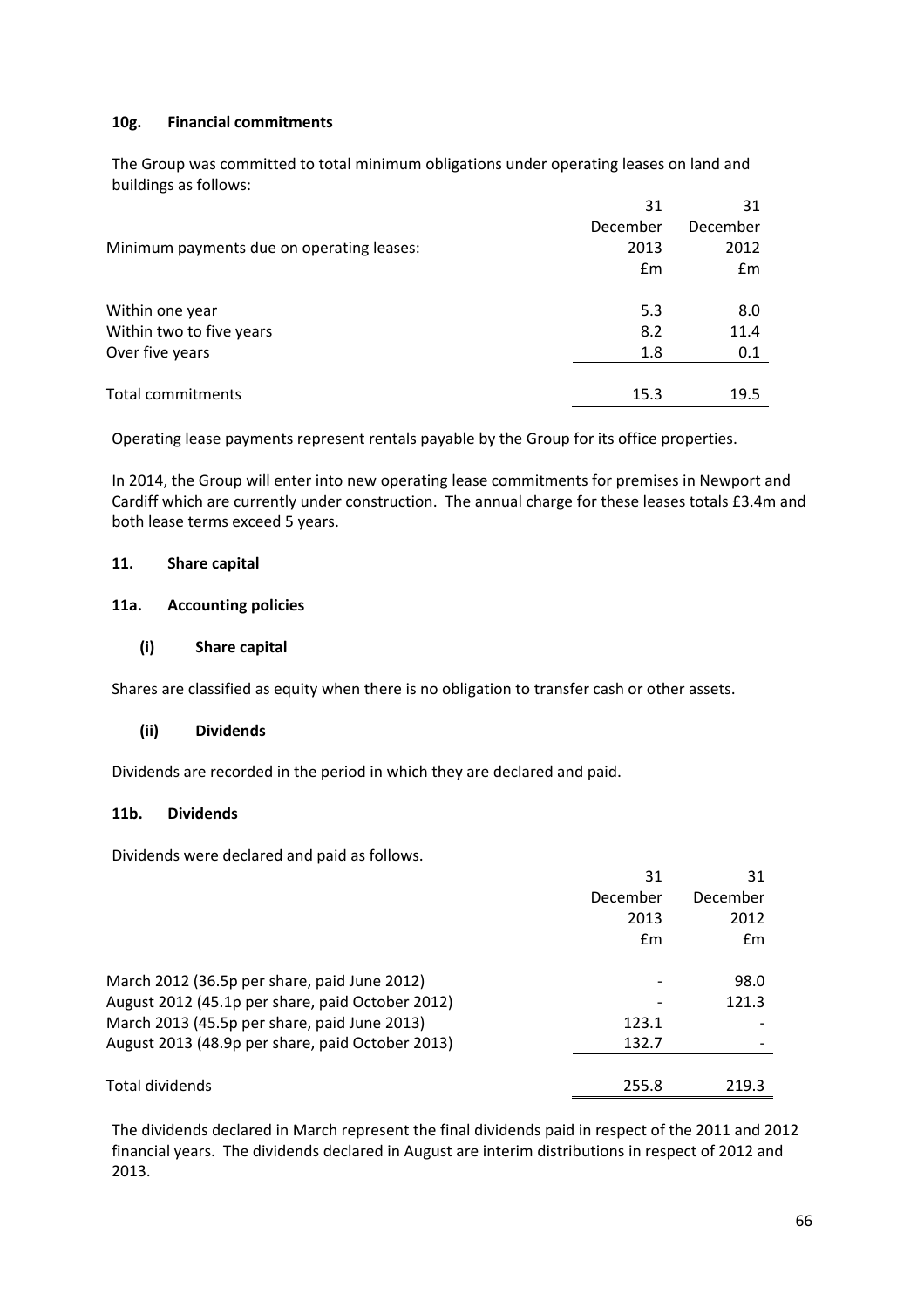A final dividend of 50.6p per share (£139.6m) has been proposed in respect of the 2013 financial year. Refer to the Group financial review on page 7.

#### **11c. Earnings per share**

| 31          | 31                |
|-------------|-------------------|
| December    | December          |
| 2013        | 2012              |
| Em          | £m                |
|             |                   |
| 286.9       | 258.4             |
| 274.311.039 | 271.714.535       |
| 104.6p      | 95.1p             |
| 274.813.144 | 272,403,242       |
| 104.4p      | 94.9 <sub>p</sub> |
|             |                   |

The difference between the basic and diluted number of shares at the end of 2013 (being 502,105; 2012: 688,707) relates to awards committed, but not yet issued under the Group's share schemes. Refer to note 8 for further detail.

#### **11d. Share capital**

|                                     | 31       | 31       |
|-------------------------------------|----------|----------|
|                                     | December | December |
|                                     | 2013     | 2012     |
|                                     | Em       | Em       |
| Authorised:                         |          |          |
| 500,000,000 ordinary shares of 0.1p | 0.5      | 0.5      |
| Issued, called up and fully paid:   |          |          |
| 276,141,432 ordinary shares of 0.1p | 0.3      |          |
| 273,523,594 ordinary shares of 0.1p |          | 0.3      |
|                                     |          |          |
|                                     | 0.3      | 0.3      |

During 2013 2,617,838 (2012: 2,797,519) new ordinary shares of 0.1p were issued to the trusts administering the Group's share schemes.

917,838 (2012: 1,177,519) of these were issued to the Admiral Group Share Incentive Plan Trust for the purposes of this share scheme to give a closing number at 31 December 2013 of 6,484,084 (31 December 2012: 5,566,246). These shares are entitled to receive dividends.

1,700,000 (2012: 1,620,000) were issued to the Admiral Group Employee Benefit Trust for the purposes of the Discretionary Free Share Scheme to give a closing number at 31 December 2013 of 11,061,948 (31 December 2012: 9,361,948). The Trustees have waived the right to dividend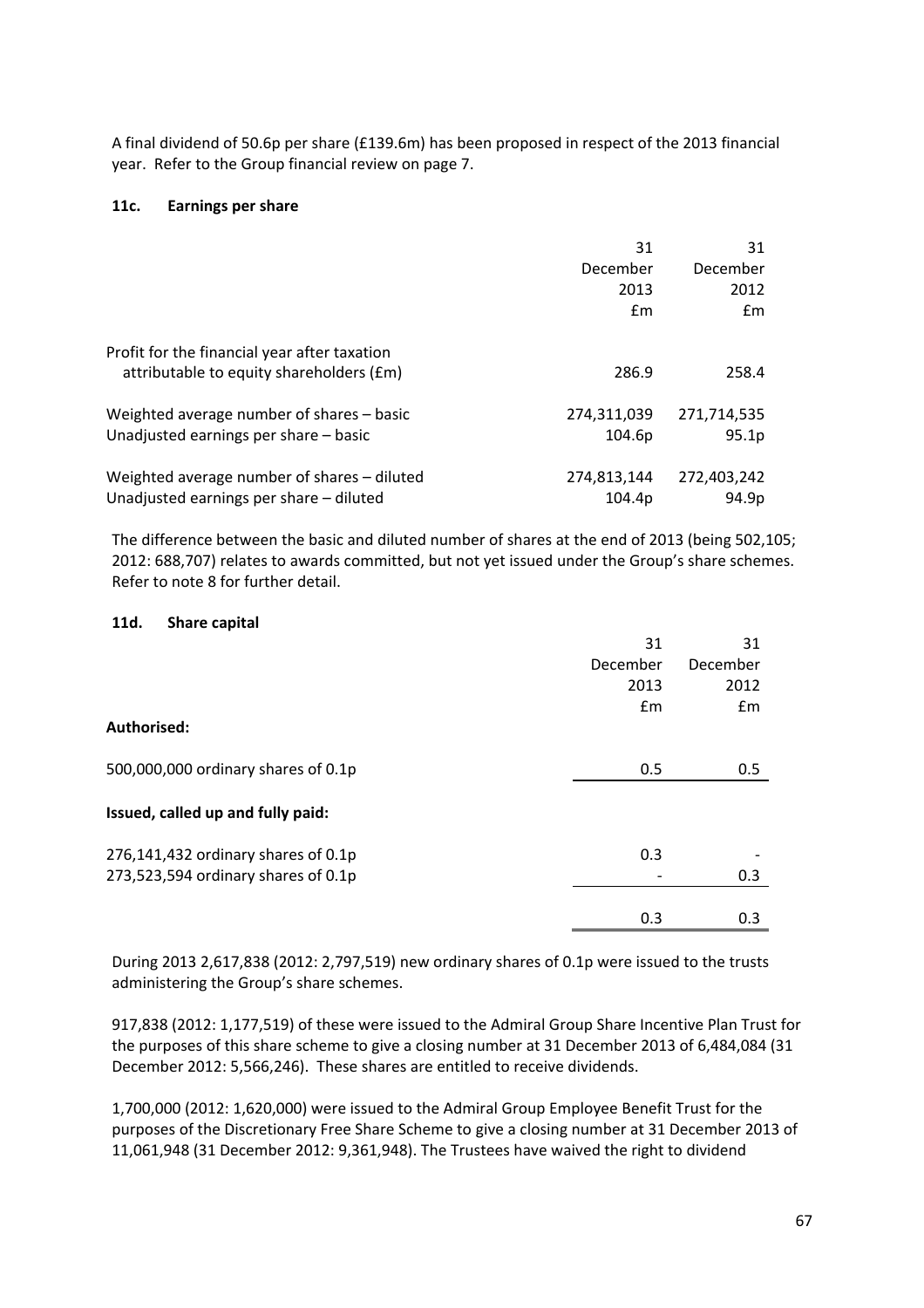payments, other than to the extent of 0.001p per share, unless and to the extent otherwise directed by the Company from time to time.

The number of shares in issue at flotation was 258,595,400.

## **11e. Objectives, policies and procedures for managing capital**

The Group manages its capital to ensure that all entities within the Group are able to continue as going concerns and also to ensure that regulated entities comfortably meet regulatory requirements. Excess capital above these levels within subsidiaries is paid up to the Group holding company in the form of dividends on a regular basis.

The Group's dividend policy is to make distributions after taking into account capital that is required to be held a) for regulatory purposes; b) to fund expansion activities; and c) as a further prudent buffer against unforeseen events. This policy gives the Directors flexibility in managing the Group's capital.

Capital continues to be held in equity form, with no debt.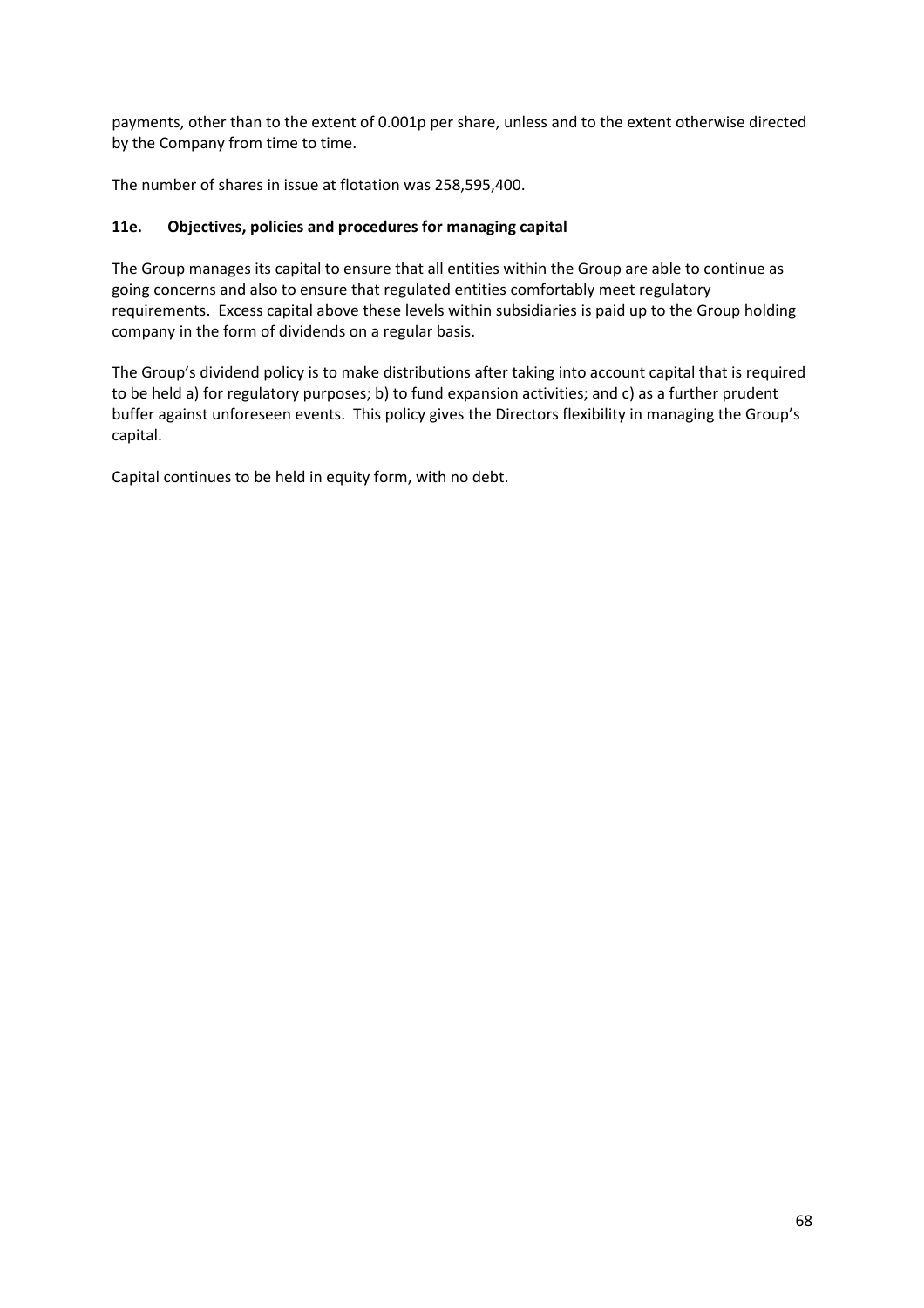# **11f. Group subsidiary companies**

The Parent Company's subsidiaries are as follows:

| <b>Subsidiary</b>                                            | <b>Country of</b><br>incorporation | <b>Class of shares</b><br>held | %<br>Ownership | <b>Principal activity</b>       |
|--------------------------------------------------------------|------------------------------------|--------------------------------|----------------|---------------------------------|
| Able Insurance Services<br>Limited                           | <b>England and Wales</b>           | Ordinary                       | 100            | Insurance Intermediary          |
| Admiral Insurance<br>(Gibraltar) Limited                     | Gibraltar                          | Ordinary                       | 100            | <b>Insurance Company</b>        |
| <b>Admiral Insurance</b><br><b>Company Limited</b>           | <b>England and Wales</b>           | Ordinary                       | 100            | <b>Insurance Company</b>        |
| <b>Admiral Law Limited</b>                                   | <b>England and Wales</b>           | Ordinary                       | 90             | Legal Company                   |
| <b>Admiral Life Limited</b>                                  | <b>England and Wales</b>           | Ordinary                       | 100            | Dormant                         |
| <b>Admiral Syndicate</b><br>Limited                          | <b>England and Wales</b>           | Ordinary                       | 100            | Dormant                         |
| <b>Admiral Syndicate</b><br><b>Management Limited</b>        | <b>England and Wales</b>           | Ordinary                       | 100            | Dormant                         |
| <b>BDE Law Limited</b>                                       | <b>England and Wales</b>           | Ordinary                       | 90             | Legal Company                   |
| <b>Bell Direct Limited</b>                                   | <b>England and Wales</b>           | Ordinary                       | 100            | Dormant                         |
| comparenow.com                                               | <b>United States of</b>            | Ordinary                       | 67.79          | Insurance Intermediary          |
| <b>Insurance Agency LLC</b>                                  | America                            |                                | (Indirect)     |                                 |
| Confused.com Limited                                         | <b>England and Wales</b>           | Ordinary                       | 100            | Dormant                         |
| <b>Diamond Motor</b><br><b>Insurance Services</b><br>Limited | <b>England and Wales</b>           | Ordinary                       | 100            | Dormant                         |
| Elephant Insurance<br>Company                                | United States of<br>America        | Ordinary                       | 100            | <b>Insurance Company</b>        |
| Elephant Insurance<br>Services Limited                       | <b>England and Wales</b>           | Ordinary                       | 100            | Dormant                         |
| Elephant Insurance<br>Services LLC                           | United States of<br>America        | Ordinary                       | 100            | Insurance Intermediary          |
| EUI (France) Limited                                         | <b>England and Wales</b>           | Ordinary                       | 100            | Insurance Intermediary          |
| <b>EUI Limited</b>                                           | <b>England and Wales</b>           | Ordinary                       | 100            | Insurance Intermediary          |
| <b>Inspop Technologies</b><br><b>Private Limited</b>         | India                              | Ordinary                       | 100            | Internet technology<br>supplier |
| Inspop USA LLC                                               | <b>United States of</b><br>America | Ordinary                       | 67.79          | Insurance Intermediary          |
| Inspop.com (France)<br>Limited                               | <b>England and Wales</b>           | Ordinary                       | 100            | Insurance Intermediary          |
| Inspop.com Limited                                           | <b>England and Wales</b>           | Ordinary                       | 100            | Insurance Intermediary          |
| Rastreator.com Limited                                       | <b>England and Wales</b>           | Ordinary                       | 75             | Insurance Intermediary          |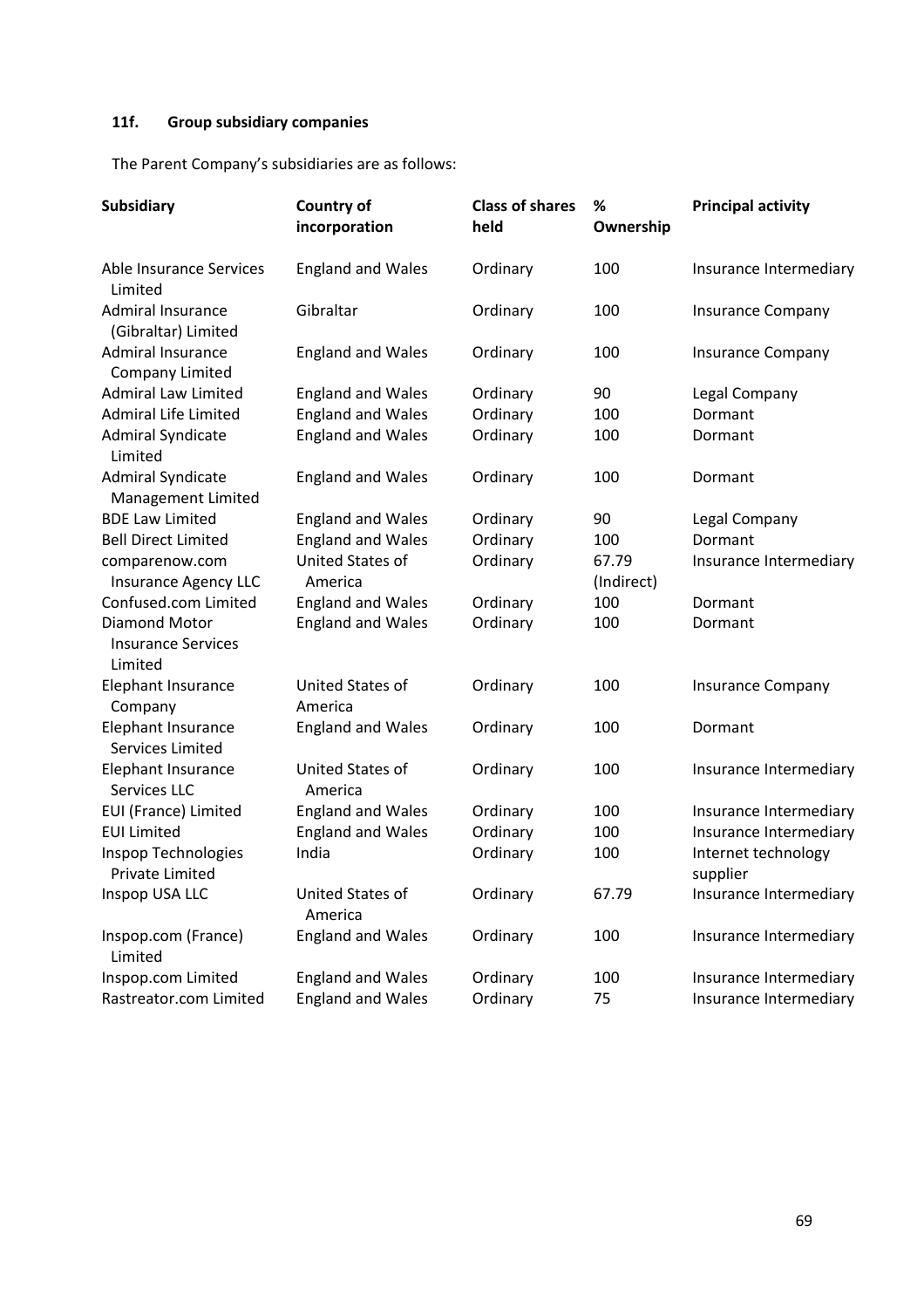## **11g. Related party transactions**

Details relating to the remuneration and shareholdings of key management personnel will be set out in the Directors' Remuneration Report within the Group's 2013 Annual Report. Key management personnel are able to obtain discounted motor insurance at the same rates as all other Group staff, typically at a reduction of 15%.

The Board considers that only Executive Directors of Admiral Group plc are key management personnel. Aggregate compensation for the Executive Directors will be disclosed in the Directors' Remuneration Report in the Annual Report.

## **12. Reconciliations**

The following tables reconcile significant KPIs and non-GAAP measures included in the financial review above to items included in the financial statements.

## **12a. Reconciliation of turnover to reported total premiums written and Other revenue as per the financial statements**

|                                                   | 31       | 31       |
|---------------------------------------------------|----------|----------|
|                                                   | December | December |
|                                                   | 2013     | 2012     |
|                                                   | Em       | £m       |
| Total Premiums Written before co-insurance        |          |          |
| arrangements per note 5b of financial statements  | 1,737.6  | 1,897.2  |
| Other revenue per note 7b of financial statements | 327.8    | 361.1    |
|                                                   | 2,065.4  | 2,258.3  |
| UK vehicle commission <sup>*1</sup>               | (48.1)   | (46.8)   |
| Other <sup>*2</sup>                               | 12.9     | 3.6      |
| Turnover as per note 4b of financial statements   | 2,030.2  | 2,215.1  |

[\*1] During 2012 Admiral ceased earning other revenue from the sale of legal protection policies. At the same point, the Group began charging its panel of co- and reinsurers a vehicle commission. The substance of these changes meant that the total premiums written increased by the amount of revenue that was previously earned from the sale of legal protection policies. The vehicle commission included within Other revenue is therefore eliminated from the Turnover measure to avoid double-counting.

[\*2] Other reconciling items represent co-insurer and reinsurer shares of Other revenue in the Group's International Car Insurance businesses.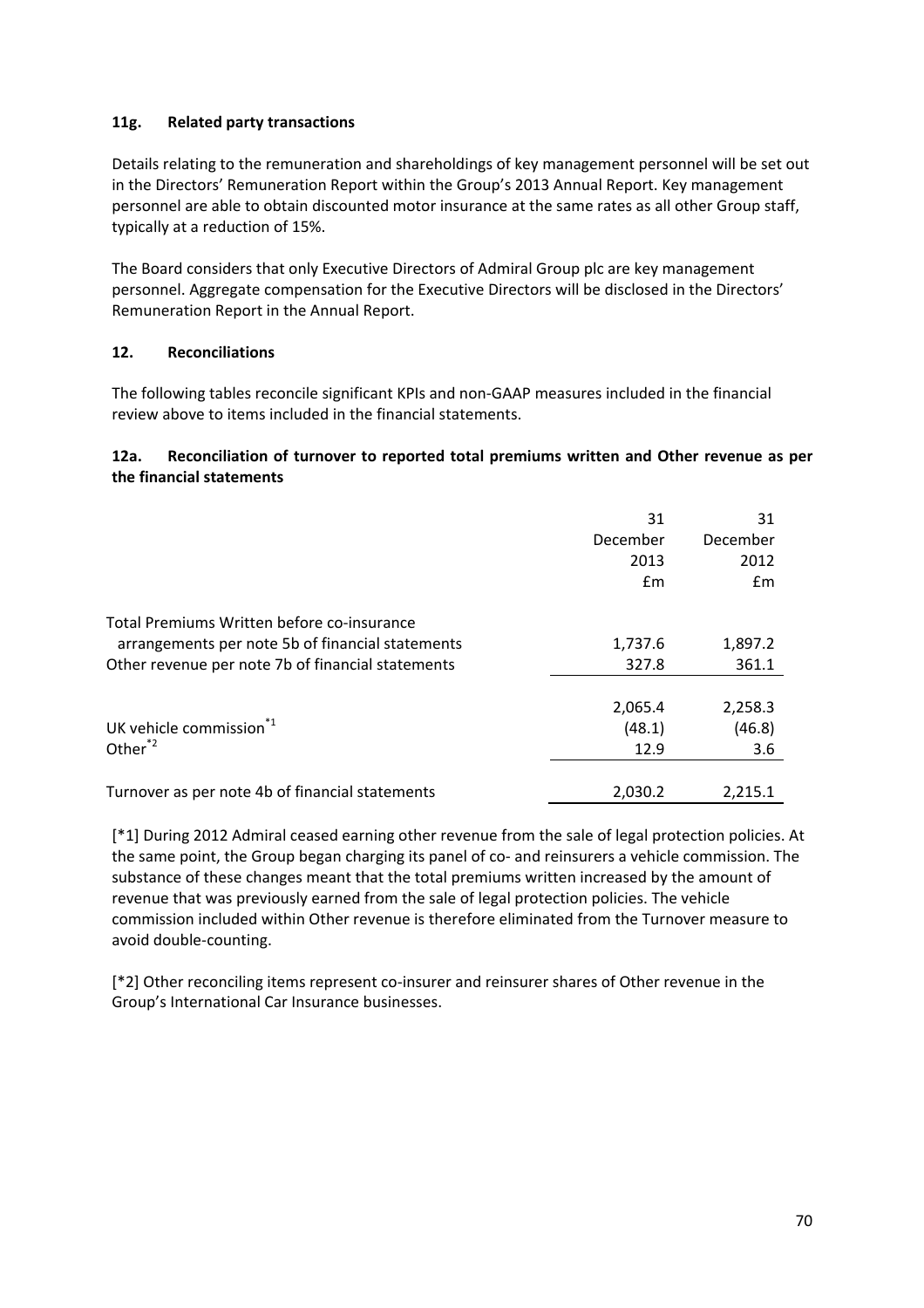# **12b. Reconciliation of claims incurred to reported Group loss ratio, excluding releases on commuted reinsurance**

|                                       | 31 December 2013 |       | 31 December 2012 |        |
|---------------------------------------|------------------|-------|------------------|--------|
|                                       | UK Car           | Group | UK Car           | Group  |
|                                       | Em               | Em    | $\mathsf{fm}$    | fm     |
| Net insurance claims                  | 243.3            | 303.0 | 350.3            | 404.5  |
| Less: net claims handling expenses    | (9.5)            | (9.5) | (10.8)           | (10.8) |
| Add back reserve releases on commuted |                  |       |                  |        |
| reinsurance                           | 40.9             | 40.9  | 1.3              | 1.3    |
|                                       |                  |       |                  |        |
| Adjusted net claims                   | 274.7            | 334.4 | 340.8            | 395.0  |
| Net insurance premium revenue         | 403.9            | 483.0 | 445.9            | 498.9  |
| Reported loss ratio                   | 68.0%            | 69.2% | 76.4%            | 79.2%  |

### **12c. Reconciliation of expenses related to insurance contracts to reported Group expense ratio**

|                                                             | 31 December 2013 |       |        | 31 December 2012 |
|-------------------------------------------------------------|------------------|-------|--------|------------------|
|                                                             | UK Car           | Group | UK Car | Group            |
|                                                             | $\mathsf{fm}$    | £m    | £m     | £m               |
| Net insurance expenses<br>Add: net claims handling expenses | 51.2             | 86.7  | 49.8   | 77.4             |
|                                                             | 9.5              | 9.5   | 10.8   | 10.8             |
| Adjusted net expenses                                       | 60.7             | 96.2  | 60.6   | 88.2             |
| Net insurance premium revenue                               | 403.9            | 483.0 | 445.9  | 498.9            |
| Reported expense ratio                                      | 15.0%            | 19.9% | 13.6%  | 17.7%            |

#### **13. Statutory information**

The financial information set out above does not constitute the company's statutory accounts for the years ended 31 December 2013 or 2012. Statutory accounts for 2012 have been delivered to the registrar of companies, and those for 2013 will be delivered in due course. The auditors have reported on those accounts; their reports were (i) unqualified, (ii) did not include a reference to any matters to which the auditors drew attention by way of emphasis without qualifying their report and (iii) did not contain a statement under section 498 (2) or (3) of the Companies Act 2006.